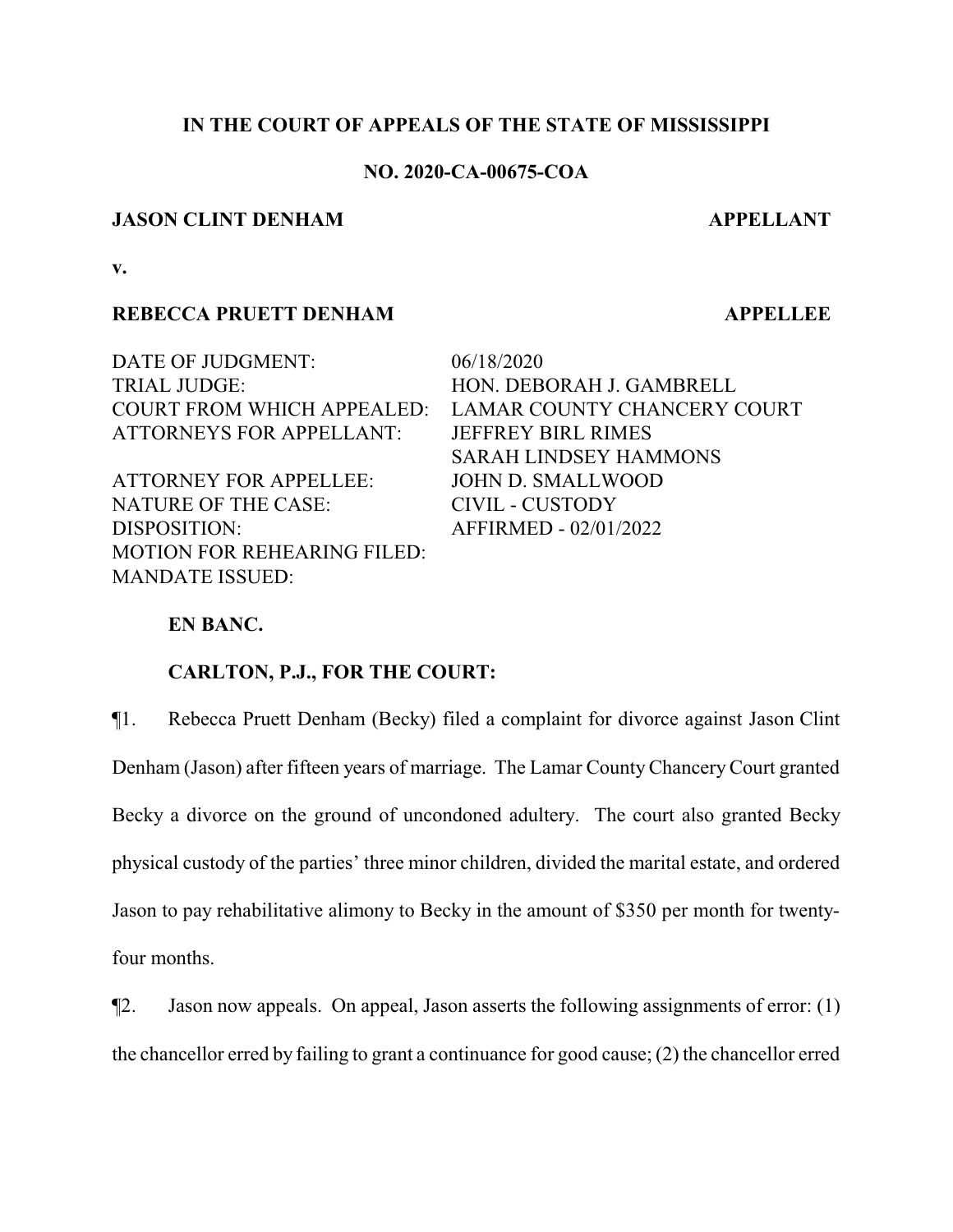by failing to include evidence adverse to Becky in the *Albright*<sup>1</sup> analysis; (3) the chancellor erred by failing to award joint custody; (4) the chancellor erred by awarding Jason less visitation than the amount Becky testified to as being in the children's best interest; (5) the chancellor erred by failing to award standard visitation consistent with Mississippi law; (6) the chancellor erred in her determination of child support; and (7) the chancellor erred in her distribution of the marital property; and  $(8)$  the chancellor erred by awarding alimony without making appropriate findings and without a sufficient legal basis.

¶3. After our review, we affirm the chancellor's judgment.

## **FACTS**

¶4. Becky and Jason were married on July 9, 2002. Three children were born to their marriage.

¶5. Becky and Jason separated on July 31, 2017, and Becky filed her complaint for divorce on November 7, 2017. In her initial complaint for divorce, Becky alleged only irreconcilable differences. In December 2017, the chancellor entered a temporary order granting the parties joint legal custody and joint physical custody of the three minor children. The chancellor also entered an order appointing a guardian ad litem (GAL).

¶6. On February 6, 2018, Becky filed an amended complaint for divorce, adding allegations of the fault-based grounds of adultery and habitual cruel and inhuman treatment. Jason did not file an answer or assert any affirmative defenses to Becky's initial complaint

<sup>1</sup> *Albright v. Albright*, 437 So. 2d 1003 (Miss. 1983).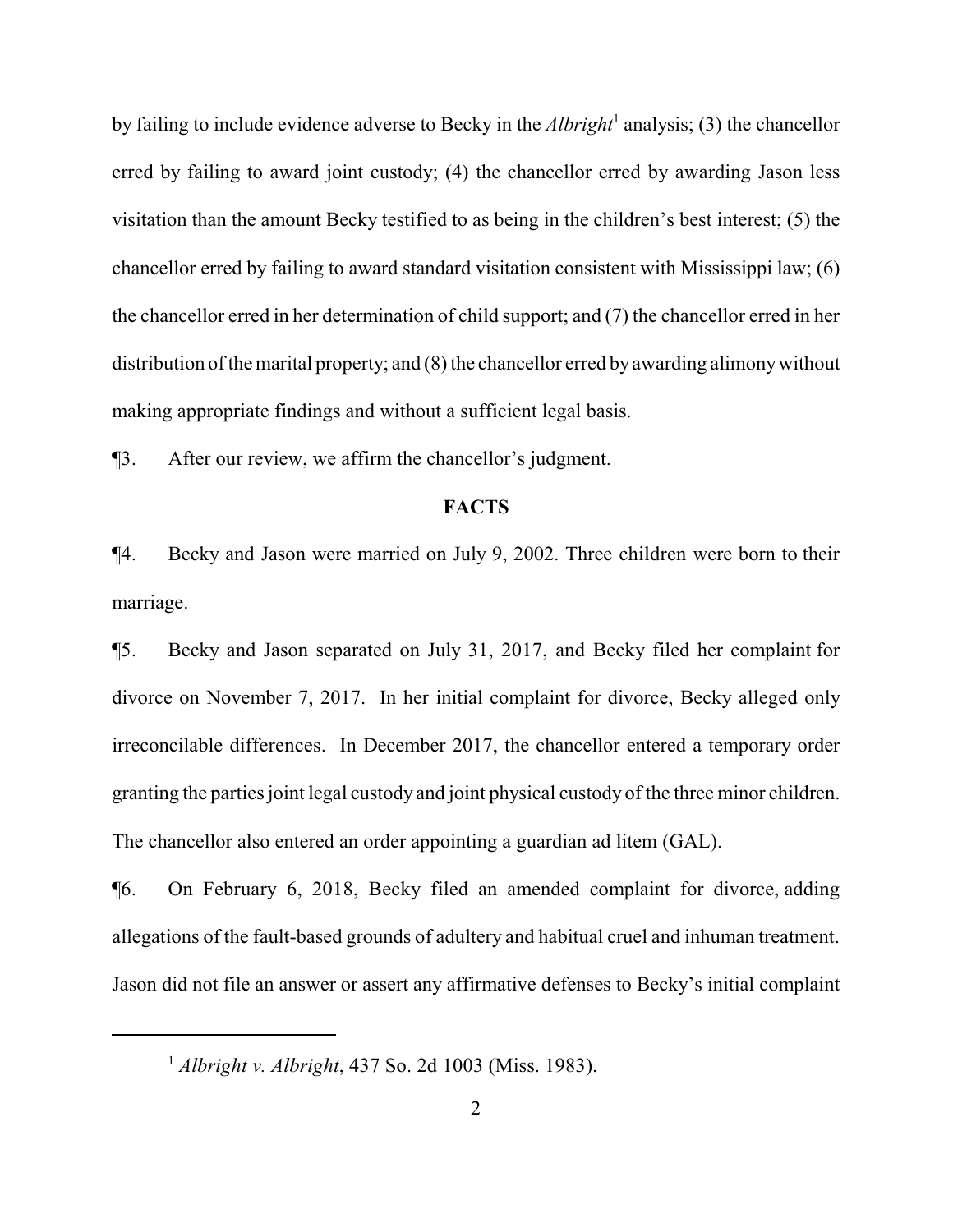or her amended complaint.

¶7. On May 29, 2018, the chancellor entered an agreed order setting a trial date of November 14, 2018.

¶8. On October 15, 2018, approximately one month before trial, Jason's counsel filed a motion to withdraw as counsel. On October 26, 2018, the GAL also filed a motion to withdraw. In her motion to withdraw, the GAL asserted that she had "recently received communication from one of the litigants which caused the [GAL] to be unable to proceed in this case." The GAL explained that "[t]he communication was, at the worst, threatening, and at the best, improper." After a hearing on November 5, 2018, the chancellor entered an order that same day allowing the withdrawal of Jason's counsel and an order allowing the GAL to withdraw after the offering of the GAL's preliminary report at the beginning of the trial in this matter.

¶9. A three-day trial was held in November 2018. On November 14, 2018, the first day of trial, the chancellor heard testimony from the GAL. Jason had not obtained new counsel at this time, and he moved for a continuance. The chancellor denied his motion, and Jason represented himself pro se. After the GAL's testimony, the chancellor then ordered that the trial reconvene on Tuesday, November 27, 2018. By the time the trial reconvened, Jason had retained new counsel.

¶10. On November 27 and 28, 2018, the chancellor heard testimony from Jason; Becky; Becky's sister, Lissa Ortego; the Denhams' neighbor, Brett Bean; Paula Henderson, the wife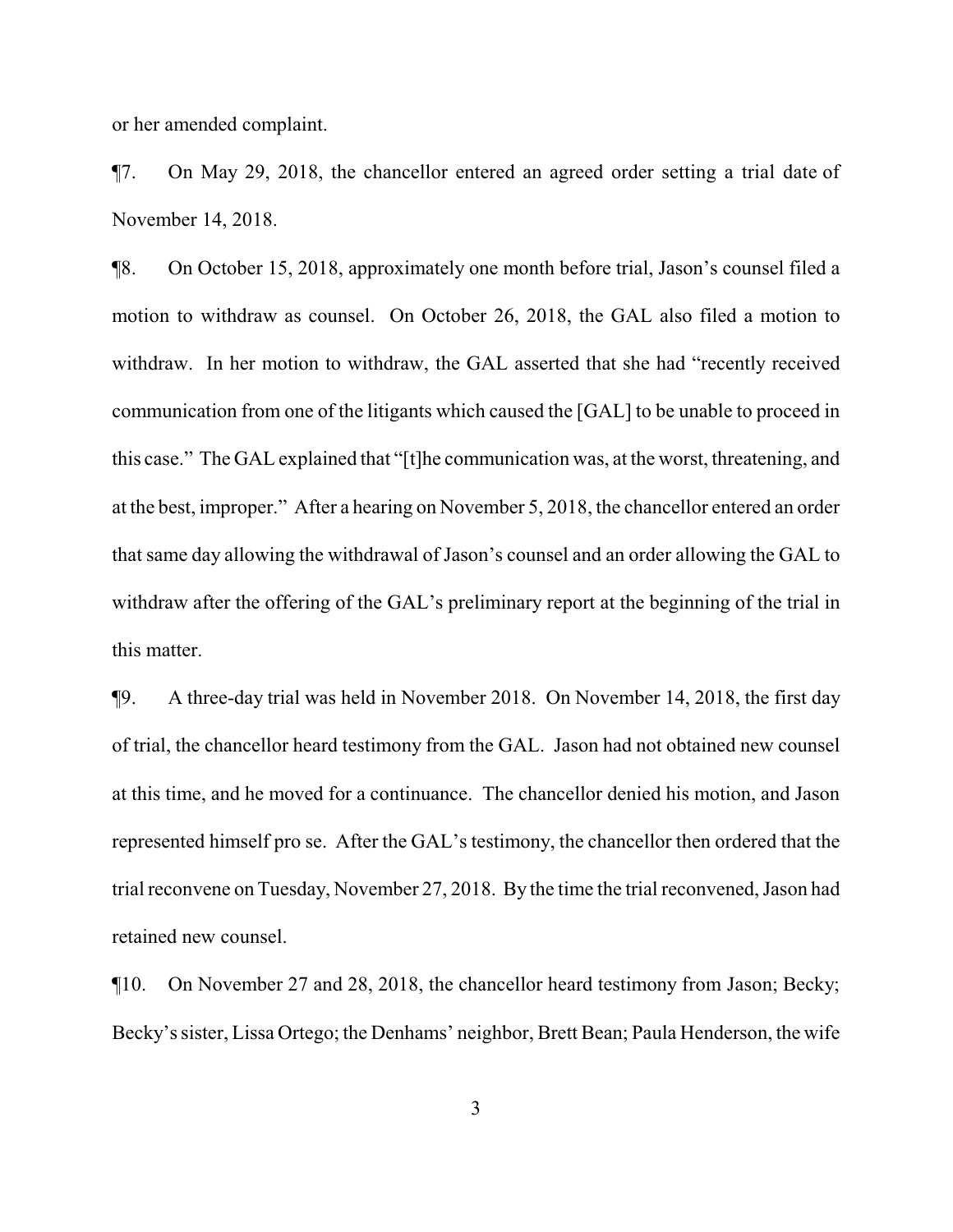of Jason's co-worker; Bryan Page, Jason's former co-worker; and Jason's aunt, Cindy Belcher. Jason requested that the chancellor interview the children on-the-record. Becky objected to the children being interviewed and to the interview being on-the-record. The chancellor agreed to interview the children in camera, but the chancellor denied Jason's request for the interview to be on-the-record. Jason objected, but he made no proffer of what the children would have said if a record had been made. Prior to interviewing the children, the chancellor asked the parties if they had questions for the children, and none were submitted. The chancellor ultimately interviewed the children off the record and out of the presence of the parties, with only the parties' counsel and a court staff attorney present.

¶11. On December 17, 2018, the chancellor entered her findings of fact, conclusions of law, opinion, and final judgment. In her order, the chancellor granted Becky a divorce on the ground of uncondoned adultery. The chancellor awarded the parties joint legal custody of the three minor children. The chancellor awarded Becky sole physical custody of the children and awarded Jason "visitation as may be agreed upon between the parties/parents." The chancellor "encourage[d] the parties to work together to schedule visitation that is beneficial to the children and agreeable to all involved." The chancellor provided, however, that if the parties were "unable to agree on reasonable visitation times and circumstances for the children with Jason, then Jason shall be entitled to the following visitation: Weekend custodial visitation commencing on Thursday at 6:00 p.m. and ending on Sunday at 6:00 p.m. on every other weekend." The chancellor also set forth a holiday visitation schedule, which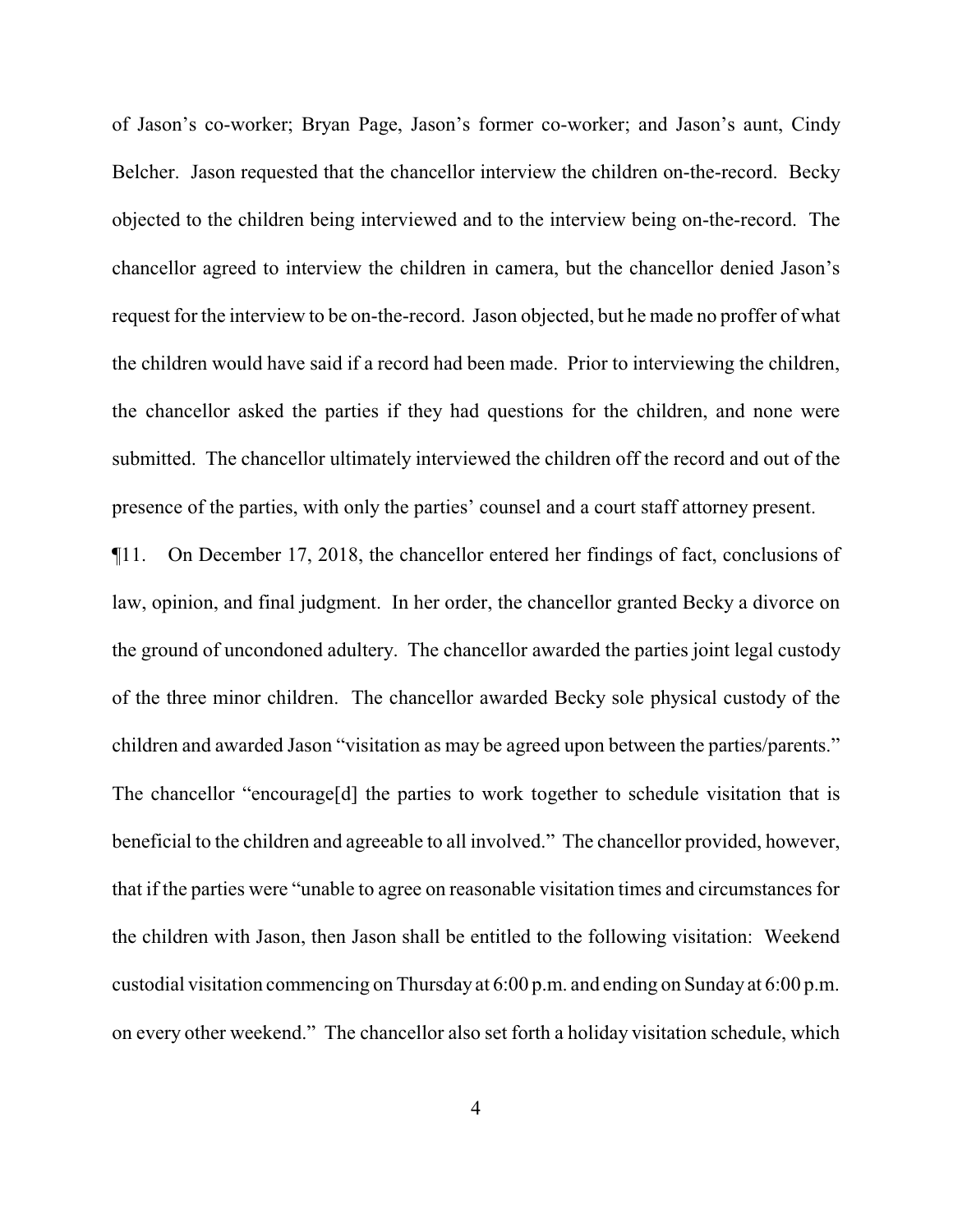included four weeks of summer visitation for Jason.

¶12. In making her custody determination, the chancellor considered and applied the factors as set forth in *Albright*. The chancellor found that the factors were either neutral or favored Becky. The chancellor did not adopt the findings and recommendation of the GAL, explaining:

Because the [c]ourt allowed [the GAL] to withdraw and testify at the outset of trial (and thus the GAL was not privy to the rest of the testimony and evidence presented at trial and had no opportunity to weigh in on whether such would alter her preliminary recommendation), the [c]ourt shall not adopt the findings and recommendations of the [GAL] as presented in her Report (Exhibit 2) and per her testimony. The *Albright* analysis below is thus the [c]ourt's own.

¶13. The chancellor ordered Jason to pay child support in the amount of \$1,736.64 per month. The chancellor determined that Jason's adjusted gross income for child support purposes was \$7,893.81. She explained that pursuant to Mississippi Code Annotated section 43-19-101(1) (Rev. 2015), the statutory percentage for computing child support for three children was twenty-two percent of the non-custodial parent's adjusted gross income, which in this case amounted to \$1,736.64 per month.

¶14. After determining what property was marital and then determining the value of the marital estate, the chancellor applied the factors in *Ferguson v. Ferguson*, 639 So. 2d 921, 928 (Miss. 1994), and held that "Becky shall be entitled to 60 [percent] of the total value of the marital estate at issue . . . and Jason shall be entitled to 40 [percent] of the total value of the marital estate at issue." In order to effectuate these percentages, the chancellor ordered Jason to pay Becky a lump sum of \$24,487.31. The chancellor clarified that this payment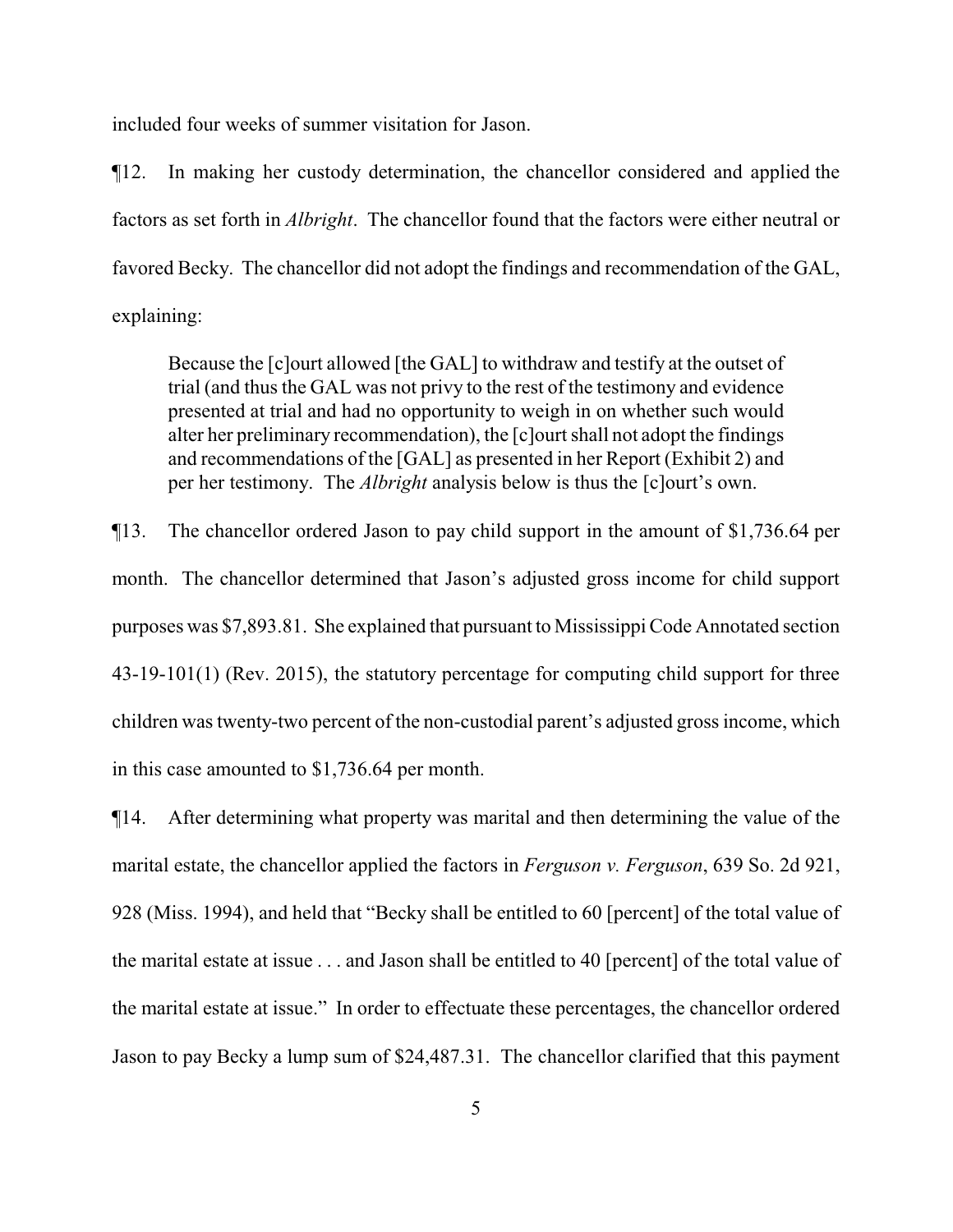was for the equitable distribution of the marital estate and did not constitute alimony. The chancellor also explained that Becky "is carrying a much greater share of the marital debt in the division above, even considering the lump sum payment."

¶15. After dividing the marital estate, the chancellor conducted an analysis of the *Armstrong*<sup>2</sup> factors and the *Cheatham*<sup>3</sup> factors and awarded Becky rehabilitative alimony in the amount of \$350 per month for 24 months.

¶16. Jason filed a motion for a new trial or, in the alternative, to alter or amend the judgment and to stay the judgment, asserting the following: the chancellor erred in denying Jason's request to grant a continuance; the chancellor erred by only allowing Jason less than half of a day to present evidence and witnesses in support of his case; the chancellor erred and unfairly prejudiced Jason when she excluded Jason's evidence of Becky's marital misconduct relating directlyto the *Ferguson*, *Armstrong*, and *Albright* factors; the chancellor erred by excluding the testimony of the minor children, specifically the parties' eldest child; the chancellor erred in her application of the *Albright* factors; the chancellor erred by not awarding the parties joint physical custody; the chancellor erred in her determination and division of the marital estate; the chancellor erred by summarily ordering Jason to pay health insurance and maintain life insurance without making on-the-record findings as to the cost; and the chancellor erred in her determination as to the child support award and alimony

<sup>2</sup> *Armstrong v. Armstrong*, 618 So. 2d 1278 (Miss. 1993).

<sup>3</sup> *Cheatham v. Cheatham*, 537 So. 2d 435 (Miss. 1988).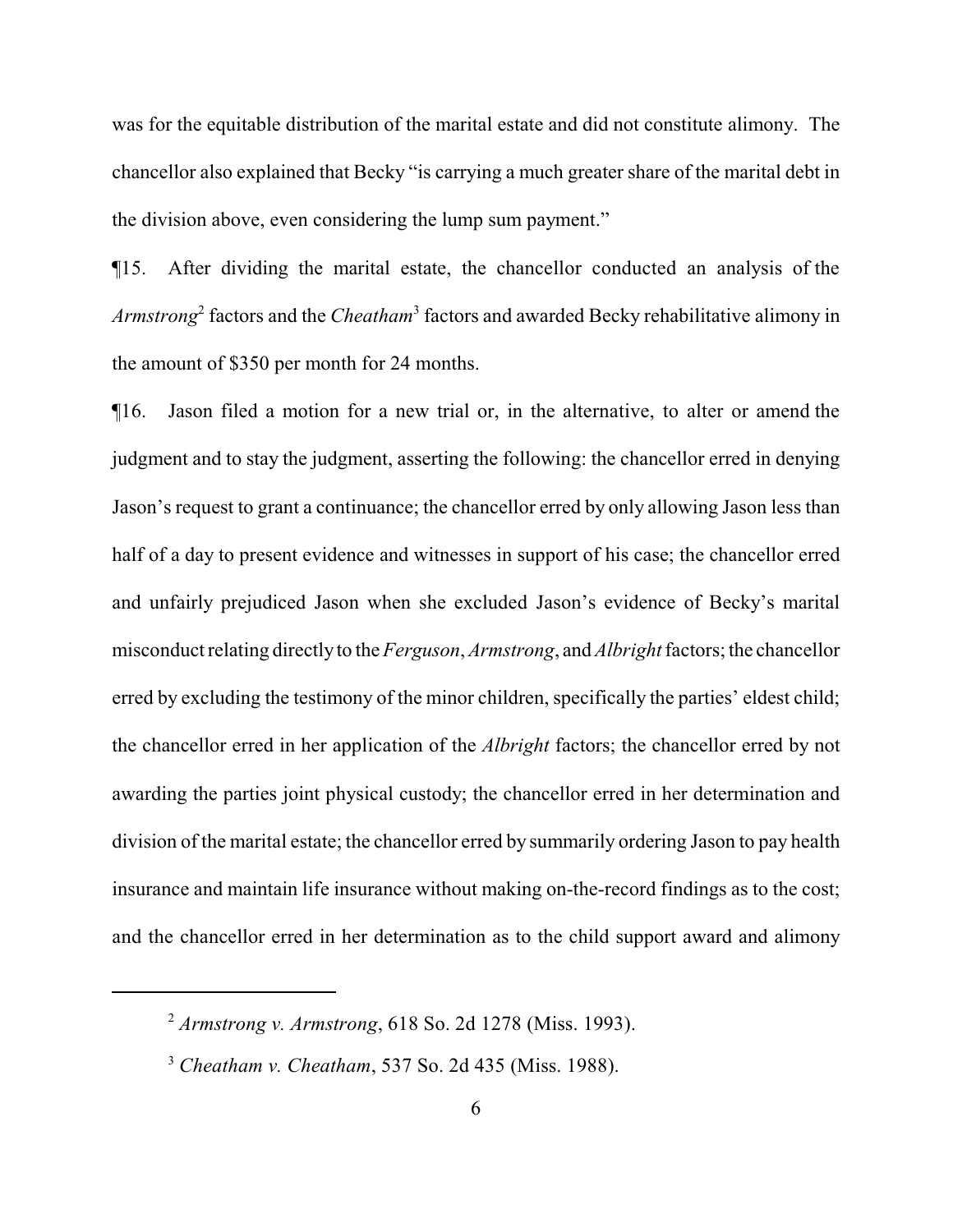award. The parties both filed several post-trial motions relating to the chancellor's December 17, 2018 order.

¶17. After hearings on the post-trial motions, the chancellor entered an order on June 5, 2020, addressing the motions and amending the final judgment. In her amended final order, the chancellor included Jason's student loan debt, and she accordingly adjusted the total value of the marital estate. The chancellor noted that Jason's Federal Employees Retirement System(FERS) account would have been included in the calculation of the marital estate, but "neither party presented any documentation as to the exact figures for the value of Jason's [retirement account] as well as any other retirement accounts of [Jason]." The chancellor explained that as a result, she could not include an amount in the calculation. The chancellor found that based on Jason's testimony, his retirement account "will be a significant asset for him," and she therefore "[took] this into consideration in this distribution." The chancellor also omitted the requirement for Jason to make a lump sumpayment of \$24,487.31 to Becky. On June 18, 2020, the chancellor entered another order amending the final order, clarifying that a Highlander vehicle was allocated to Jason.

¶18. Jason now appeals. On appeal, Jason asserts eight assignments of error. We have combined several of these issues for purposes of clarity in our discussion.

#### **STANDARD OF REVIEW**

¶19. On appeal, "[t]his Court will not disturb a chancellor's judgment when it is supported bysubstantial credible evidence unless the chancellor abused [her] discretion, was manifestly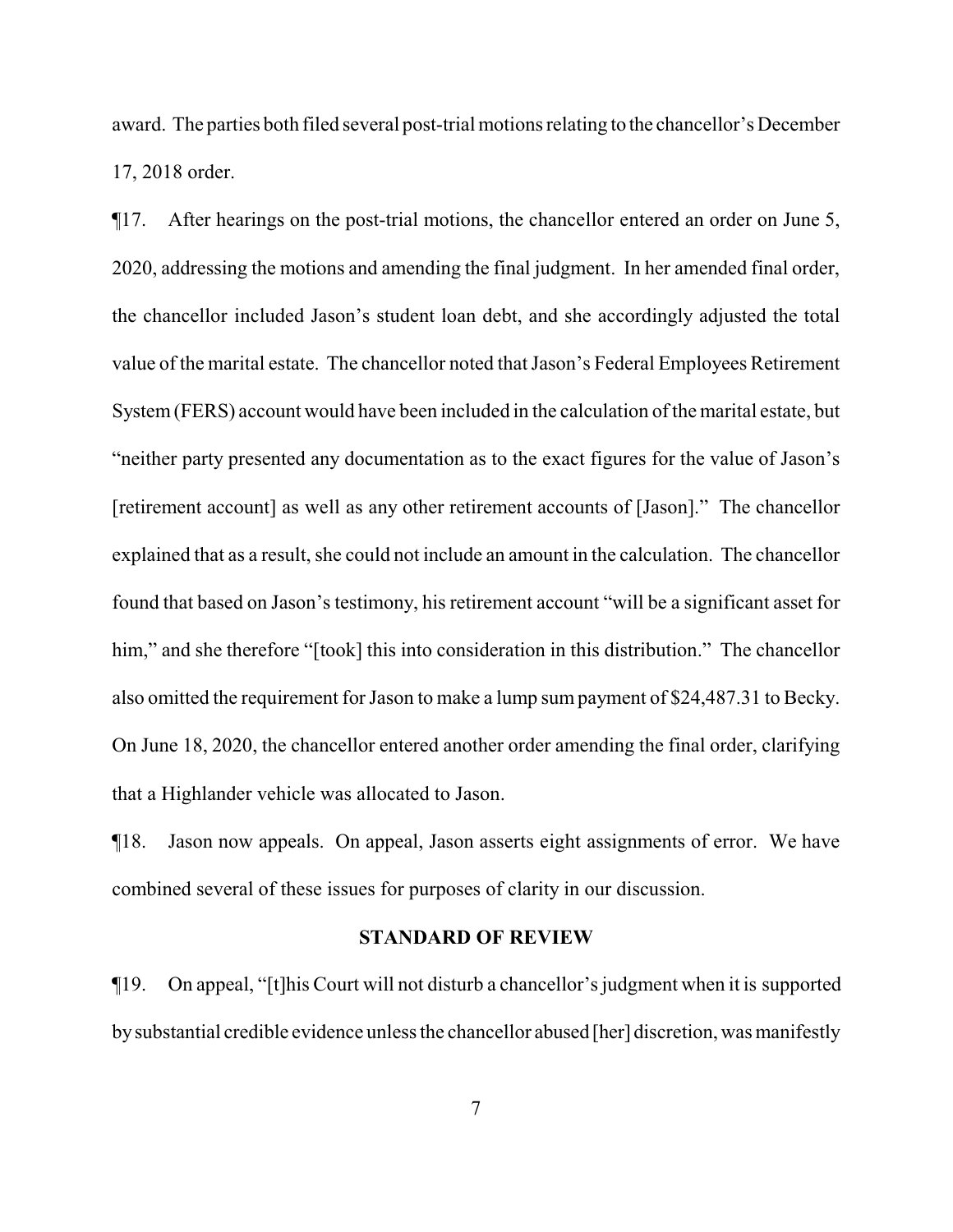wrong or clearly erroneous, or applied an erroneous legal standard." *Thornton v. Thornton*, 322 So. 3d 485, 490 (¶7) (Miss. Ct. App. 2021). "We review issues of law de novo." *Id*.

#### **DISCUSSION**

¶20. As a preliminary issue, Becky asserts that Jason's notice of appeal states he is appealing from the June 5, 2020 amended final order and the June 18, 2020 order amending the final order. Becky claims that based on his notice of appeal, Jason does not seek appellate review of the chancellor's December 17, 2018 order. As a result, Becky argues that "this appeal should be reviewed solely on the standard of review for post-trial motions." Becky submits that because Jason cited no authority to support a claim that the denial of his post-trial motion was in error, Jason's appellate claims are procedurally barred.

¶21. However, as Becky acknowledges, Jason's appellate brief "focused largely" on the alleged errors in the chancellor's December 17, 2018 order. The Mississippi Supreme Court has held "that if the 'statement of issues and appellant<sup>['s]</sup> brief clearly show' that a certain order or issue is being appealed, we will consider the merits of the issue." *McNeese v. McNeese*, 119 So. 3d 264, 269 (¶11) (Miss. 2013); *see also* M.R.A.P. 3(c) ("An appeal shall not be dismissed for informality of form or title of the notice of appeal."). Because Jason's statement of issues and brief clearly showed that he is contesting the December 17, 2018 order, this Court will consider the merits of that ruling. *See McNeese*, 119 So. 3d at 269  $($ 

## **I. Failure to Grant a Continuance**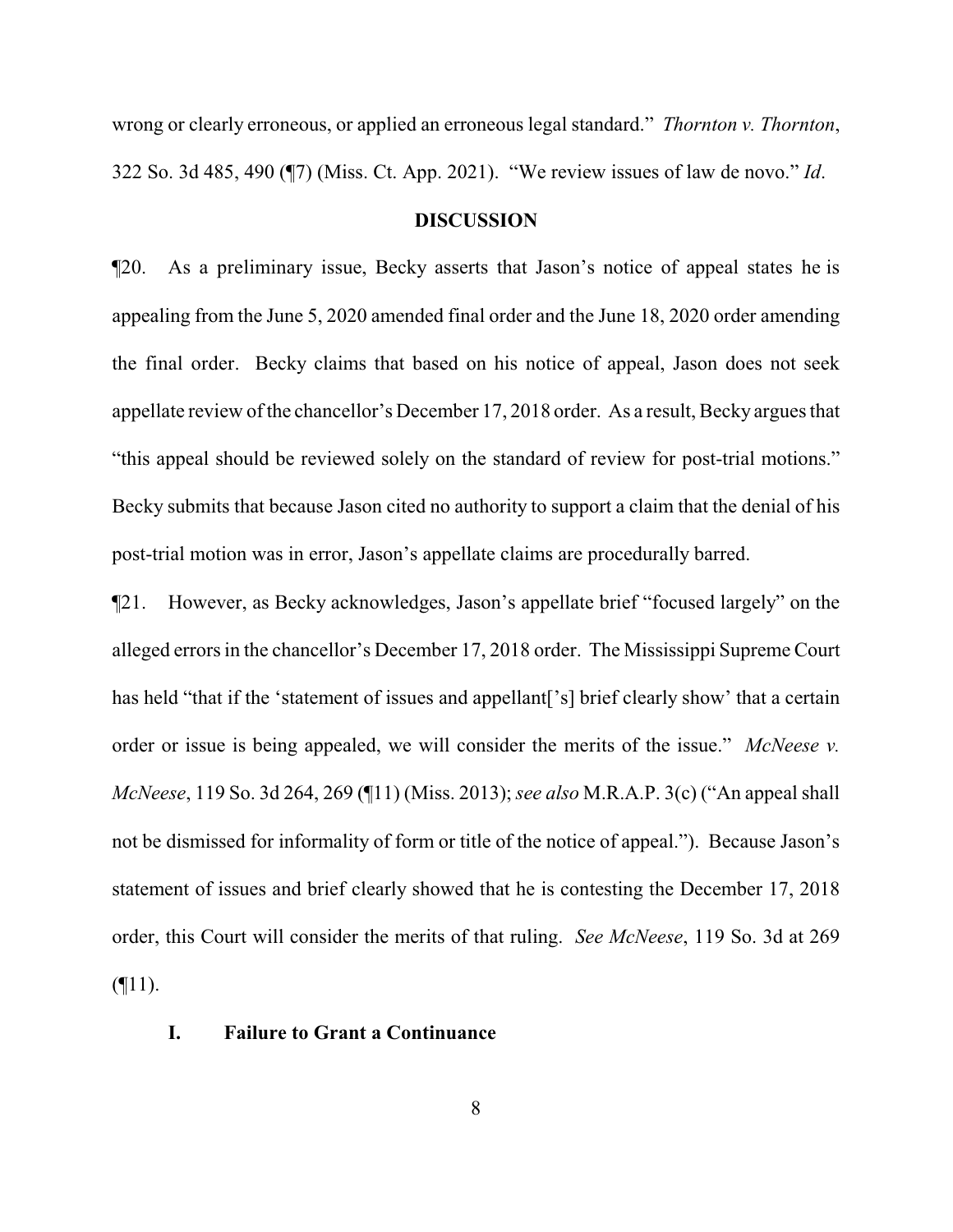¶22. Jason first argues that the chancellor erred in failing to grant his ore tenus motion for a continuance on the first day of the trial. Jason asserts that shortly before the trial date, he discovered that his prior counsel had not filed an answer or asserted anyaffirmative defenses, nor had his prior counsel produced certain documents to opposing counsel during discovery. Jason states that even after he was able to obtain counsel for the second and third days of trial, his prior counsel's deficiencies, coupled with the chancellor's refusal to allow a continuance, "prove[d] extremely damaging to his case." As a result, Jason argues that he suffered prejudice due to the chancellor's refusal to grant a continuance.

¶23. We recognize that "trial courts have 'the inherent right' to control their dockets and are afforded reasonable latitude regarding the setting and continuance of cases." *Sullivan v. Sullivan*, 43 So. 3d 536, 539 (¶14) (Miss. Ct. App. 2010). "The decision to grant or deny a motion for a continuance is within the discretion of the trial court and will not be grounds for reversal unless shown to have resulted in manifest injustice." *Munday v. McLendon*, 287 So. 3d 303, 313 (¶42) (Miss. Ct. App. 2019) (quoting *Profilet v. Profilet*, 826 So. 2d 91, 93 (¶6) (Miss. 2002)). "Prejudice must result from the denial in order to have that decision reversed." *Kaiser v. Kaiser*, 281 So. 3d 1136, 1144 (¶33) (Miss. Ct. App. 2019).

¶24. As stated, on October 15, 2018, Jason's counsel filed amotion to withdraw as counsel. On November 5, 2018, the chancellor held a hearing on the matter. At the hearing, Jason's then-counsel informed the chancellor that when he filed his motion to withdraw, Jason "indicated at the time that he had other counsel that would be representing him. At that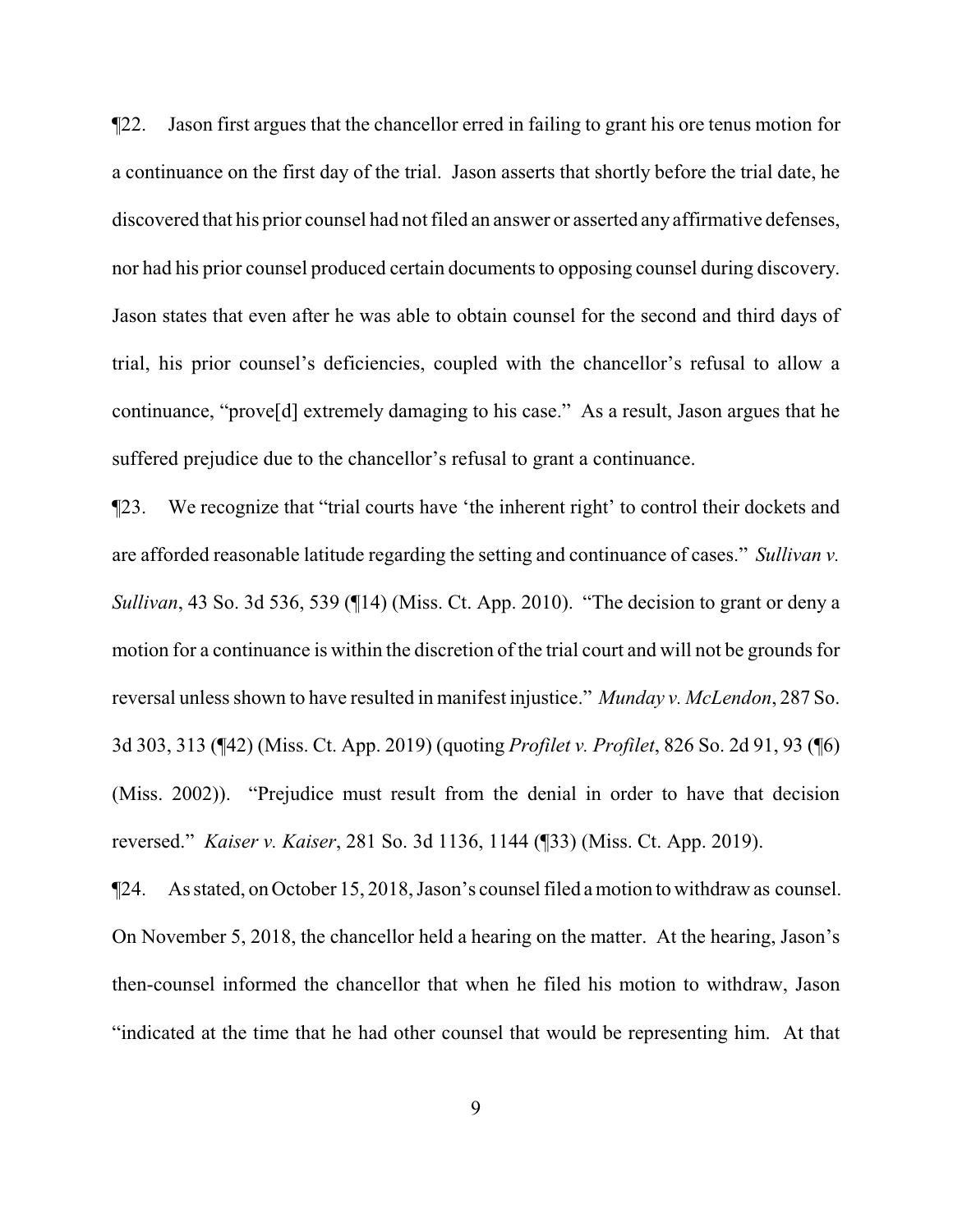point, I sent both of those new counsels orders of substitution." Jason then clarified that although he had spoken to two attorneys who agreed to represent him in the matter, neither of the attorneys was prepared to enter an order of appearance at that time. However, Jason stated that he thought one of the attorneys "wanted to do a motion of appearance this week." Becky's counsel confirmed that these two attorneys had been copied on e-mail correspondence regarding the case since October 25, 2018.

¶25. The chancellor informed Jason that his new counsel would not have to enter a motion of appearance but rather sign an agreed order of substitution. The chancellor stated that the trial was set for the following week, and she declined to move the trial date. Additionally, as stated above, the chancellor set the trial date in an agreed order entered on May 29, 2018. ¶26. On November 14, 2018, the first day of trial, Jason appeared at court without counsel. Jason then requested a thirty-day continuance. The chancellor stated, "I'm not inclined to grant continuances on the day of trial for the following reasons: This trial has been set for a while. You indicated to the [c]ourt that you have spoken with attorneys." Jason explained that both attorneys were still willing to represent him, but they had scheduling conflicts with the present date. Jason also indicated that he had spoken to a third attorney about representing him. Jason stated that the attorneys had informed him that his case file was "lacking pertinent information" because his prior counsel had not issued subpoenas.

¶27. Becky's counsel objected to Jason's motion for a continuance, explaining that this matter had been pending since 2017. Becky's counsel further stated that on October 25,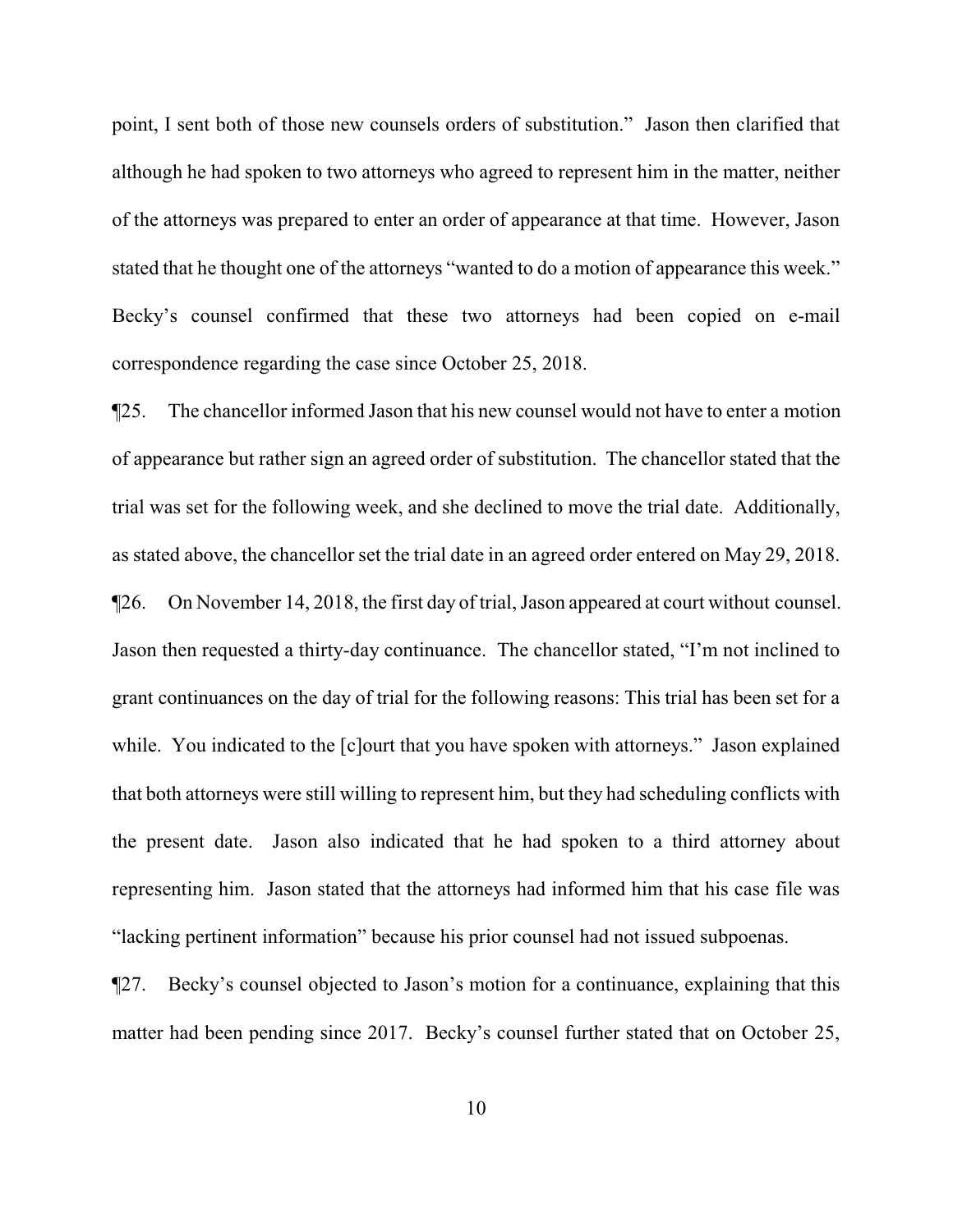2018, he was forwarded emails from Jason "indicating that [Jason] intended to start acting in a de facto pro se representation until other things were in order."

¶28. The chancellor ultimately ruled that the trial would begin on November 14, 2018, and that only the GAL would testify on that date. The transcript shows that Jason proceeded pro se and was provided the opportunity to cross-examine the GAL regarding the contents of her report. At the conclusion of the GAL's testimony, the chancellor ruled that the trial would reconvene on November 27, 2018.

¶29. During the remainder of the trial, Jason was represented by counsel. Jason argues that despite having representation, the inactions of his previous counsel and the chancellor's failure to grant a continuance to allow his new counsel additional time to prepare damaged his case.

¶30. In support of his argument, Jason cites to *Schepens v. Schepens*, 592 So. 2d 108, 109 (Miss. 1991). In *Schepens*, the appellee failed to disclose two adverse witnesses until four days before trial. *Id*. The appellant requested a continuance in order to depose the witnesses, and the chancellor denied the request. *Id*. On appeal, the supreme court remanded the case back to the chancellor after finding that the appellant's "lack of an opportunity to prepare for the two adverse non-family witnesses could have affected the evidence presented and, necessarily, the chancellor's decision." *Id*. at 109-10.

¶31. However, in a case factually similar to the one before us, this Court affirmed the chancellor's denial of a continuance where the appellant moved for the continuance on the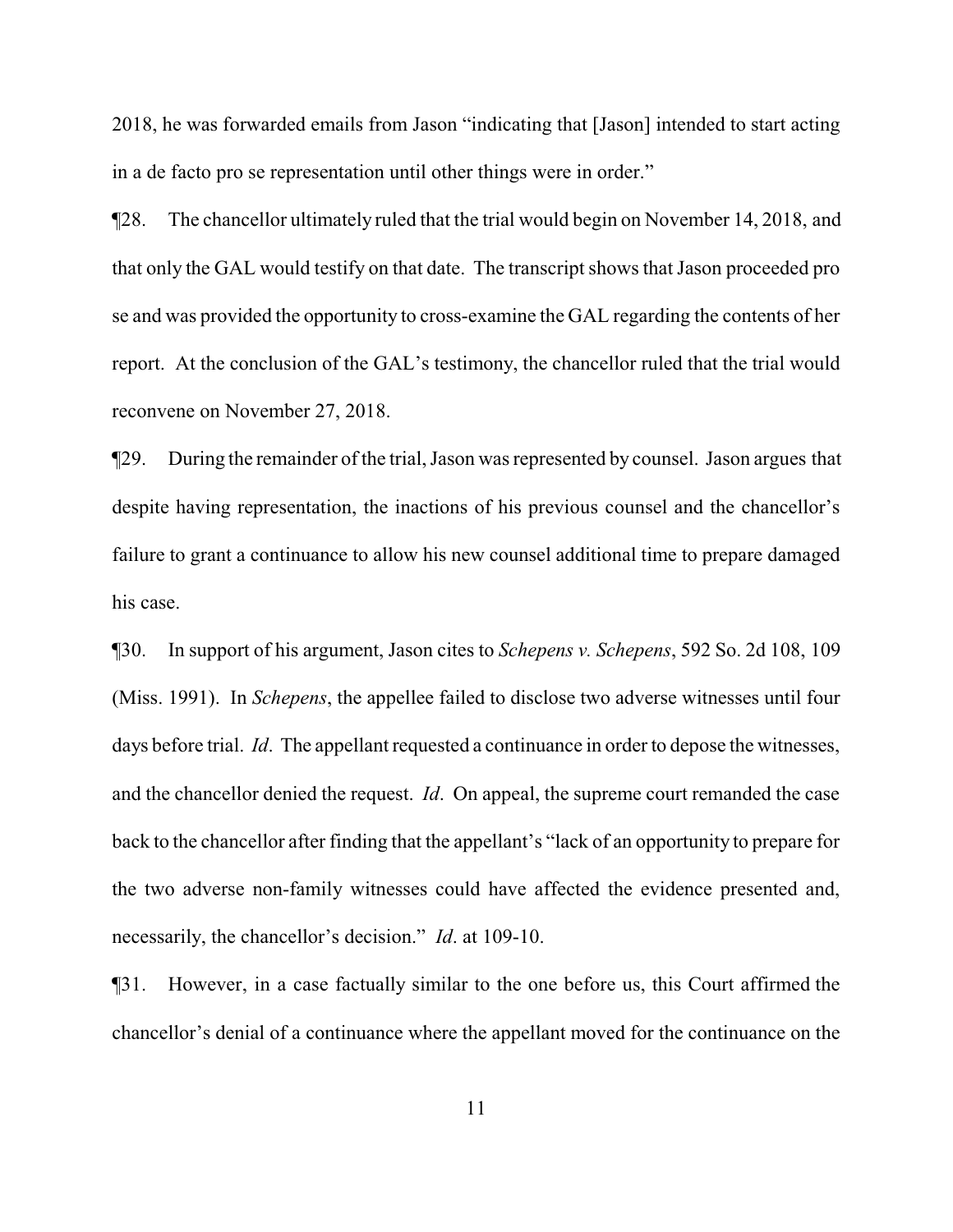day of trial and ended up representing himself during the proceedings. *Sullivan*, 43 So. 3d at 539 (¶13). In *Sullivan*, the chancellor allowed the appellant's attorney to withdraw as counsel a little over two weeks before the trial date. *Id*. On the day of trial, the appellant made an oral motion for a continuance. *Id*. The chancellor denied the appellant's motion based on the short notice (i.e., the motion was made only "hours before trial") and the "inconvenience to witnesses." *Id*. The appellant then represented himself at trial. *Id*. at (¶11). On appeal, this Court found that "even though [the appellant] represented himself, he questioned [the opposing party's] witnesses extensively." *Id*. at (¶13). After reviewing the record and final judgment, this Court ultimately found that the appellant "was neither prejudiced in representing himself nor by the denial of the requested continuance," and therefore "no manifest injustice resulted from the chancellor's denial of the continuance." *Id*. at (¶14).

¶32. In the present case, like *Sullivan*, we find that Jason was not prejudiced by representing himself during the GAL's testimony, nor was he prejudiced as a result of the chancellor's denial of the continuance. We accordingly find that no manifest injustice resulted from the chancellor's denial of the continuance.

## **II. Child Custody**

¶33. Jason next raises issues with several of the chancellor's rulings regarding child custody. Jason claims that the chancellor failed to allow or simply ignored evidence adverse to Becky that would have "drastically" impacted the *Albright* analysis. Jason further claims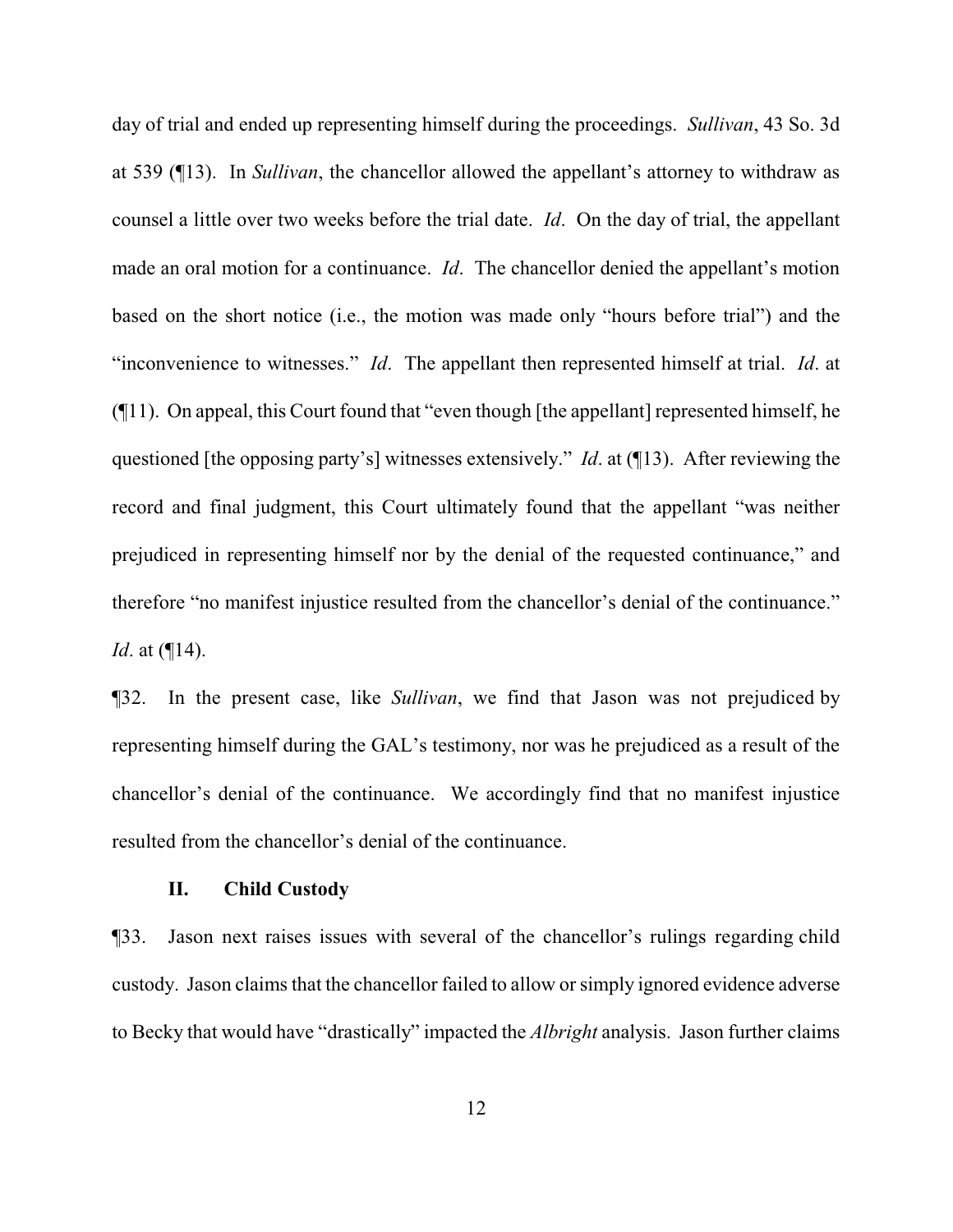that the chancellor erred by not allowing the children to testify regarding their preference and by disregarding the GAL's testimony that the parties' eldest child desired joint custody. Jason argues that the chancellor erred by failing to award joint custody, despite the "abundant" evidence at trial that showed joint custody had been working well for the children for the past year. Regarding visitation, Jason argues that the chancellor awarded him less visitation than the amount Becky testified would be in the best interest of the children.

¶34. In a child custody matter, this Court will not reverse the chancellor's decision "unless the trial court made findings that are manifestly wrong or clearly erroneous or applied an improper legal standard." *Bingham v. Johnson*, 322 So. 3d 948, 951 (¶17) (Miss. Ct. App. 2021) (citing *Smith v. Smith*, 97 So. 3d 43, 46 (¶7) (Miss. 2012)). "So long as there is substantial evidence in the record that, if found credible by the chancellor, would provide support for the chancellor's decision, this Court may not intercede simply to substitute our collective opinion for that of the chancellor." *Id*. at 951-52 (¶17). "[T]he polestar consideration in child custody cases is the best interest and welfare of the child." *Albright*, 437 So. 2d at 1005.

¶35. In *Albright*, the Mississippi Supreme Court enumerated factors for a court to consider as guidance when making a custody determination. *Id*. These factors include the following:

[the child's age, health, and gender;] a determination of the parent that has had the continuity of care prior to the separation; which has the best parenting skills and which has the willingness and capacity to provide primary child care; the employment of the parent and responsibilities of that employment; physical and mental health and age of the parents; emotional ties of parent and child; moral fitness of parents; the home, school and community record of the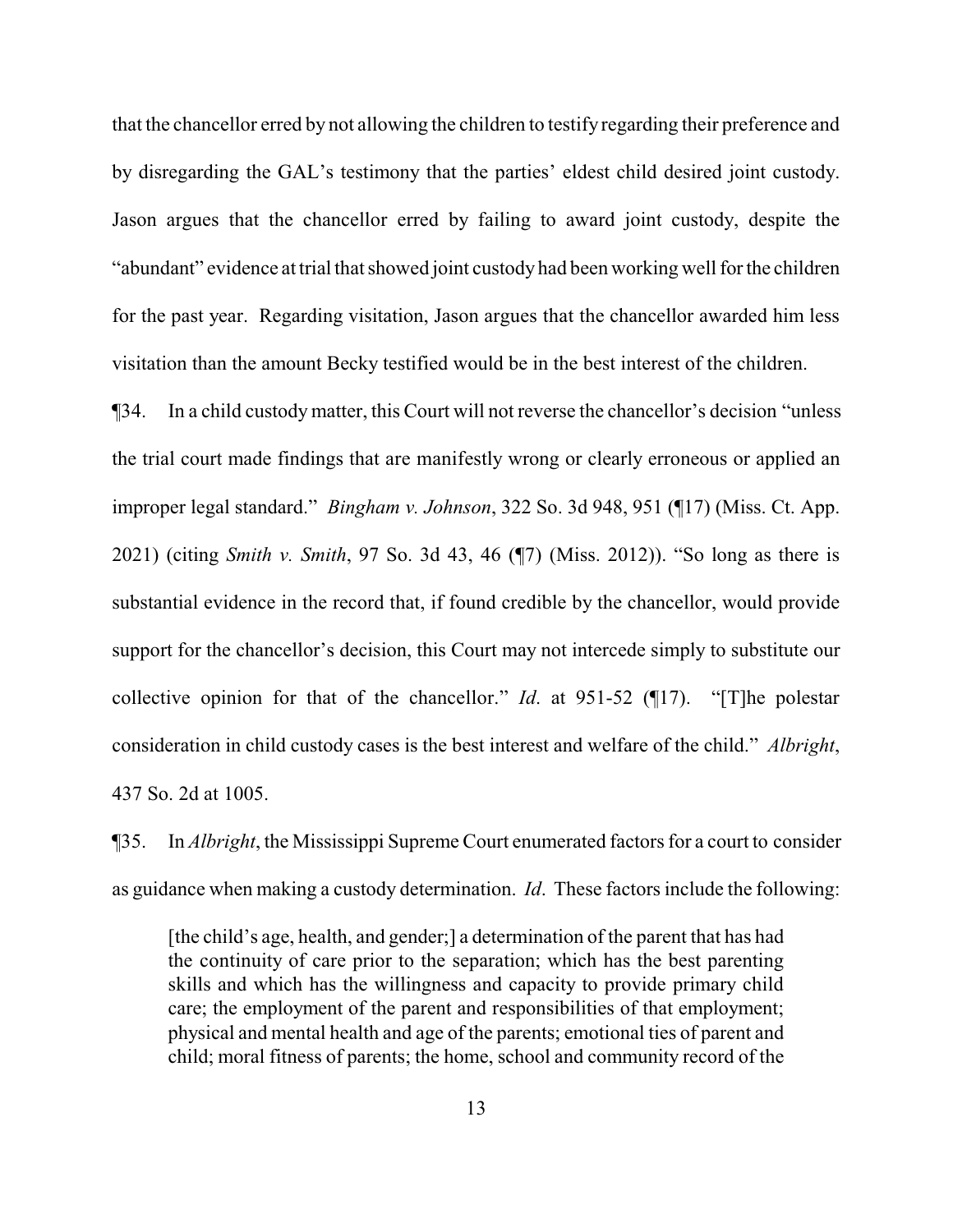child; the preference of the child at the age sufficient to express a preference by law; stability of home environment and employment of each parent, and other factors relevant to the parent-child relationship.

*Id*. The supreme court also held that "[m]arital fault should not be used as a sanction in custody awards." *Id*.

## *A.* Albright *Analysis*

¶36. Jason argues that the chancellor's *Albright* analysis failed to make any negative findings regarding Becky. Jason specifically takes issue with the "moral fitness" factor, arguing that although the chancellor acknowledged Becky's infidelity, she "minimize[d] the infidelity" by characterizing it as a single one-night stand. Jason submits that the chancellor improperly "shut down" Jason's attempts to delve further into Becky's alleged infidelity based on the fact that Jason failed to plead an affirmative defense or allege adultery in an answer. Jason maintains that further testimony regarding Becky's infidelity was relevant for a proper *Albright* analysis. Jason also argues that the chancellor excluded Becky's testimony that she was emotionally abusive to Jason and that she had thrown his phone.

¶37. During Jason's testimony, his counsel asked, "And how many extramarital affairs are you aware of that Becky had during the course of your marriage?" Becky's counsel objected, arguing that Jason did not file a counterclaim for adultery or condonation. Jason's counsel argued that the questioning was relevant to the *Albright* factor regarding the moral fitness of the parent. The chancellor overruled the objection, and Jason was allowed to answer that he was aware of two extramarital affairs that Becky had during their marriage.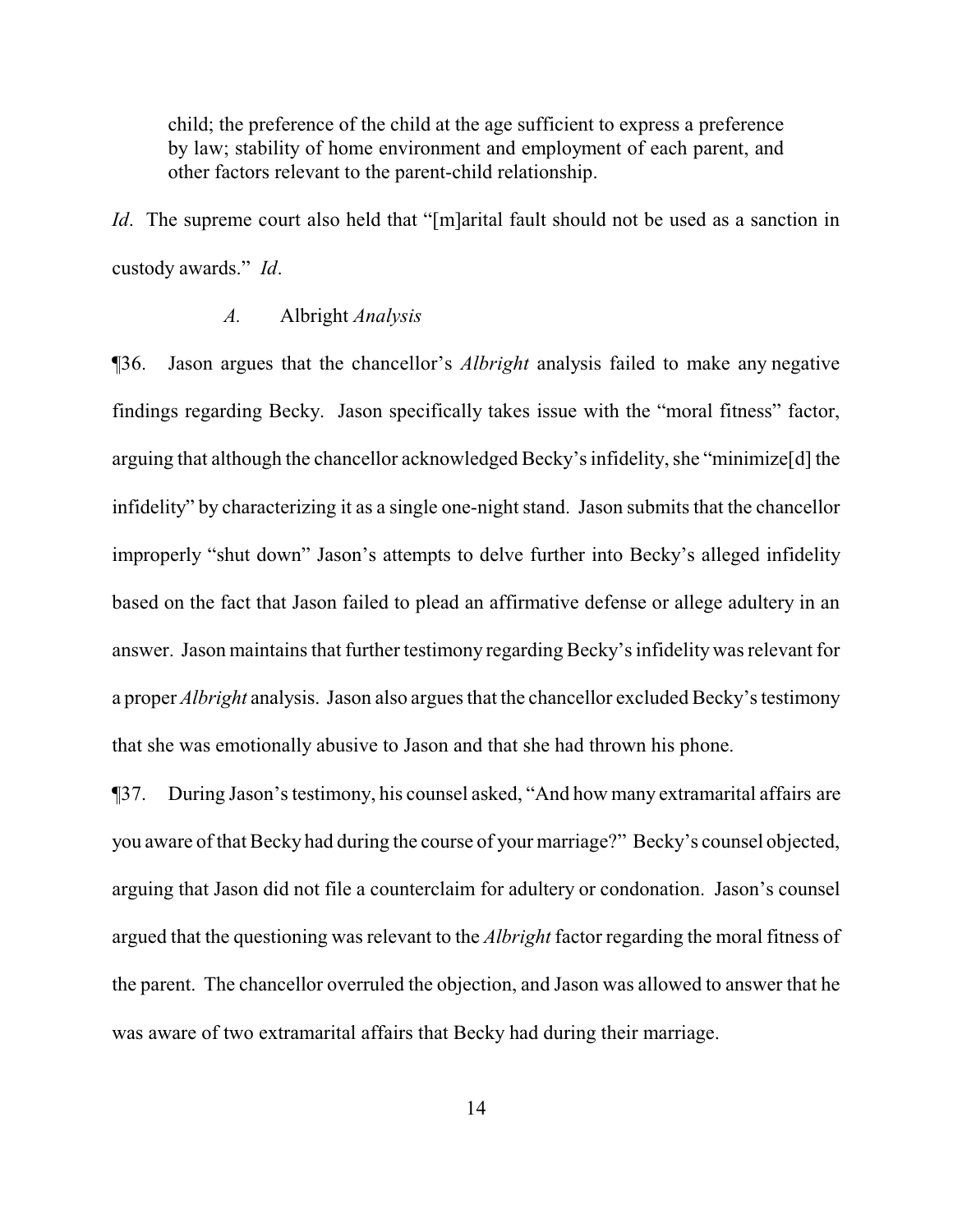¶38. During cross-examination of Becky, Jason's counsel questioned her about her admitted one-night stand and then attempted to question Becky about possible additional affairs. Becky's counsel objected, arguing that Jason failed to file an answer or any affirmative defenses. After hearing arguments from counsel, the chancellor sustained the objection, explaining, "You did not affirmatively plead condonation of [Jason's] affairs or the fact that [Becky] has had affairs, so let's move on."

¶39. The transcript reflects that Jason failed to make a proffer of what Becky's testimony would be about: whether she had engaged in an extramarital affair with her co-worker. Our recent supreme court caselaw states that "[i]t is well recognized that a trial court will not be reversed for limiting cross-examination where no proffer was made of the testimony nor was a statement dictated into the record to indicate what was proposed to be shown by the examination." *Christmas v. State*, 10 So. 3d 413, 420 (¶32) (Miss. 2009) (internal quotation marks omitted). Furthermore, "[w]hen testimony is not allowed at trial, a record of the proffered testimony must be made in order to preserve the point for appeal." *Jackson v. State*, 245 So. 3d 433, 441 (¶45) (Miss. 2018); *see also Roebuck v. Massey*, 741 So. 2d 375, 383 (¶23) (Miss. Ct. App. 1999). We also find that because Jason was provided a chance to testify that he "believe[d]" that Becky had engaged in two extramarital affairs, he was not prohibited from presenting evidence relevant to *Albright*'s moral-fitness factor.

¶40. Furthermore, Jason admits in his brief that he did not file an answer, counterclaim, or affirmative defense in this matter. As a result, we find that he "cannot offer evidence outside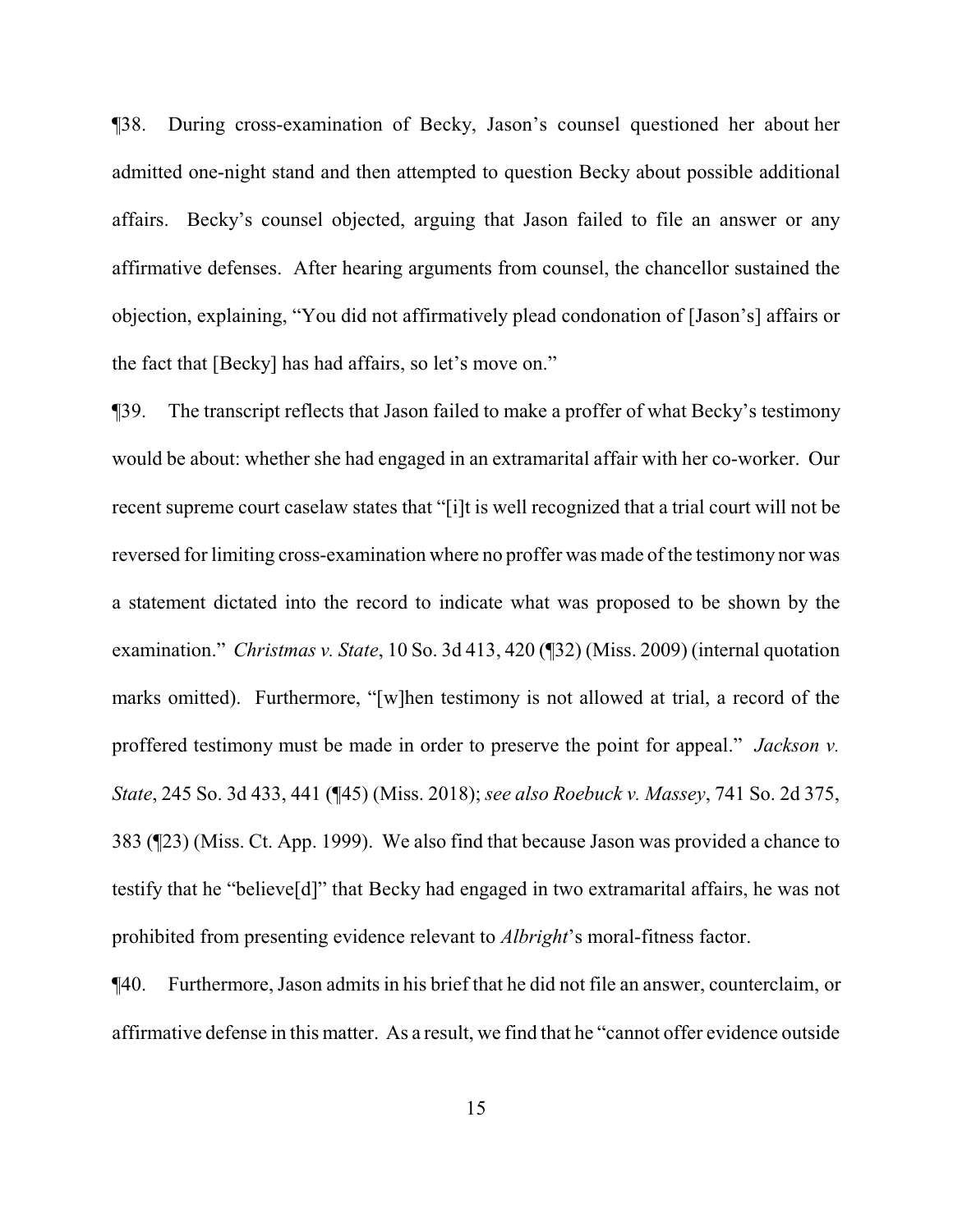the scope of the complaint and cannot offer any evidence supporting any affirmative charge." *Rawson v. Buta*, 609 So. 2d 426, 431 (Miss. 1992).<sup>4</sup> The supreme court has held that "if evidence is offered by a party which is outside the scope of the pleadings and the other party fails to object, the opponent will be considered to have impliedly consented to the issue and the pleading will be amended accordingly[.]" *Lahmann v. Hallmon*, 722 So. 2d 614, 619 (¶16) (Miss. 1998). However, as stated, Becky's counsel objected to the line of questioning regarding anyother alleged infidelities. Additionally, "condonation is an affirmative defense [to adultery] that must be specifically pled or else it is waived." *Ashburn v. Ashburn*, 970 So. 2d 204, 213 (¶24) (Miss. Ct. App. 2007). Because Jason did not plead the defense of condonation, he waived his right to rely on this defense. *Id*. at (¶25). We reiterate that "[m]arital fault should not be used as a sanction in custody awards." *Albright*, 437 So. 2d at 1005.

¶41. Regarding Jason's argument that the chancellor did not consider certain negative facts or make any negative findings against Becky in her *Albright* analysis, "we fail to see how [Jason] would presume to know what facts the chancellor did or did not consider." *Phillips v. Phillips*, 45 So. 3d 684, 696 (¶37) (Miss. Ct. App. 2010). The supreme court has held that it is the chancellor's duty to "determine the credibility and weight of [the] evidence."

<sup>4</sup> We recognize that in *Rawson*, 609 So. 2d at 430, the supreme court clarified that even if a defendant fails to file an answer, he is still allowed to "present[] proof rebutting the plaintiff's proof." However, in this case, Jason never attempted to offer any rebuttal evidence or proof to Becky's assertion that she only engaged in one extramarital affair.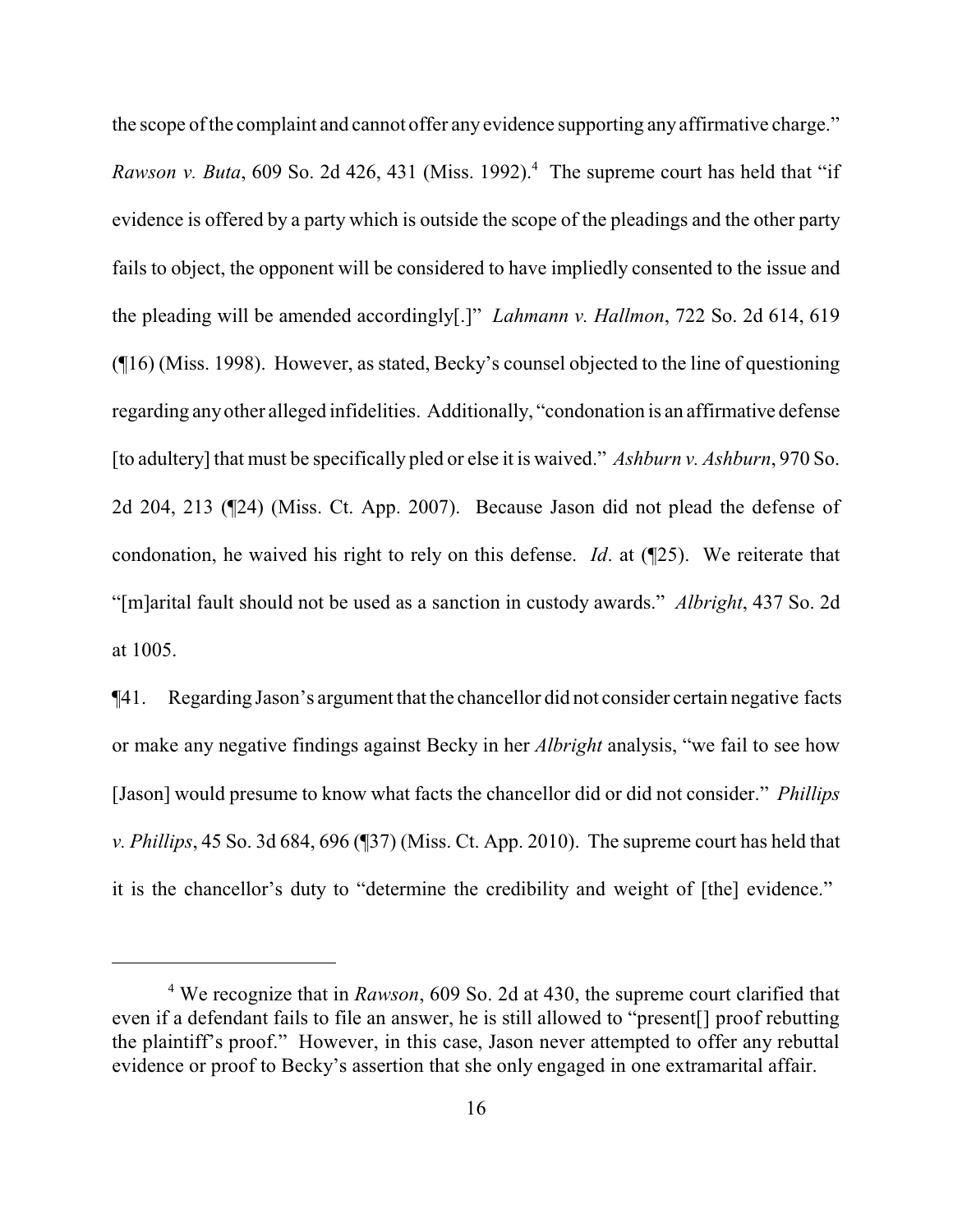*Powell v. Ayars*, 792 So. 2d 240, 243 (¶6) (Miss. 2001). "[W]e are not aware of any requirement that the chancellor must acknowledge all of the facts in [her] analysis of the *Albright* factors that were presented at trial." *Phillip*s, 45 So. 3d at 696 (¶37). Our review of the record shows that "[t]he chancellor obviously listened to the testimony at trial—negative and positive for both parties—and made [her] opinion accordingly." *Id*.

## *B. Children's Testimony and Preference*

¶42. Jason next argues that by excluding the children's testimony, the chancellor violated the supreme court's holding in *Jethrow v. Jethrow*, 571 So. 2d 270 (Miss. 1990). In *Jethrow*, the supreme court explained that in deciding whether to exclude "the testimony of a child witness of tender years in a divorce proceeding," the chancellor must determine if the child is competent to testify and second, determine whether it is in the child's best interests to testify. *Id*. at 273-74. However, the supreme court "reiterate[d] that parents in a divorce proceeding should if at all possible refrain from calling any of the children of their marriage, of tender years at least, as witnesses, and counsel should advise their clients against doing so except in the most exigent cases." *Id*. at 274.

¶43. At trial, Jason's counsel objected to the chancellor's ruling that the parties' children, specifically the fifteen year old and the ten year old, could not testify on-the-record. In making her decision to exclude the children's testimony, the transcript shows that the chancellor first considered whether the children were competent to testify and whether testifying would be in the children's best interests. The chancellor ultimately determined that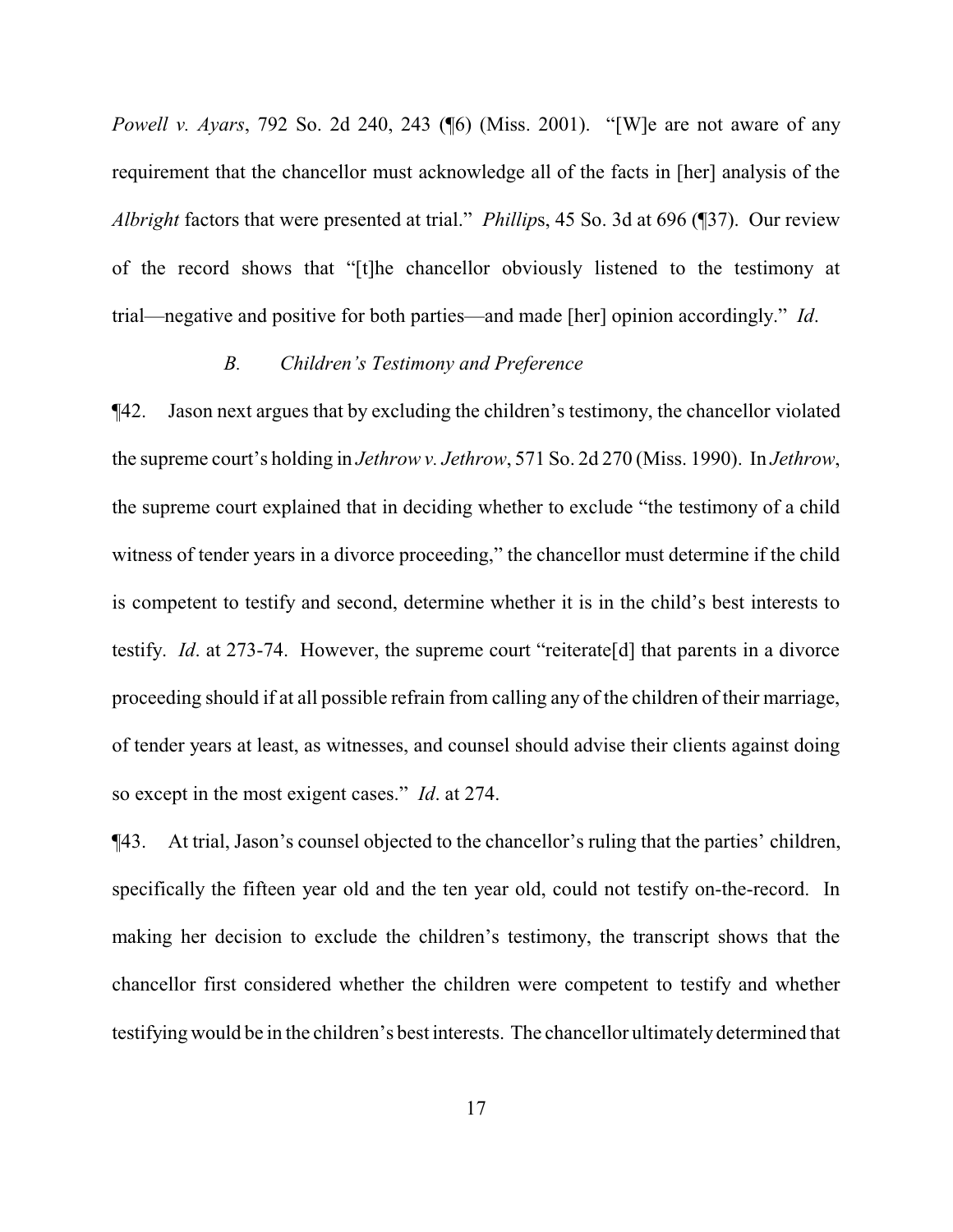it would not be in the children's best interests to testify, explaining, "It is not in the best interest of children who love both of their parents to be forced to come in here and testify or me to put them in a room with lawyers for their mom and dad to try to elicit who is a better parent." We recognize that "no parent can be precluded from having a child of the marriage in a divorce proceeding testify simply because of that fact." *Jethrow*, 571 So. 2d at 274. However, in the present case, the transcript reflects that the chancellor did not exclude the children's testimony simply because it was a divorce proceeding but rather because of the contentious nature of the proceedings and the animosity between the parties. The chancellor commented on the acrimony between the parties several times throughout the proceedings, and the GAL even testified that the animosity between the parties led to her finding that joint custody would not be a workable arrangement.

¶44. Additionally, the record reflects that although Jason objected, he made no proffer of what the children would have said if a record had been made. In the recent case of *Roley v. Roley*, 329 So. 3d 473, 505 (¶100) (Miss. Ct. App. 2021), *cert. denied*, 329 So. 3d 1200 (Miss. 2021), this Court held that the appellant's argument that the chancellor erred by failing to allow the minor children to testify as to their custody preference was procedurally barred because the appellant made no proffer of the children's testimony. (Citing *Waller v. Wall*, 273 So. 3d 717, 720 (¶11) (Miss. 2019)).

¶45. After our review, we find that the chancellor did not abuse her discretion by not allowing the children to testify. *See Sheridan v. Cassidy*, 273 So. 3d 783, 789 (¶25) (Miss.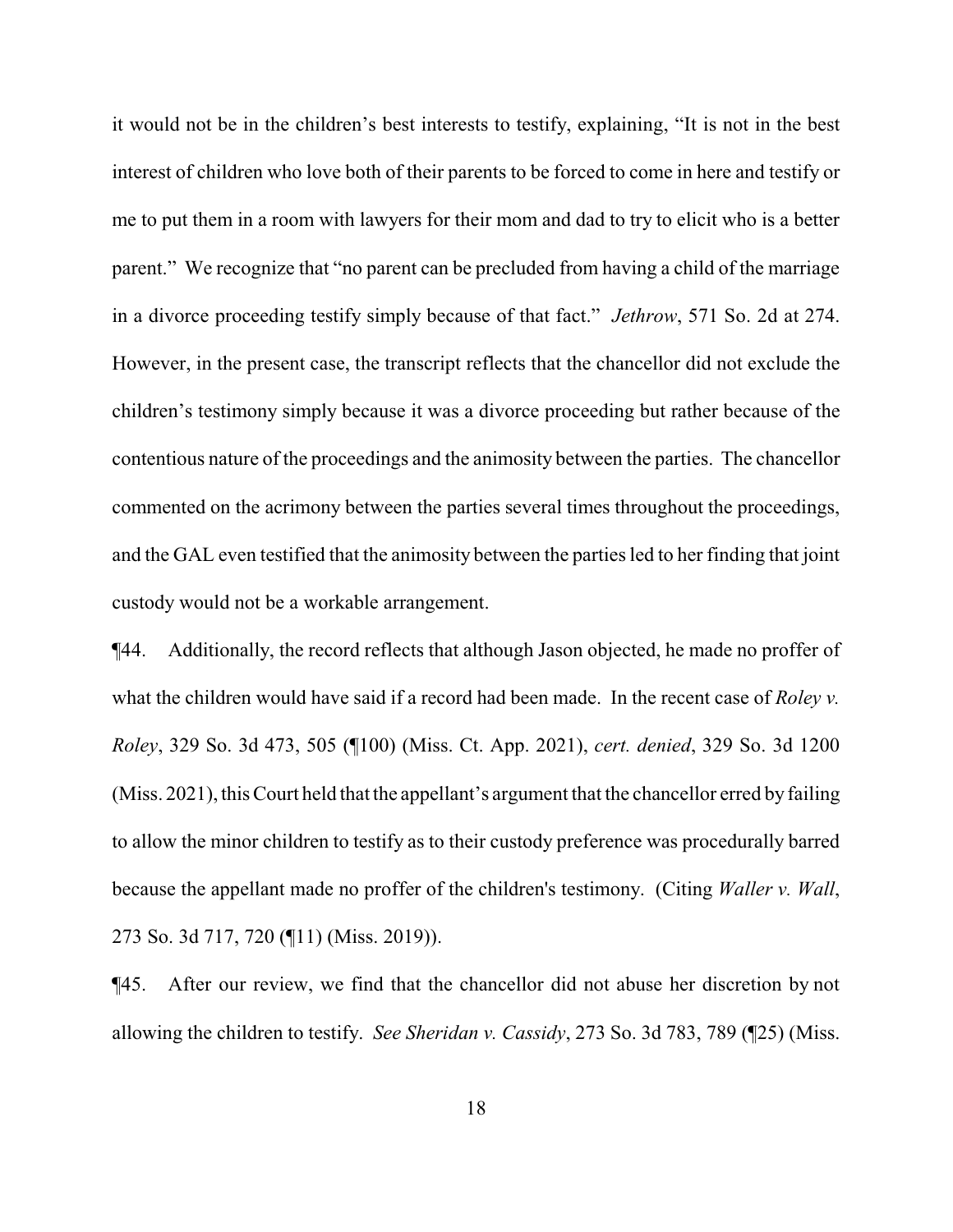Ct. App. 2018) (affirming a chancellor's decision to exclude the testimony of the children where the chancellor determined that testifying would not be in the children's best interests). ¶46. Regarding the GAL's testimony that the parties' eldest child expressed a desire for joint custody, the record shows that the GAL ultimately recommended that "Becky would have primary physical custody subject to Jason's visitation rights." The GAL explained that "based on the animosity between the parties[,] . . . joint custody would not be a workable arrangement." The chancellor arrived at the same custody determination, although the chancellor stated in her December 17, 2018 order that she did not adopt the findings and recommendation of the GAL "[b]ecause the [c]ourt allowed the [GAL] to withdraw and testify at the outset of trial (and thus the GAL was not privy to the rest of the testimony and evidence presented at trial and had no opportunity to weigh in on whether such would alter her preliminary recommendation)." However, the chancellor's order reflects that although she did not adopt the GAL's report and recommendation, she still considered them. This Court "is not bound by the [GAL's] recommendation" or testimony. *Barber v. Barber*, 288 So. 3d 325, 331 (¶26) (Miss. 2020). Where a chancellor's appointment of a GAL was discretionary, as in the case before us, "the chancellor is not required to include his or her reasons for rejecting the GAL's recommendation." *Kaiser*, 281 So. 3d at 1142 (¶21) (citing *Porter v. Porter*, 23 So. 3d 438, 449 (¶28) (Miss. 2009)).<sup>5</sup> The chancellor was therefore

<sup>&</sup>lt;sup>5</sup> Where no allegations of abuse were present mandating the appointment of a GAL, as in the case before us, "the chancellor's appointment of the GAL was discretionary and not statutorily mandated pursuant to [Mississippi Code Annotated] section 93-5-23." *Kaiser*,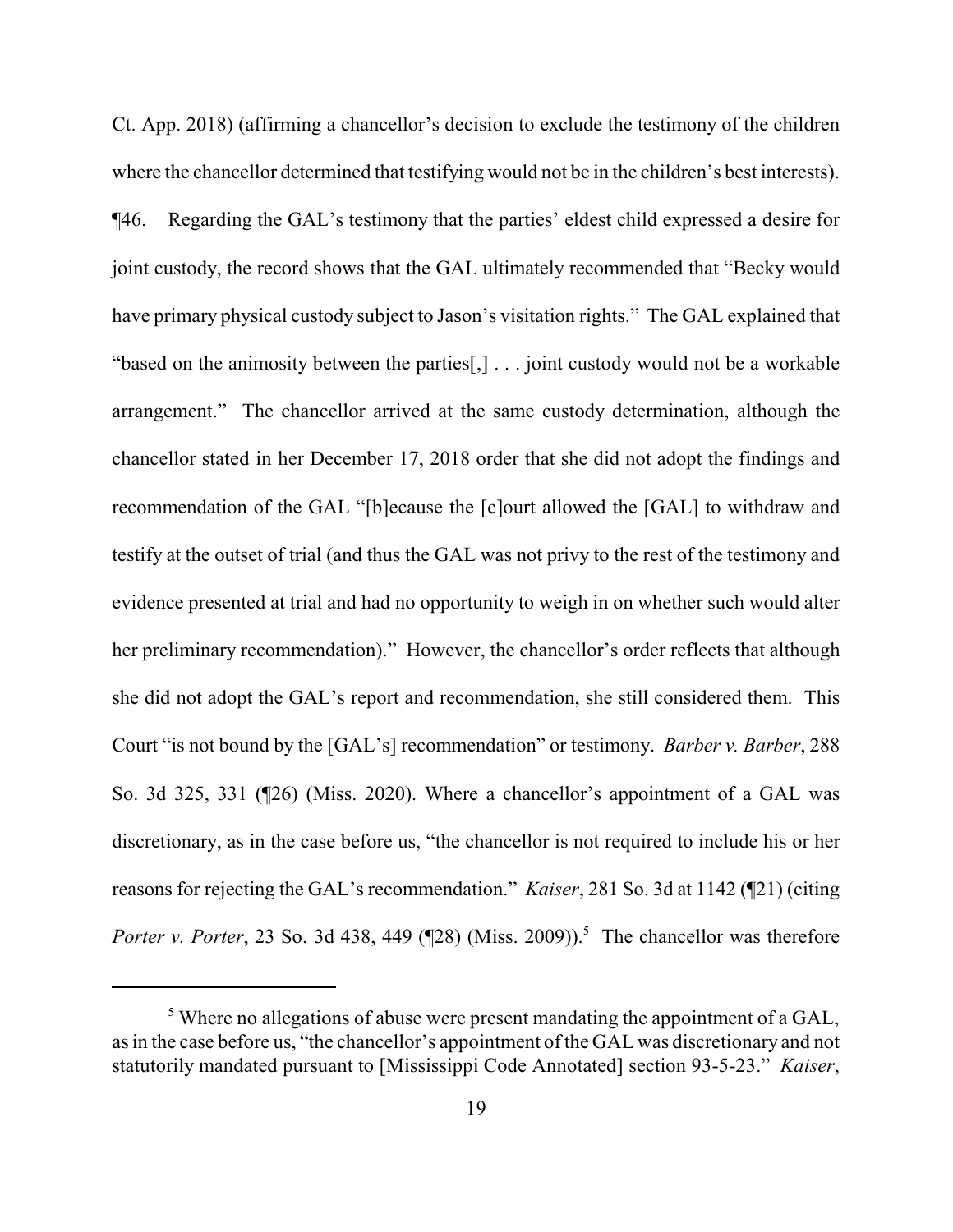within her discretion to disregard the GAL's findings and report.

¶47. The record further shows that although the chancellor did not allow the children to testify on-the-record, the chancellor did interview the children off the record and outside the presence of the parties, with only the parties' counsel and a court staff attorney present. As stated, Jason made no proffer as to what the children's testimony would be if a record was made. We recognize the supreme court's instruction that a record must be made of a chancellor's in-chambers interview with children in a custody proceeding. *See Robison v. Lanford*, 841 So. 2d 1119, 1125-26 (¶21) (Miss. 2003). Although the chancellor did not make a record of her in-camera interview with the children in the present case, the transcript shows that the GAL testified at trial that the eldest child preferred joint custody. Therefore, based on the particular facts of the case before us, we find that the chancellor's failure to make a record of her in-camera interview with the children was harmless error.

## *C. Visitation*

¶48. Jason submits that because the parties shared joint physical custody during the pendency of the temporary order, the chancellor ultimately should have awarded both parties permanent joint physical custody. However, the record shows that at the time the temporary order was entered, no *Albright* analysis had been performed. Furthermore, the record contains ample evidence of the contentious relationship between Jason and Becky.

¶49. Regarding visitation, Jason argues that the chancellor awarded himless visitation than

<sup>281</sup> So. 3d at 1142 (¶21).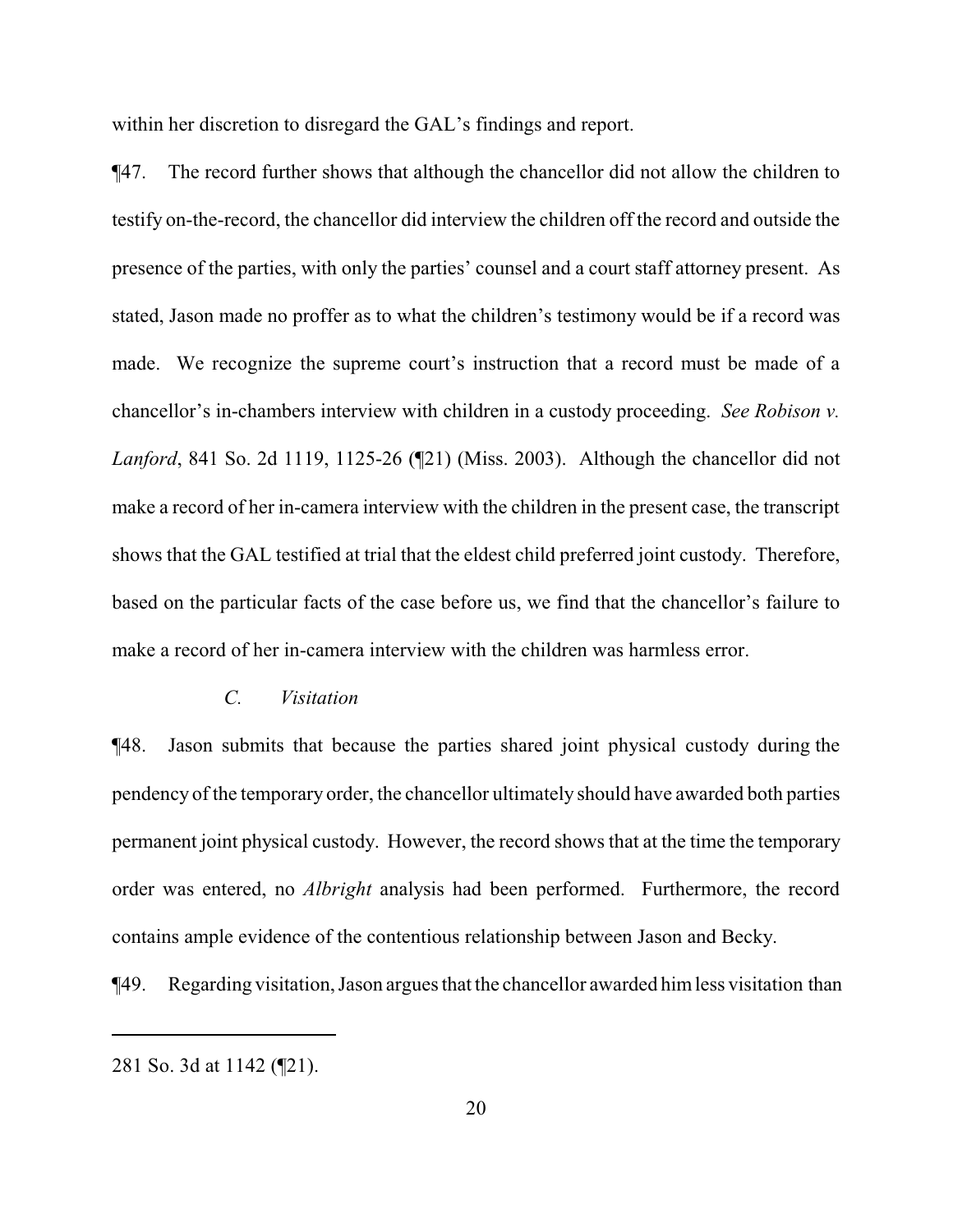the amount Becky testified would be in the best interest of the children. Specifically, Jason asserts that the chancellor only awarded Jason four weeks of summer visitation, despite the "standard" summer visitation being five weeks.

¶50. "Visitation is a matter within the chancellor's sound discretion," and we afford great deference to a chancellor's decision regarding visitation. *Gilliland v. Gilliland*, 969 So. 2d 56, 72 (¶59) (Miss. Ct. App. 2007). We recognize that "[e]xcept in unusual circumstances, a noncustodial parent is entitled to unrestricted standard or liberal visitation." *Michael v. Smith*, 237 So. 3d 183, 189 (¶26) (Miss. Ct. App. 2018) (citing Deborah H. Bell, *Bell on Mississippi Family Law* § 5.08[2] (1st ed. 2005)). "Standard visitation includes two weekends a month until Sunday afternoon and at least five weeks of summer visitation, plus some holiday visitation." *Id*. (internal quotation marks omitted). "However, the chancellor is vested with the discretion to determine whether the best interests of the children mandate liberal visitation or instead a more limited visitation provision." *Gilliland*, 969 So. 2d at 72  $($ [59).

¶51. In her December 17, 2018 order, the chancellor awarded Jason "visitation as may be agreed upon between the parties/parents" and "encourage[d] the parties to work together to schedule visitation that is beneficial to the children and agreeable to all involved." The chancellor stated that if "Jason and Becky [are] unable to agree on reasonable visitation times and circumstances for the children with Jason, then Jason shall be entitled to the following visitation," and the chancellor provided a specific visitation schedule. This schedule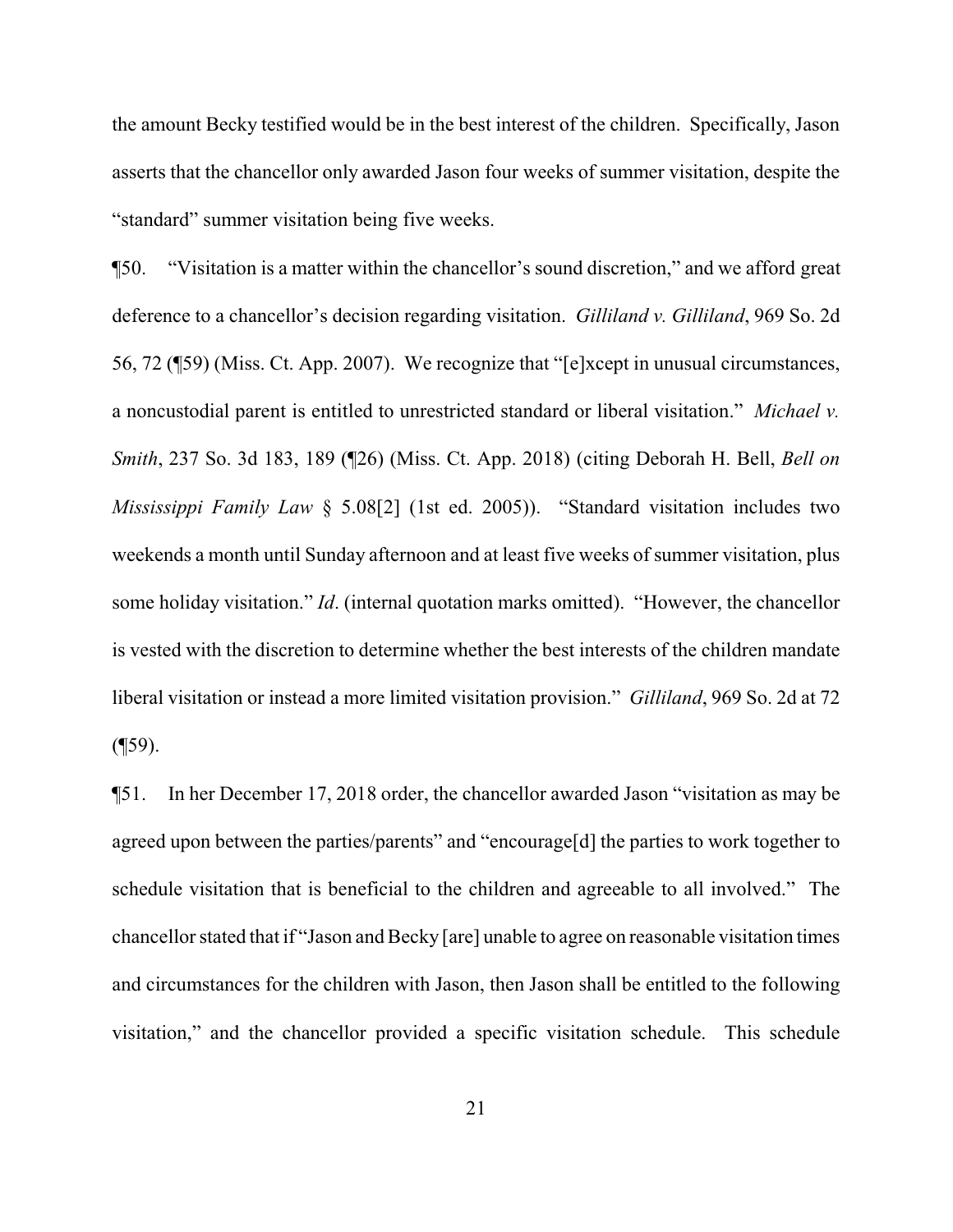included "[w]eekend custodial visitation . . . commencing on Thursday at 6:00 p.m. and ending on Sunday at 6:00 p.m. on every other weekend," four weeks of summer visitation, and a holiday visitation schedule. Keeping in mind the broad deference afforded a chancellor's visitation schedule, we affirm the chancellor's ruling. *See Marshall v. Harris*, 981 So. 2d 345, 350-51 (¶25) (Miss. Ct. App. 2008) (finding that four weeks in summer is adequate and that the chancellor has substantial discretion in awarding visitation); *Horn v. Horn*, 909 So. 2d 1151, 1162 (¶39) (Miss. Ct. App. 2005) (holding the chancellor did not err in ordering four weeks of summer visitation rather than five weeks).

¶52. After our review, we affirm the chancellor's custody decision.

## **III. Child Support**

¶53. Jason argues that the chancellor failed to make findings as to the reasonableness of the amount of child support ordered. Jason also asserts that the chancellor erred by calculating Jason's child support obligation based on his current income rather than his projected income with adjustments for the chancellor's dependencyallowance. Jason further argues that the chancellor did not address the cost of health insurance or life insurance, which she ordered Jason to maintain, and the chancellor also failed to provide a "mathematical justification" as to why Jason must pay Becky \$250 per month for extracurricular activities. ¶54. "A chancery court has discretion in determining an award of child support." *Gunter v. Gunter*, 281 So. 3d 283, 285 (¶8) (Miss. Ct. App. 2019). Upon review, we "will not find an abuse of discretion when the required support is equal to the amount that is presumptively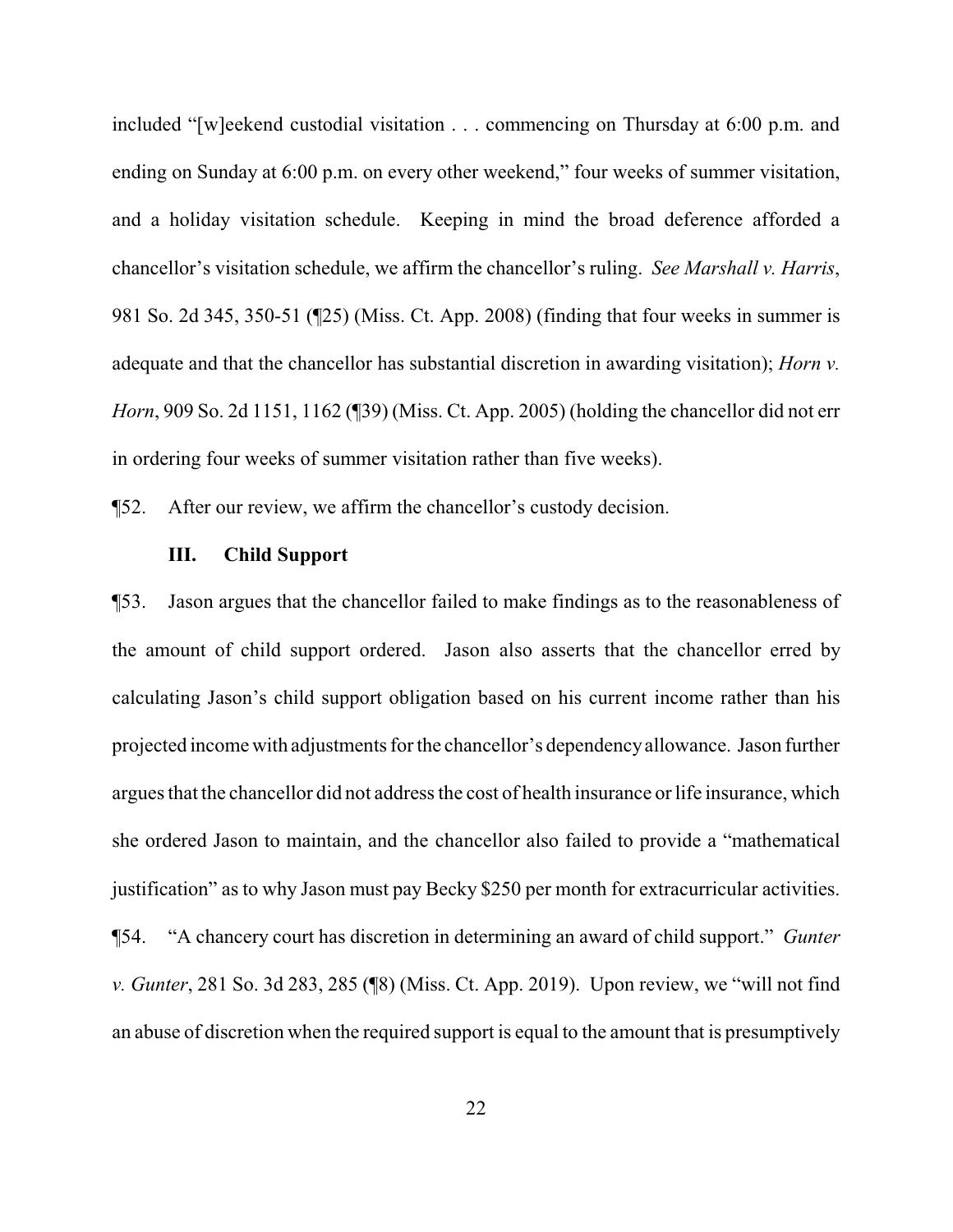correct under the child-support guidelines." *Id*.

¶55. Our review of the record shows that the chancellor awarded child support in accordance with the statutory guidelines based on Jason's current income, as is required. Section 43-19-101(3) provides the calculation for determining a party's adjusted gross income, and it includes "[d]etermin[ing] gross income from all potential sources that *may reasonably be expected to be available* to the absent parent." (Emphasis added). Jason failed to cite any authority in support of the chancellor's ordering child support based on some future potential income. Additionally, because the chancellor did not deviate from the statutory guidelines when awarding child support, "no written findings of fact were required." *See Bryant v. Bryant*, 924 So. 2d 627, 632 (¶19) (Miss. Ct. App. 2006); Miss. Code Ann. § 43-19-101(2).

¶56. As to Jason's claim that the chancellor erred by failing to make findings as to the cost of the health insurance, section 43-19-101(3) provides, in pertinent part:

In any case in which the support of any child is involved, the court shall make the following findings either on the record or in the judgment:

- (a) The availability to all parties of health insurance coverage for the child(ren);
- (b) The cost of health insurance coverage to all parties.

¶57. In the chancellor's December 17, 2018 order, she ordered Jason to maintain the children on his health and dental insurance and to maintain his existing life insurance coverage with the children named as beneficiaries. Although the chancellor did not specify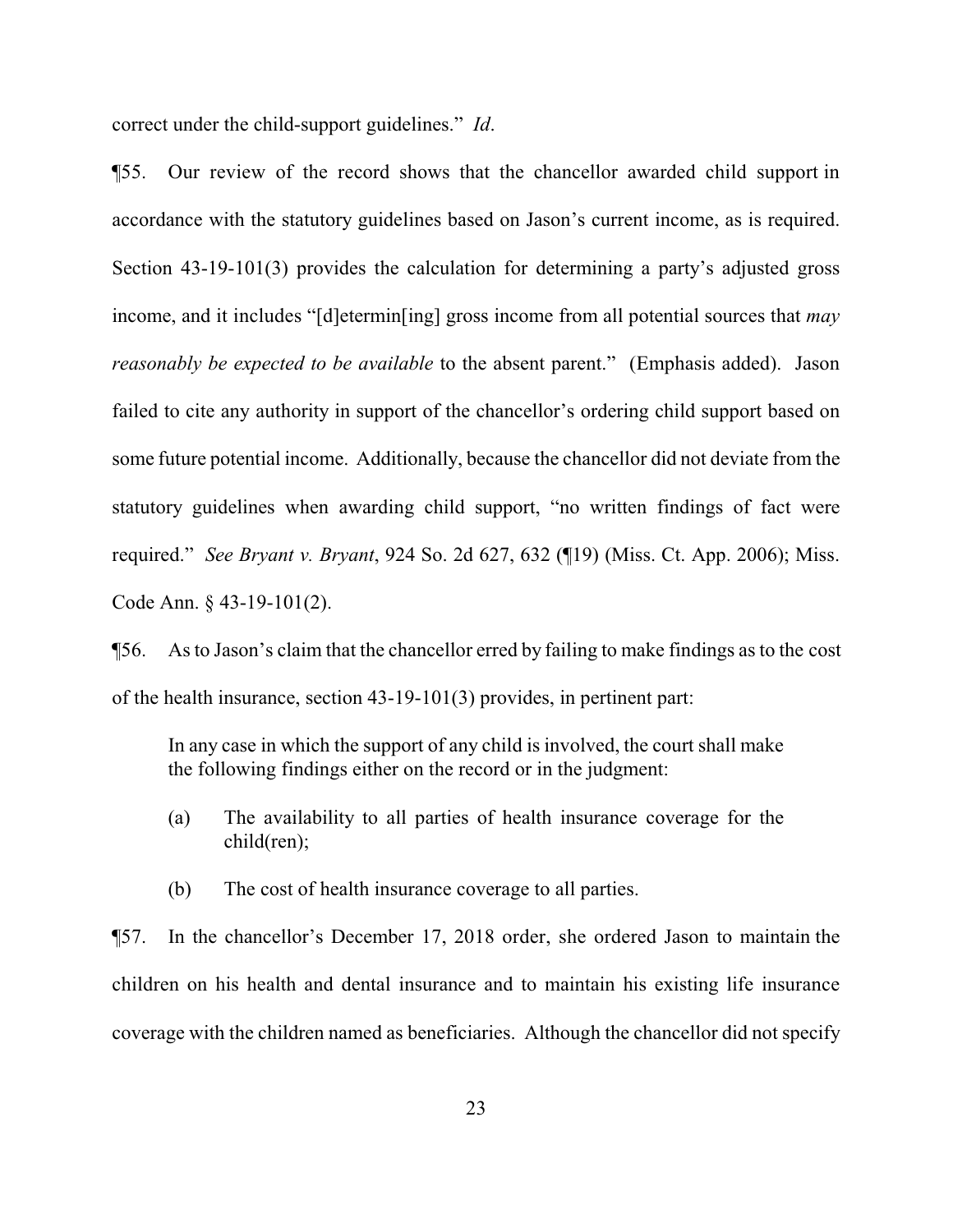the exact cost of the health insurance coverage, she found that "[b]oth parties have more than adequate incomes and have insurance available to them."

¶58. We also find that the chancellor's order requiring Jason to payBecky \$250 per month for extracurricular activities is supported by the record. At trial, Becky testified that the parties had always shared the cost of the children's extracurricular activities. However, the chancellor explained that she "[does not] like the splitting extracurricular [costs] with people who can't communicate." The chancellor stated that she preferred to "take a figure and have a person pay a certain amount [toward that figure] and be done, . . . [to avoid] any future controversy." The chancellor ordered the parties to meet during the court's recess to determine the average cost per month for the children's extracurricular activities and school lunches.

¶59. The chancellor ultimately ordered Jason to pay \$250 per month for his share of the cost of the children's extracurricular activities. In determining this amount, the chancellor considered testimony regarding the cost of the children's activities as well as an exhibit admitted into evidence listing the children's shared expenses. This Court has affirmed a chancellor's award of child support plus an additional payment toward a child's extracurricular activities. *See generally Gunter*, 281 So. 3d at 286 (¶¶9-10); *Barnett v. Barnett*, 908 So. 2d 833, 846 (¶32) (Miss. Ct. App. 2005). We find that the chancellor's child support award is supported by substantial evidence.

## **IV. Equitable Distribution**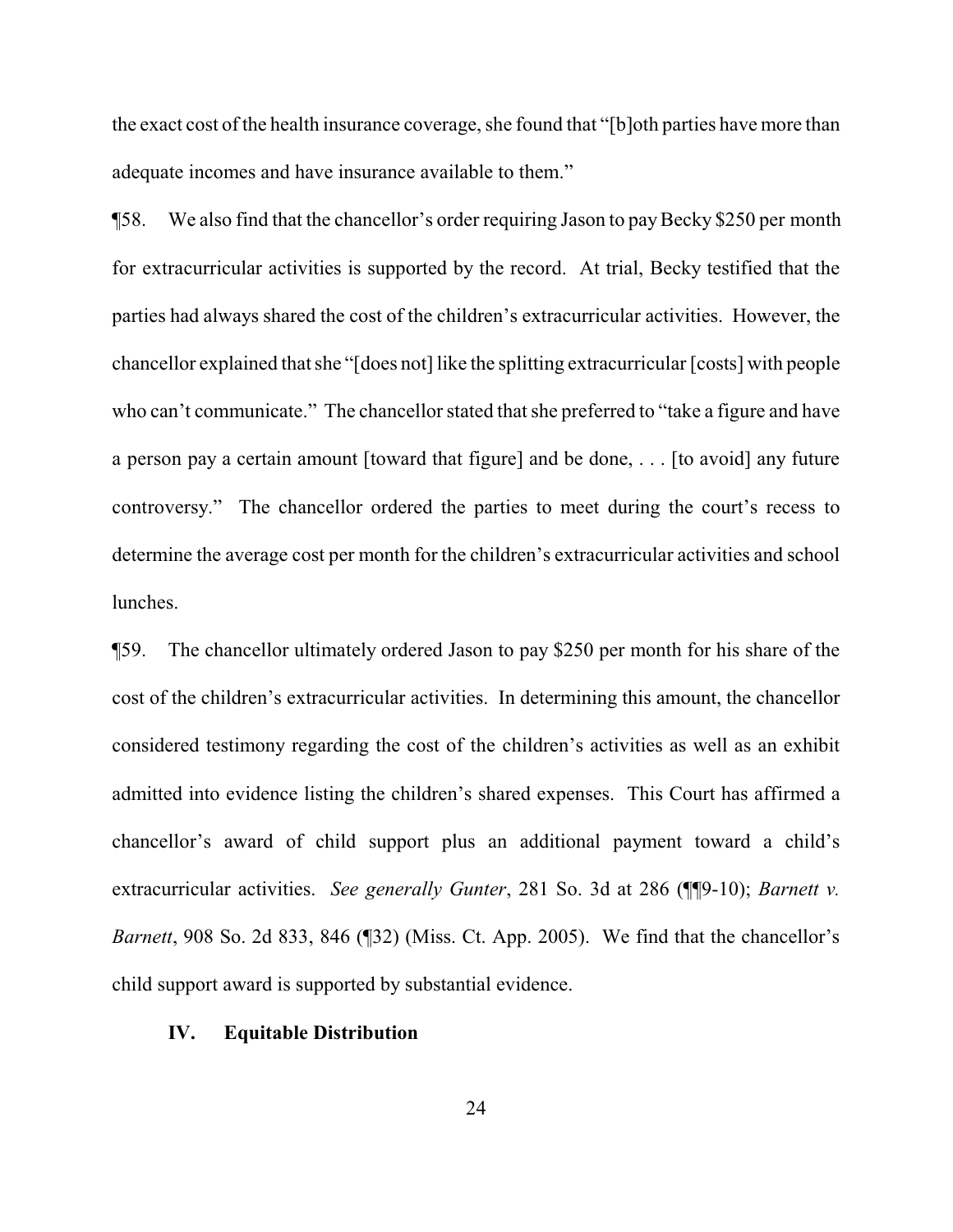¶60. Jason next challenges the chancellor's distribution of the marital estate. Jason asserts that during the trial, the chancellor either failed to allow or failed to properly consider evidence that favored Jason with respect to the marital estate and the parties' respective financial obligations. Specifically, Jason claims that the chancellor failed to consider evidence of an appraisal performed on the marital home that would have showed a higher value for the marital home. Jason submits that the chancellor also applied a different standard to the retirement of both parties when making her award of equitable distribution. Jason further argues that at the hearing on Jason's post-trial motion, the chancellor acknowledged the omission of Jason's student loan debt from her prior order, but the chancellor failed to allow evidence regarding that debt.

¶61. This Court will uphold a chancellor's division and distribution of marital property if the chancellor's decision is supported by substantial credible evidence. *Jenkins v. Jenkins*, 67 So. 3d 5, 8 (¶8) (Miss. Ct. App. 2011). To equitably divide marital property, the chancellor must (1) classify the parties' assets as marital or separate, (2) value those assets, and (3) equitably divide the marital assets. *Hemsley v. Hemsley*, 639 So. 2d 909, 914 (Miss. 1994); *Ferguson*, 639 So. 2d at 928. "[T]he chancellor must evaluate the equitable division of all marital property pursuant to the guidelines listed in *Ferguson*." *Walker v. Walker*, 36 So. 3d 483, 487 (¶12) (Miss. Ct. App. 2010). "[T]he goals of equitable distribution are a fair division of marital property based on the facts of each case and termination of the legal relationship in a manner in which each party may realize self-sufficiency." *Lacoste v.*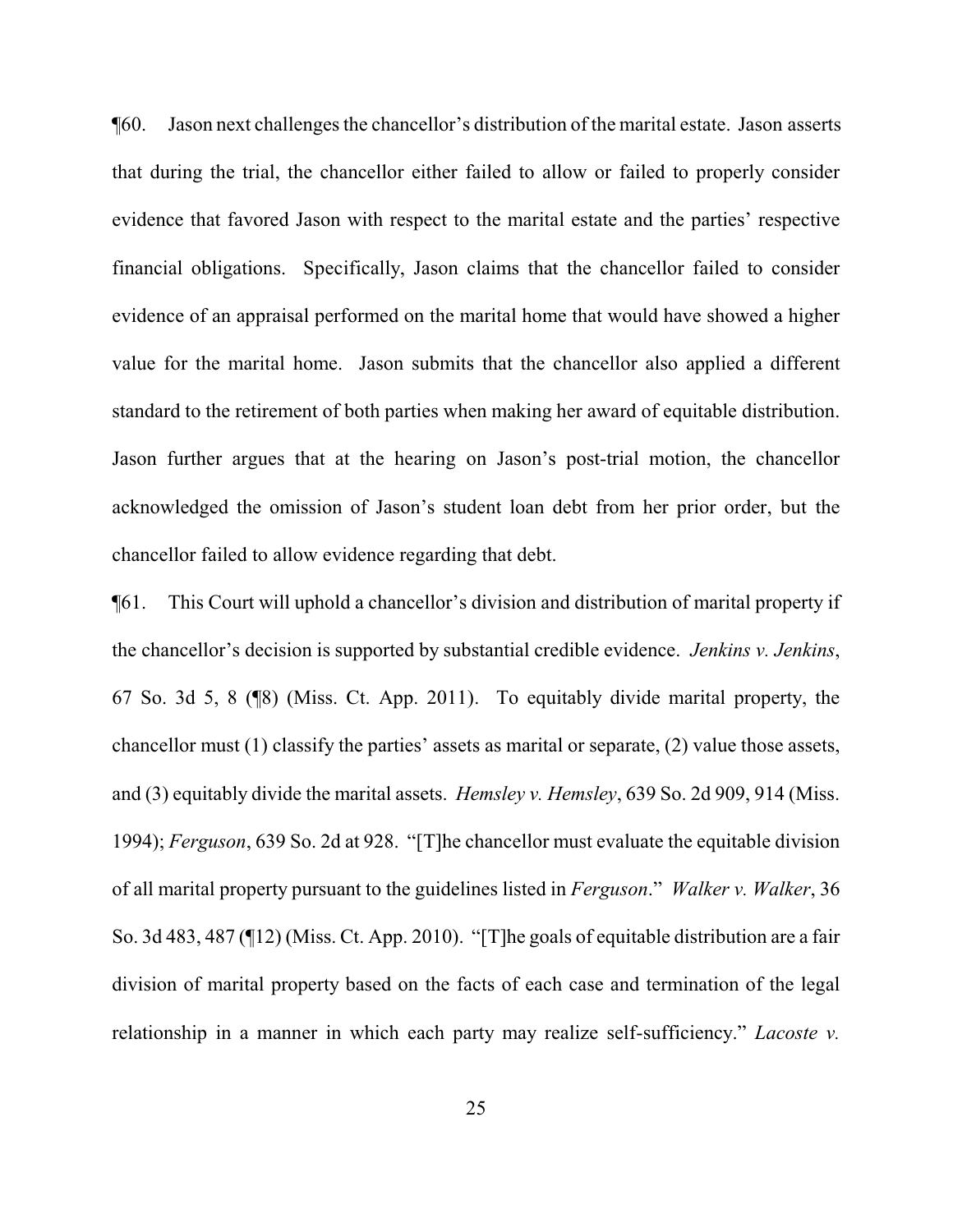*Lacoste*, 313 So. 3d 1097, 1103 (¶18) (Miss. Ct. App. 2021). "When the facts and circumstances warrant an equitable division of the marital estate of one-half or greater and such a division complies with the *Ferguson* principles, then we are duty bound to let such a distribution stand." *Id*. (quoting *Phillips v. Phillips*, 904 So. 2d 999, 1003 (¶13) (Miss. 2004)).

¶62. Relevant to the issues before us, we recognize that "the foundational step to make an equitable distribution of marital assets is to determine the value of those assets based on competent proof." *Williams v. Williams*, 303 So. 3d 824, 833 (¶35) (Miss. Ct. App. 2020). "The valuation of the property is a question of fact[,]" and "the chancellor has sole authority to assess both the credibility and weight of witness testimony." *Id*.

¶63. In the present case, the chancellor classified the marital property and considered each *Ferguson* factor:

- (1) contribution to the accumulation of property,
- (2) dissipation of assets,
- (3) the market or emotional value of assets subject to distribution,
- (4) the value of assets not subject to distribution,
- (5) the tax and economic consequences of the distribution,
- (6) the extent to which property division may eliminate the need for alimony,
- (7) the financial security needs of the parties, and
- (8) any other factor that in equity should be considered.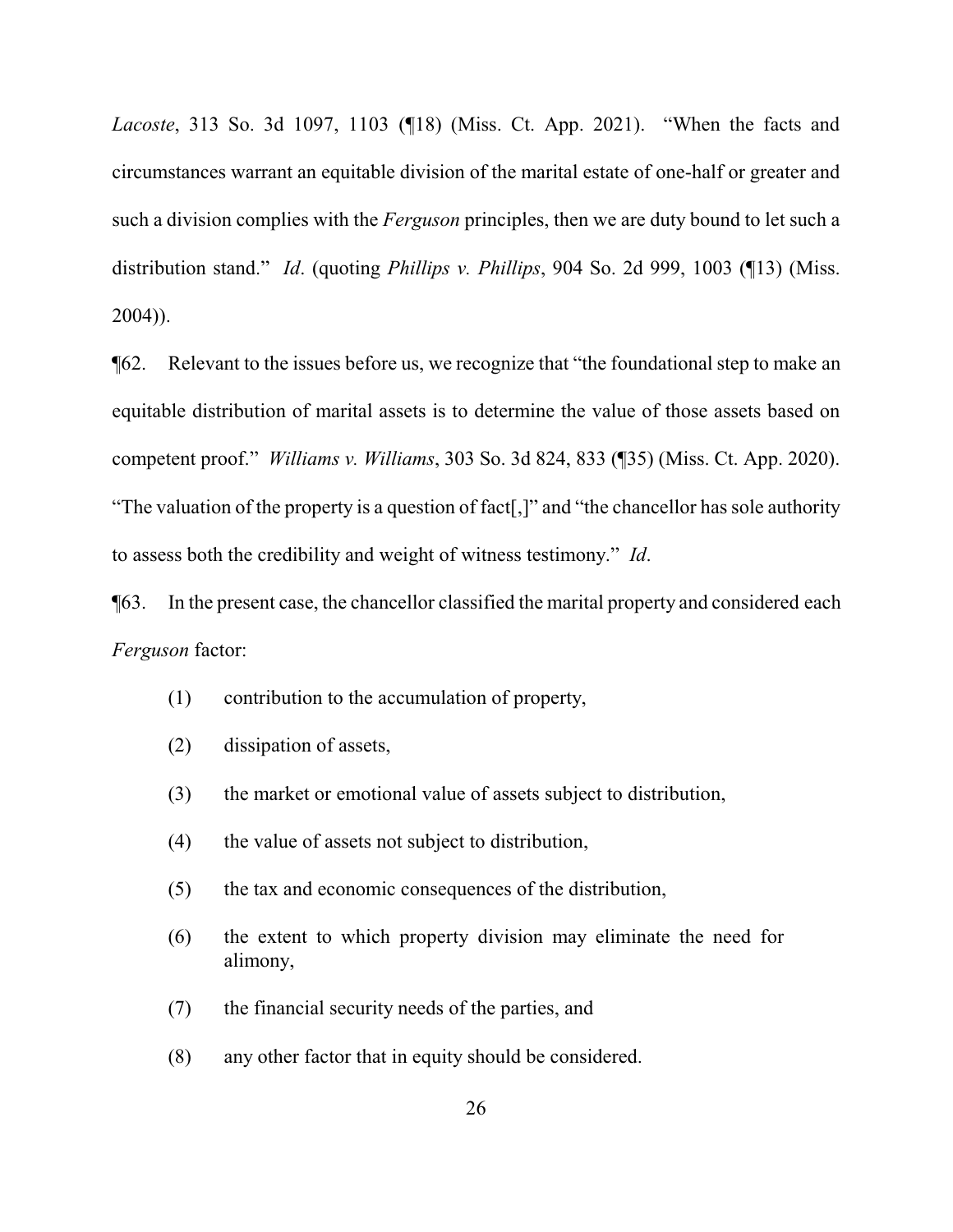*Carter v. Carter*, 98 So. 3d 1109, 1113 (¶13) (Miss. Ct. App. 2012).

¶64. After applying the *Ferguson* factors, the chancellor determined that "Becky shall be entitled to 60 [percent] of the total value of the marital estate at issue . . . and Jason shall be entitled to 40 [percent] of the total value of the marital estate at issue." In order to reach these percentages, the chancellor ordered Jason to payBecky a lump sumof \$24,487.31. The chancellor clarified that this payment was for the equitable distribution of the marital estate and did not constitute alimony. The chancellor also stated that Becky "is carrying a much greater share of the marital debt in the division above, even considering the lump sum payment."

¶65. After a hearing on the parties' post-trial motions, the chancellor entered an amended order. In the amended order, the chancellor included Jason's student loan debt, and she accordingly adjusted the total value of the marital estate. The adjusted value of the marital estate affected the amount awarded to each party, and the chancellor accordingly omitted the requirement for Jason to make a lump sum payment of \$24,487.31 to Becky. On June 18, 2020, the chancellor entered another order amending the final order, clarifying that the Highlander vehicle was allocated to Jason.

¶66. On appeal, Jason admits that the chancellor's amended order acknowledged her prior omission of his student loans, but Jason claims that the chancellor still erred by "refusing to accept the figure that was on Jason's [Uniform Chancery Court Rule] 8.05 [financial statement]" showing a student loan debt of \$82,000. At trial, Jason testified that he had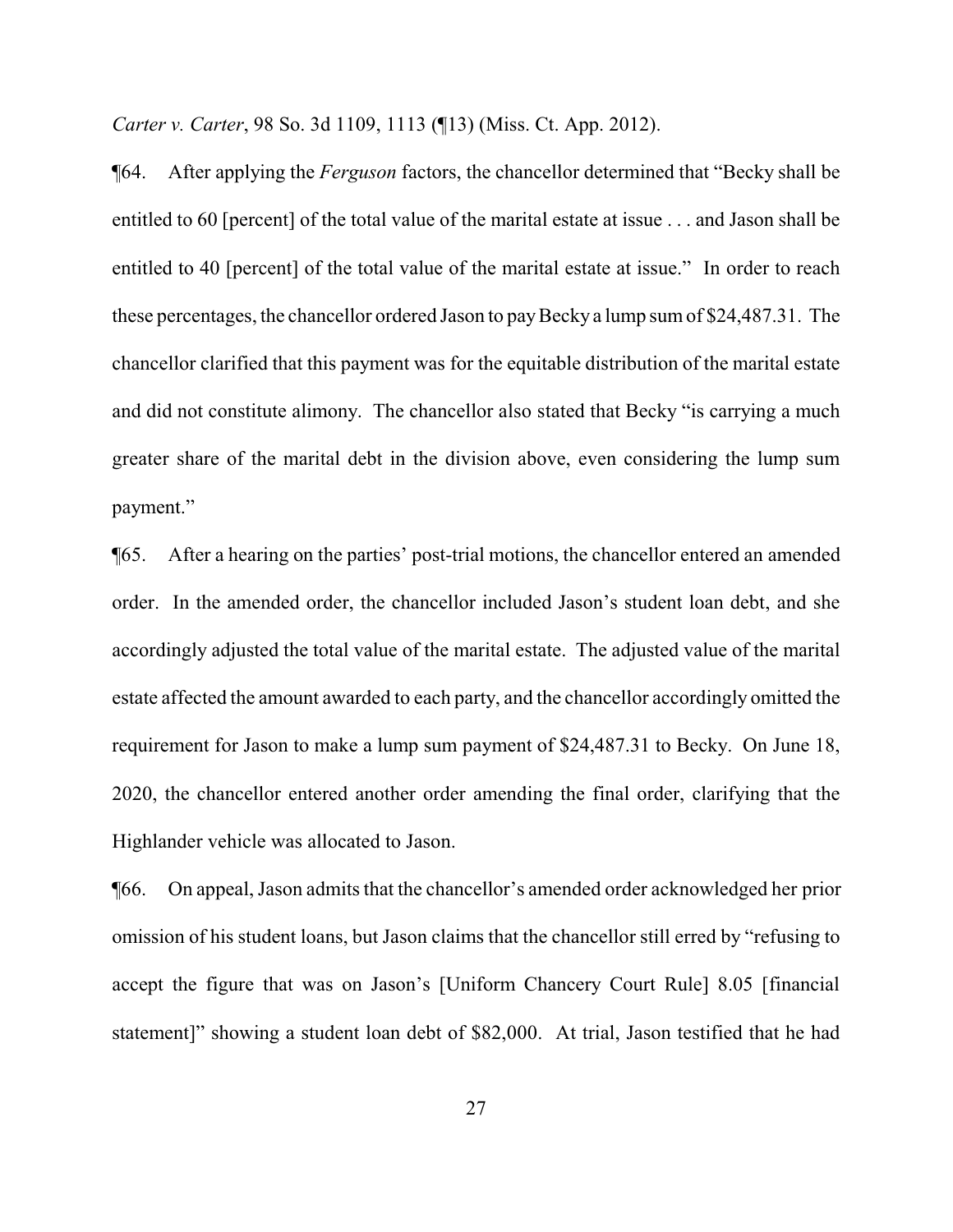student loan debt in the amount of \$81,000. When asked if he listed this debt on his Rule 8.05 statement, Jason admitted, "Probably not." Jason agreed to add the loan debt to his amended Rule 8.05 statement. Jason's amended Rule 8.05 statement shows a handwritten note stating that his Nelnet student loan debt is roughly \$81,000. On the document, it appears that Jason either wrote \$82,000 and then tried to write a "1" over the "2" to correct the amount, or vice versa. Another document titled "Summary of Marital Debt" was admitted into evidence as Exhibit 11, and the record shows that the parties amended this document as needed at trial. Exhibit 11 shows the following debt: "Nelnet Student Loan \$81,000 (Jason)."

¶67. In her amended order, the chancellor acknowledged that Jason's amended Rule 8.05 statement indicated that he had student loan debt in the amount of \$82,000, but she found that "[n]othing was offered to substantiate" the amount. Regardless, the chancellor's amended order clearly shows that she included Jason's student loan debt of \$81,000 as a marital debt, and she further included it in her division of the marital debts. The chancellor then accordingly adjusted the value of the marital estate. Although Jason's brief claims that the actual amount of the student loan debt was \$82,000, his testimony and the "Summary of Marital Debt" document clearly state that the amount was \$81,000. We therefore find no error.

¶68. As to Jason's argument regarding his retirement plan, the testimony reflects that as a federal employee, Jason had a FERS account and a FERS Thrift Savings Plan (TSP)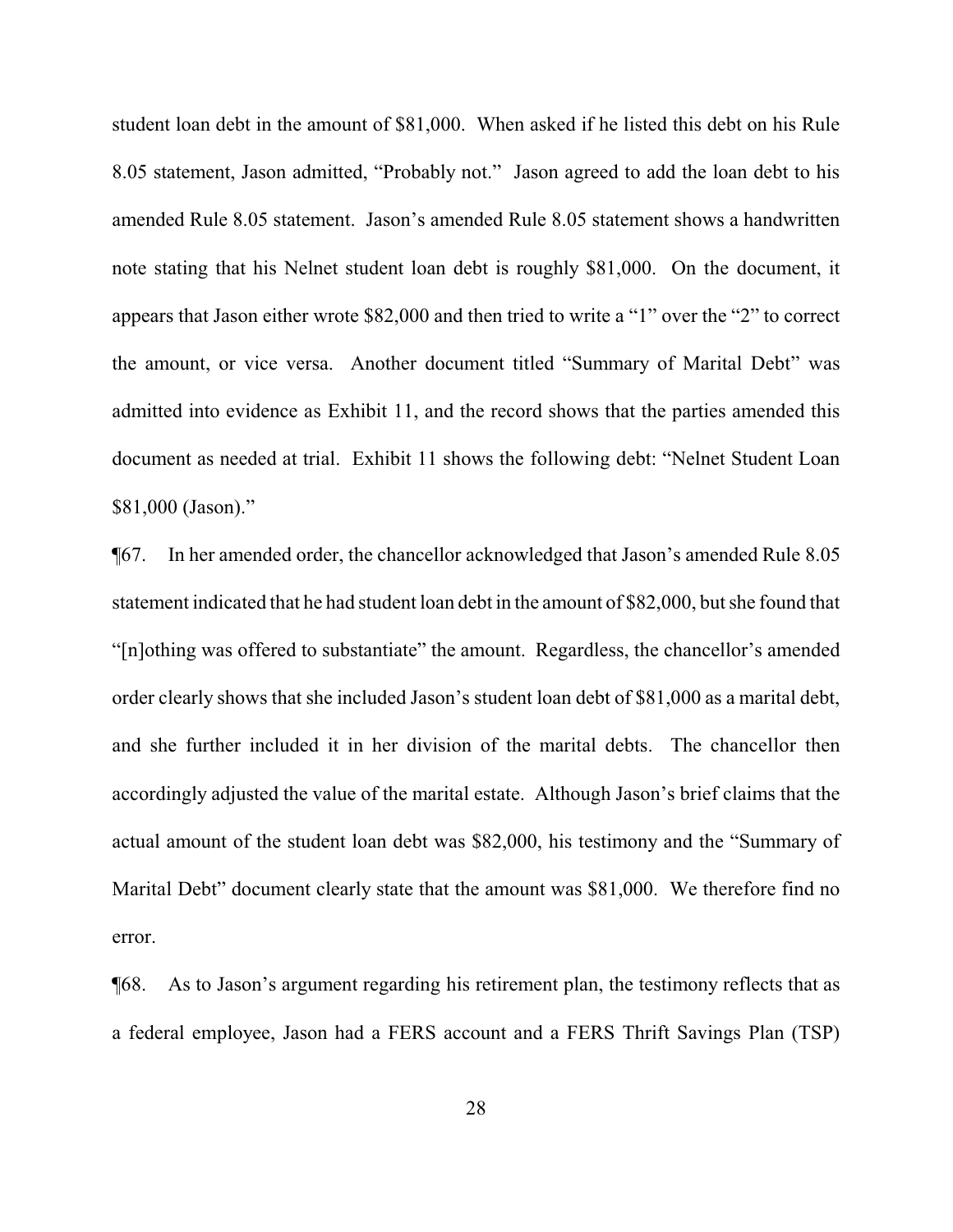account. Jason was able to provide the value of his TSP account, but he was unable to calculate the value of his FERS account. In the chancellor's December 17, 2018 order, she included Jason's TSP retirement account as part of the marital estate, but she did not include Jason's FERS account.

¶69. On February 11, 2019, the chancellor held a hearing on the parties' post-trial motions. A few days after the hearing, Becky filed a supplemental response to Jason's motion for a new trial, asserting that because the December 17, 2018 order did not identify Jason's FERS account as a part of the marital estate, "it is assumed that Jason was awarded the entirety of this marital asset." The record reflects that on June 7, 2019, the chancellor held a subsequent conference with counsel and requested that Jason provide additional documentation showing his FERS benefits through the date of demarcation (December 2017). On September 9, 2019, Becky filed a motion to compel and requested the chancellor to order Jason to provide the parties and the court with the projection of his FERS annuity payments based on both current service and anticipated retirement. The chancellor held a motion hearing on October 21, 2019, and she again ordered Jason to provide the required FERS documentation: specifically, a statement reflecting Jason's employment status and hire date and containing the vested value of his FERS account. On April 4, 2020, the chancellor held a status conference and yet again ordered Jason to provide documentation regarding his FERS annuity estimate.

¶70. Throughout the course of the proceedings, Jason maintained that no such FERS statement existed. The chancellor informed Jason that parties in other cases had provided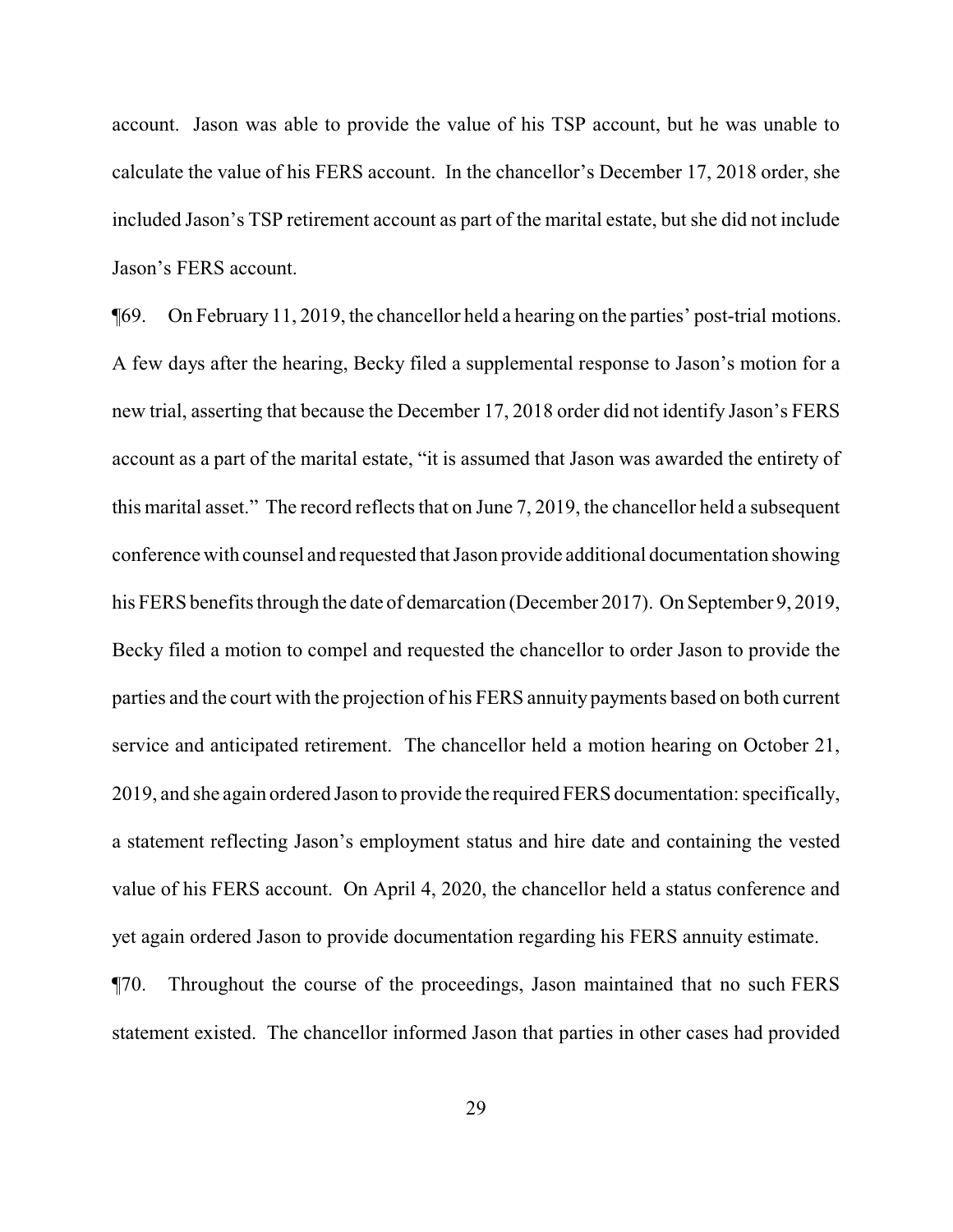FERS annuity estimates to the court. Jason eventually submitted an email from a human resources specialist at Jason's employment stating that the dollar value for contributions made by Jason to his FERS account, as of the line of demarcation, was \$14,214.81. The email did not include the vested value of Jason's FERS account within the specified time frame, and therefore it did not provide the necessary information requested by the chancellor. ¶71. In the chancellor's June 5, 2020 amended order, she explained that "[the] difficulty in finalizing this matter is that the necessary information needed from FERS . . . has not been provided." The chancellor referenced the "numerous" motions to compel regarding Jason's FERS documentation, and the chancellor stated that she had warned counsel that if she did not receive this information, she would rule without it. The chancellor explained that she would have included Jason's federal retirement plan in the calculation of the marital estate, but because neither party presented any documentation as to the exact figures for the value of his retirement account, the chancellor could not include an amount in her calculation. The chancellor found, however, that based on Jason's testimony, his retirement account "will be a significant asset for him" and that she "[has] taken this into consideration in this distribution."

¶72. Our review of the record shows that the chancellor diligently tried to find the value of Jason's FERS account during the relevant time period. This Court has held that "it is incumbent upon the parties, and not the chancellor or opposing party, to prepare evidence touching on matters pertinent to the issues to be tried." *Pond v. Pond*, 302 So. 3d 1236, 1240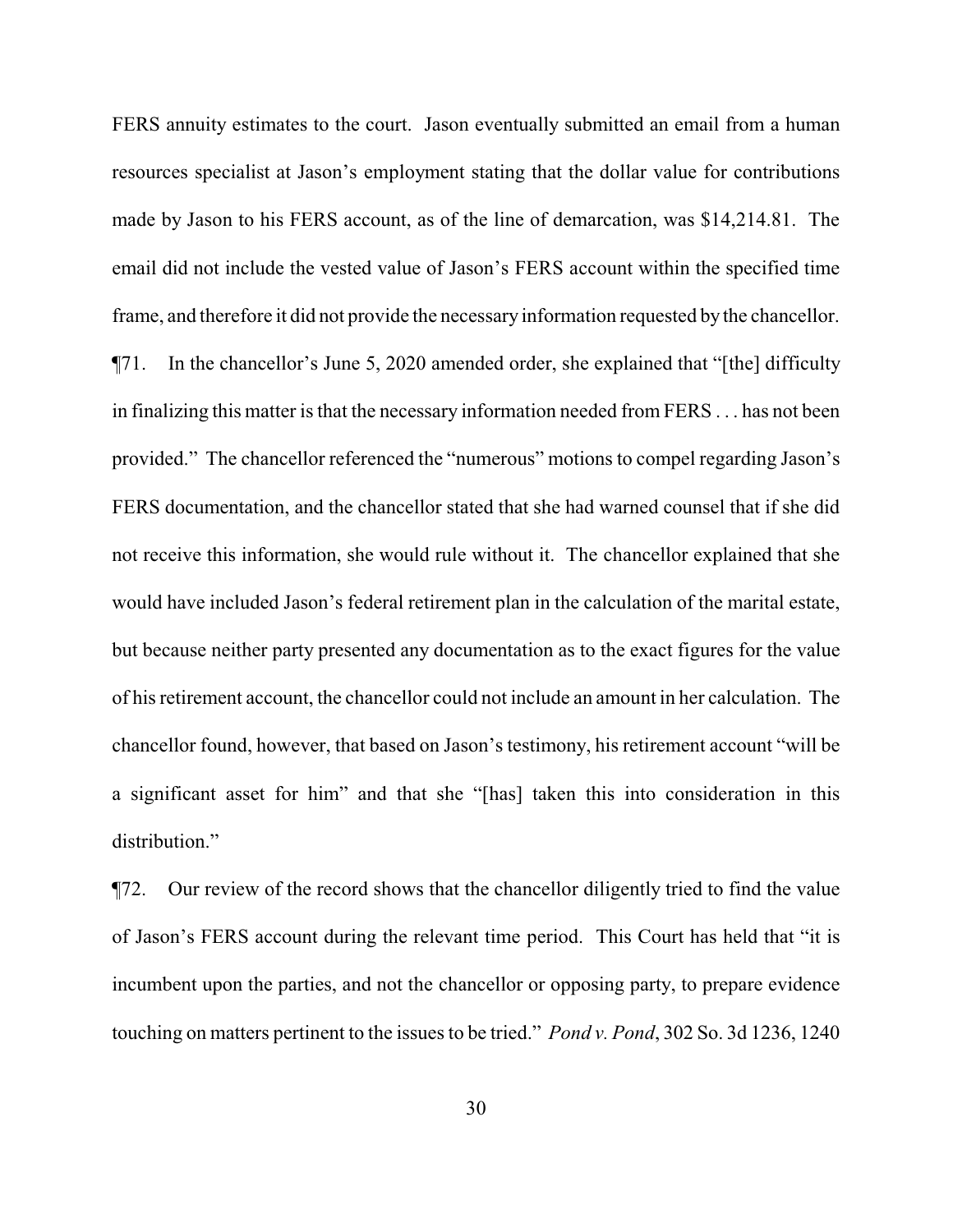(¶13) (Miss. Ct. App. 2020). Jason alone was responsible for preparing and submitting the necessary documentation regarding his FERS account at trial. *Id*. "Where a party fails to provide accurate information, or cooperate in the valuation of assets, the chancellor is entitled to proceed on the best information available." *Stribling v. Stribling*, 906 So. 2d 863, 870 (¶25) (Miss. Ct. App. 2005).

¶73. Keeping with precedent, "we refuse to hold [the chancellor] in error because of a party's failure to cooperate in providing the necessary documents for proper valuation." *Benton v. Benton*, 239 So. 3d 545, 548 (¶12) (Miss. Ct. App. 2018). We find that "[i]n the absence of any other evidence, the chancellor proceeded on the best information available." *Pond*, 302 So. 3d at 1240 ( $\P$ 14) (internal quotation mark omitted). We therefore find no abuse of discretion.

¶74. Furthermore, although Jason claims that the chancellor failed to consider evidence of an appraisal performed on the marital home that would have showed a higher value for the home, the trial transcript reflects that Jason did not offer an appraisal into evidence. The record shows that the chancellor initially ordered an appraisal of the marital home as part of the December 20, 2017 temporary order. When the chancellor discovered that no appraisal had been performed, the chancellor entered a pre-trial order that included instructions for Becky Ladd to perform an appraisal of the marital home. This appraisal was admitted into evidence at trial.

¶75. At trial, testimony reflected that Jason arranged for Scott McMurry to perform a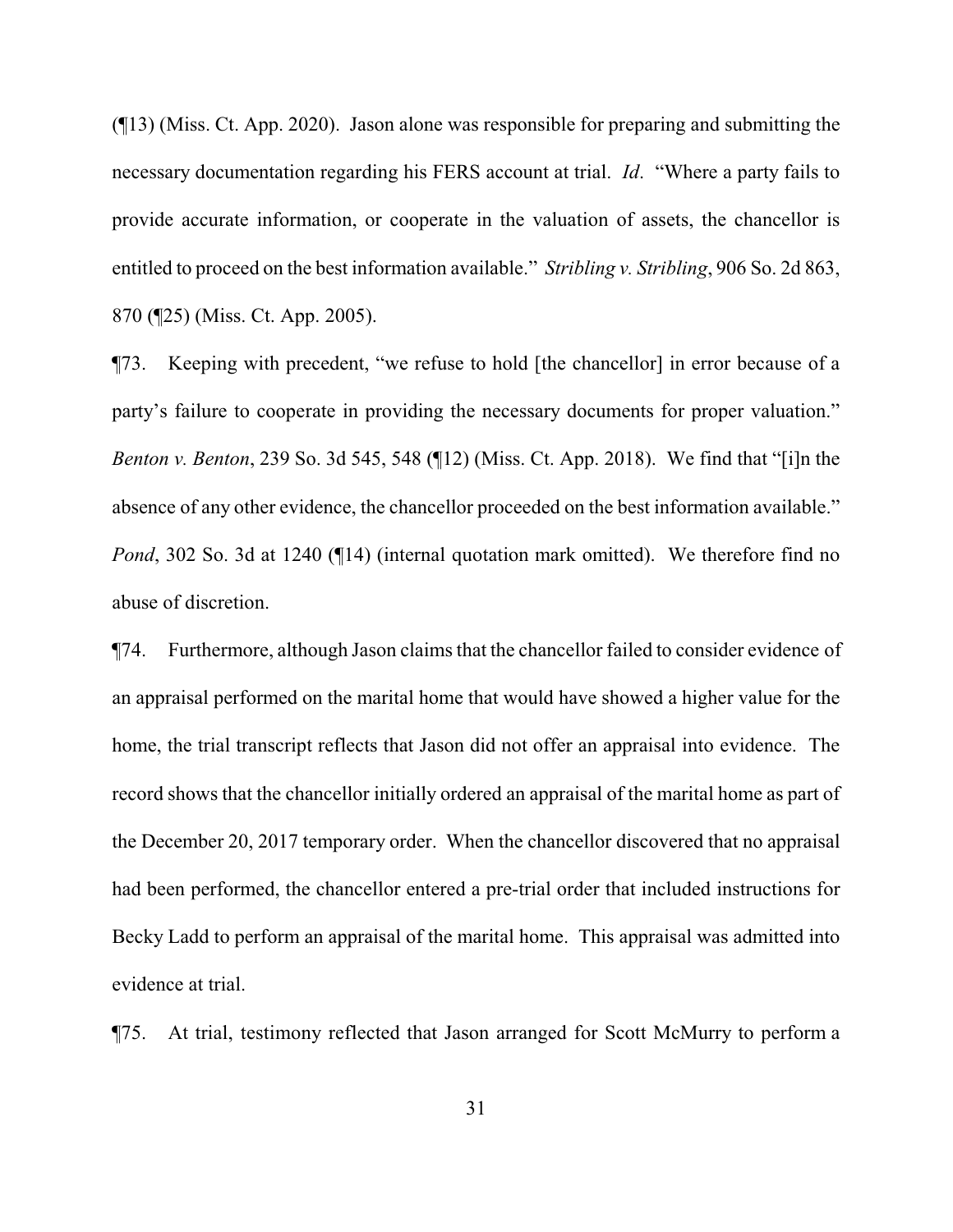second appraisal of the marital home. According to Jason, Scott went to the marital home and measured the marital home to verify the square footage in Ladd's appraisal report. However, Scott did not perform a full appraisal. Jason explained that Scott performed a "limited inspection" of the house, but that Scott would need more information before he could do an appraisal report. The chancellor admitted Scott's sketches and measurements of the marital home into evidence for identification purposes only.

¶76. As stated, "the foundational step to make an equitable distribution of marital assets is to determine the value of those assets based on competent proof." *Williams*, 303 So. 3d at 833 (¶35). We find that the chancellor determined the value of the marital home based on the appraisal in the record, and we find no abuse of discretion.

## **V. Alimony**

¶77. Jason next argues that the chancellor erred by awarding Becky \$350 per month in rehabilitative alimony for a period of twenty-four months. Jason asserts that the chancellor failed to make any findings as to why rehabilitative alimony was needed. Jason states that the chancellor's December 17, 2018 order defined rehabilitative alimony as "allowing expired educational credentials required for employment to be regained or new skills and qualifications to be obtained by a spouse who has not been recently active in employment outside the home." However, Jason argues that there is no connection between the purpose of rehabilitative alimony and the facts of this case, and he maintains that the evidence showed that Becky's employment remained constant. Jason also raised this issue in his post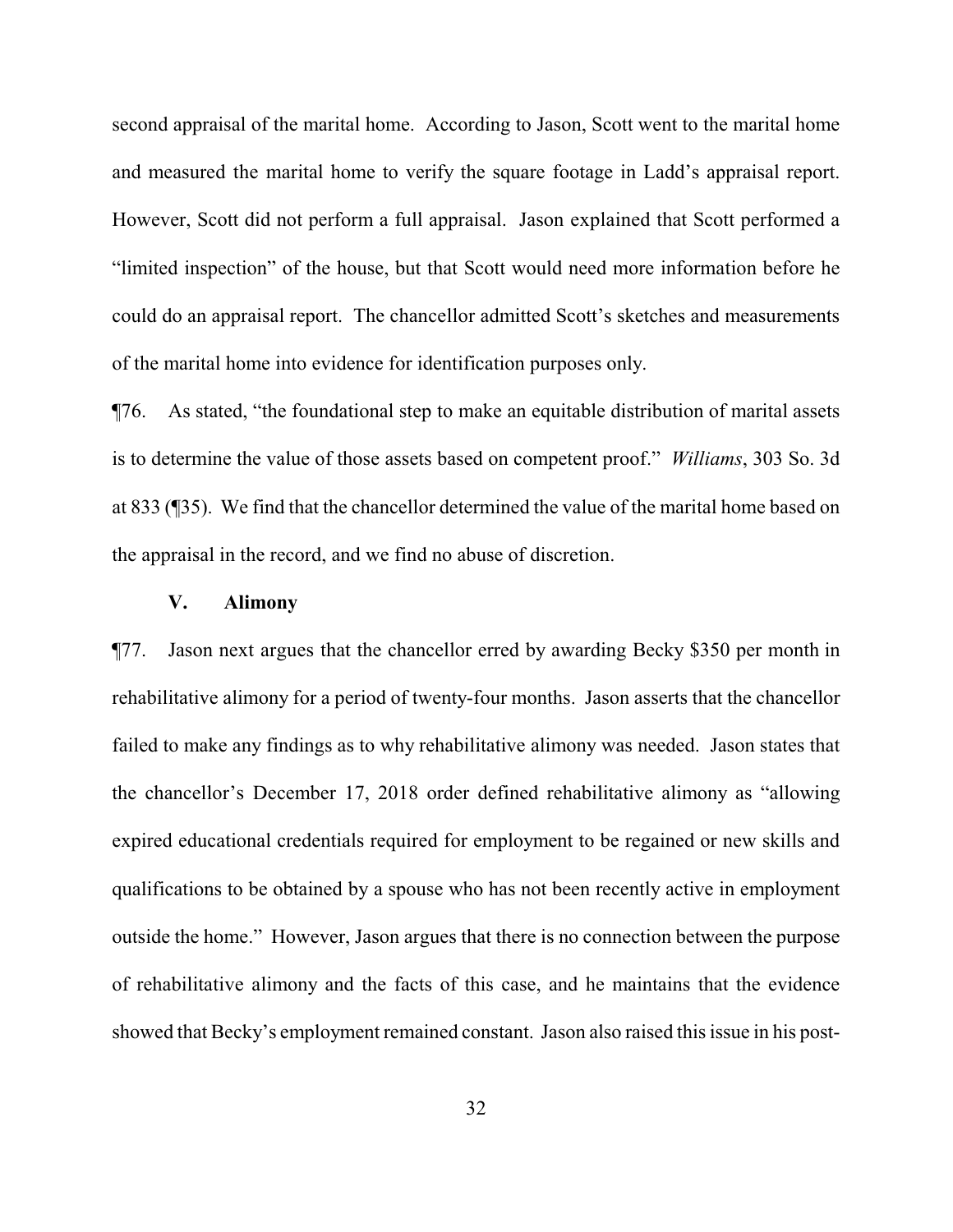trial motion. Although the chancellor made adjustments to the total value of the marital estate and to the distribution of the marital estate in her amended judgment, the alimony award remained the same.

¶78. "The decision of whether to award alimony, and if so, what amount, is left to the chancellor's discretion." *Hearn v. Hearn*, 191 So. 3d 129, 132 (¶10) (Miss. Ct. App. 2016). This Court has explained that "[a]fter the marital propertyis equitablydivided, the chancellor must consider whether the division, in light of the parties' nonmarital assets, will adequately provide for both parties; if so, then 'no more need be done.'" *Leblanc v. Leblanc*, 271 So. 3d 494, 504 (¶50) (Miss. Ct. App. 2018). We recognize that "alimony should be considered if the equitable division of marital property, together with any separate property, 'leaves a deficit for one party' . . . with respect to having sufficient resources and assets to meet his or her needs and living expenses." *Id*. In the event that "one party is left with a deficit, the chancerycourt must consider the *Armstrong* factors in determiningwhether to award alimony and the amount and type of the award." *Id*. at 505 (¶51).

¶79. In the present case, the chancellor considered the *Cheatham* factors and *Armstrong* factors and provided a thorough discussion of her analysis. In her analysis, the chancellor determined that although "[b]oth parties have more than adequate incomes and have insurance available to them[,] . . . Jason's income is currently greater than Becky's, and she is carrying a much greater share of the marital debt." The chancellor also recognized that "Becky cashed in her Alabama retirement when [the parties] moved from Alabama and said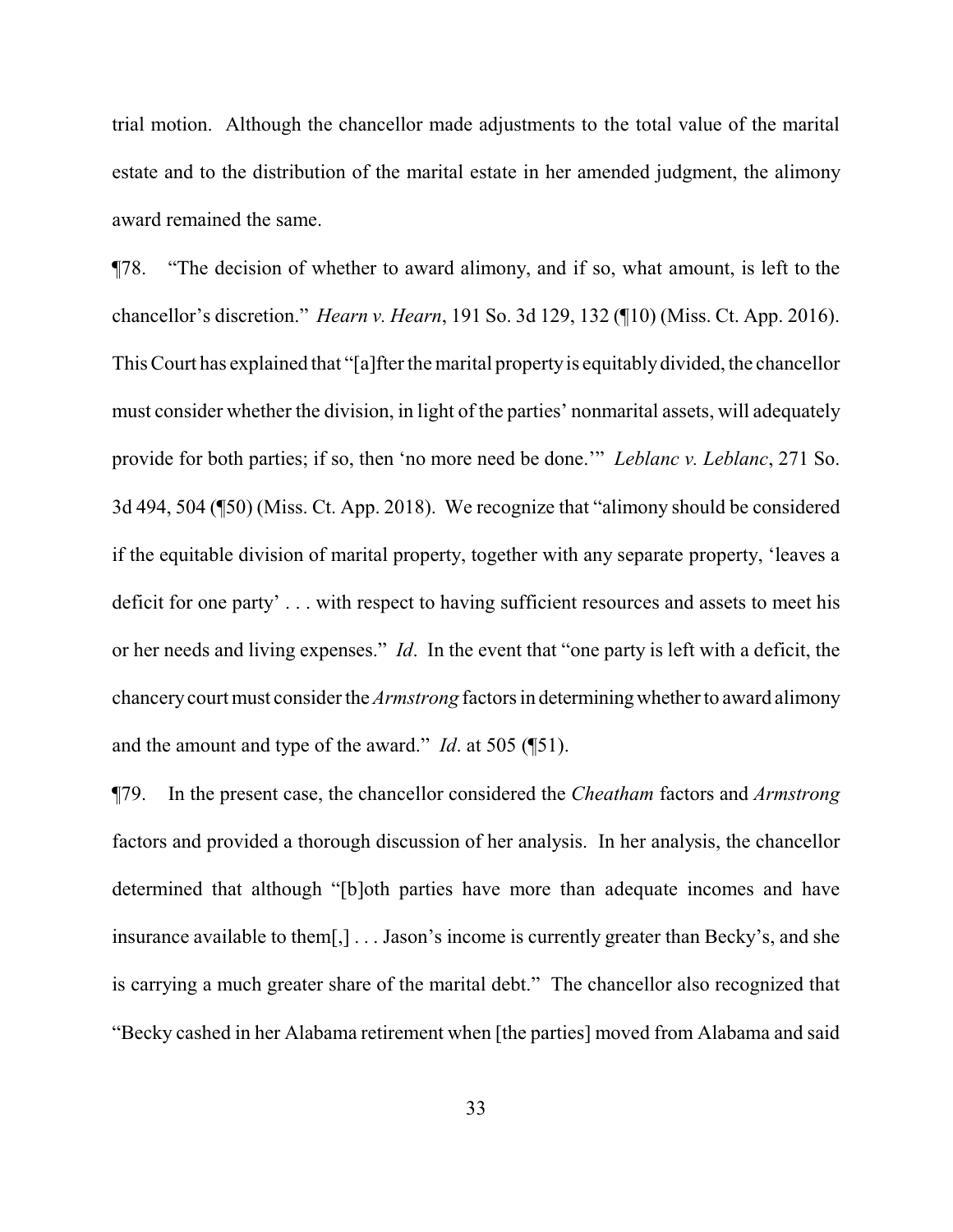funds were used for marital purposes." The chancellor stated that she had ordered Becky to refinance the marital home in her name alone, and the chancellor found that Becky "may need some additional financial security at least for a period of time to ensure that is possible." The chancellor ultimately awarded Becky the amount of \$350 per month in rehabilitative alimony for twenty-four months.

¶80. Although rehabilitative alimony is generally awarded to "parties who have put their career on hold while taking care of the marital home," *Culumber v. Culumber*, 261 So. 3d 1142, 1152 (¶30) (Miss. Ct. App. 2018), this Court has also affirmed rehabilitative alimony awards in cases where "the less able party was already employed." *Brady v. Brady*, 14 So. 3d 823, 825 (¶9) (Miss. Ct. App. 2009) (citing *Wesson v. Wesson*, 818 So. 2d 1272, 1277-78 (¶10) (Miss. Ct. App. 2002)). Rehabilitative alimony can "enable [the less able party] to rehabilitate herself in order to maintain the standard of living she has become accustomed to or somewhere near it," especially when there is a disparity between the incomes of the parties. *Drumright v. Drumright*, 812 So. 2d 1021, 1028 (¶24) (Miss. Ct. App. 2001).

¶81. Here, the chancellor evaluated the award of alimony under the factors enumerated in *Armstrong* and *Cheatham*. In so doing, the chancellor found that "there is a disparity" between the incomes of Jason and Becky, explaining that not only does Jason have the greater income, but Becky bore the responsibility for the bulk of the marital debt. The chancellor accordingly awarded Becky rehabilitative alimony in the amount of \$350 a month for a period of twenty-four months. After our review, we find that the chancellor was within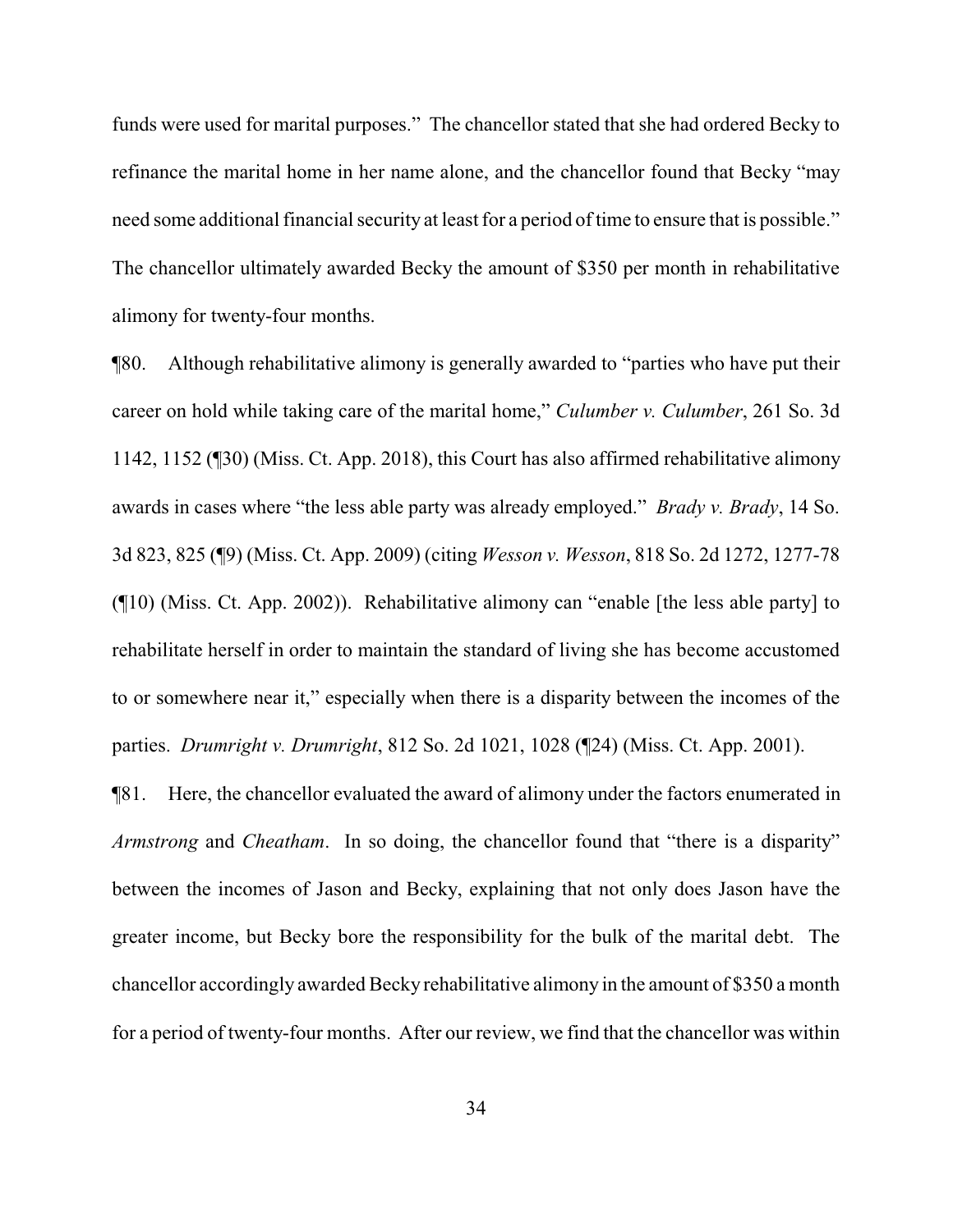her discretion to award Becky rehabilitative alimony.

## **VI. Rule 59 Motion**

¶82. After the chancellor entered her December 17, 2018 opinion, Jason filed a timely motion for a new trial, or, in the alternative, to alter or amend the judgment, pursuant to Mississippi Rule of Civil Procedure 59, and to stay the judgment. In his motion, Jason asserted that the chancellor erred in her findings as to child custody, child support, equitable distribution of the marital estate, and alimony. Jason argued that the chancellor erred by denying his request for a continuance and by allowing Jason less than half of a day to present evidence and witnesses. Jason further claimed that he discovered "new evidence of Becky's attempts to tamper with the children's testimony," and he attached an email the parties' eldest child sent to Becky on December 17, 2018, the day the chancellor entered her order.

¶83. After a hearing on Jason and Becky's post-trial motions, the chancellor entered her amended order, which granted in part and denied in part Jason's Rule 59 motion. The chancellor agreed that Jason's student loan debt should have been included in the marital estate. In the amended order, the chancellor included Jason's student loan debt, and she accordingly adjusted the total value of the marital estate. The chancellor also omitted the requirement for Jason to make a lump sum payment of \$24,487.31 to Becky. Additionally, the chancellor allocated the Highlander vehicle (which the chancellor initially had allocated to Becky) to Jason.

¶84. As stated, Jason's notice of appeal provides that he is appealing from the June 5, 2020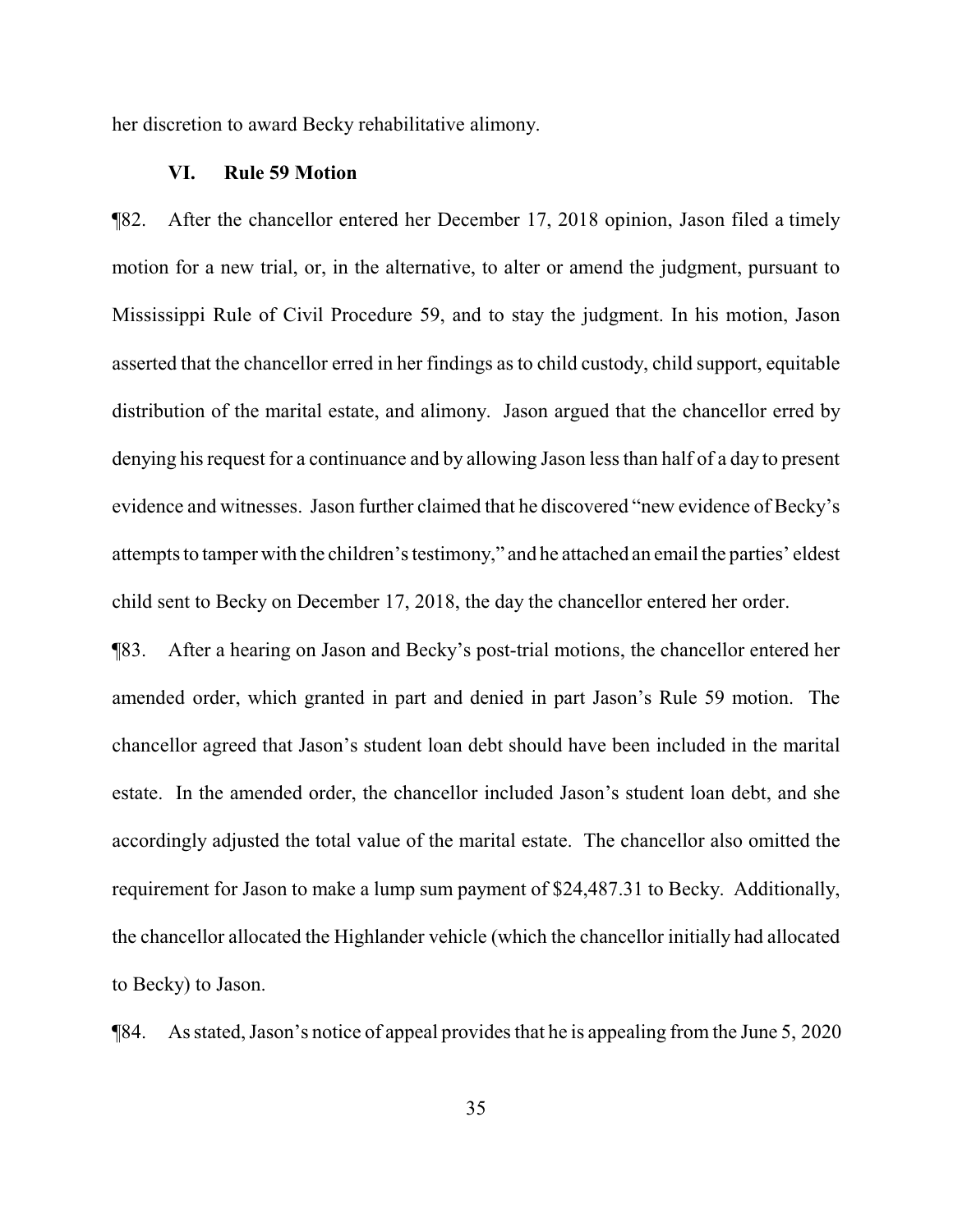amended final order as well as the June 18, 2020 order amending the final order. Although Jason's appellate brief asserts that the chancellor erred by failing to grant some of the relief requested in his Rule 59 motion, Jason does not provide any authority or argument regarding a chancellor's grant or denial of a Rule 59 motion. Mississippi Rule of Appellate Procedure 28(a)(7) requires that the argument section of an appellant's brief "contain the contentions of appellant with respect to the issues presented, and the reasons for those contentions, with citations to the authorities, statutes, and parts of the record relied on." M.R.A.P. 28(a)(7).

¶85. We have consistently held that the "[f]ailure to cite any authority is a procedural bar, and [a reviewing court] is under no obligation to consider the assignment." *Taylor v. Kennedy*, 914 So. 2d 1260, 1262 (¶4) (Miss. Ct. App. 2005); *see also Jefferson v. State*, 138 So. 3d 263, 265 (¶9) (Miss. Ct. App. 2014) (holding that "[t]he appellant must affirmatively demonstrate error in the court below, and failure to do so waives an issue on appeal"). Because Jason has failed to supply any legal authority on this issue, we decline to address this assignment of error. Despite the procedural bar on this particular issue, many of the issues raised in Jason's Rule 59 motion have been addressed above.

## **CONCLUSION**

¶86. We find that the chancellor's judgment is supported by substantial evidence, and we affirm.

### ¶87. **AFFIRMED.**

# **GREENLEE, WESTBROOKS AND McDONALD, JJ., CONCUR. BARNES, C.J., AND McCARTY, J., CONCUR IN PART AND IN THE RESULT WITHOUT**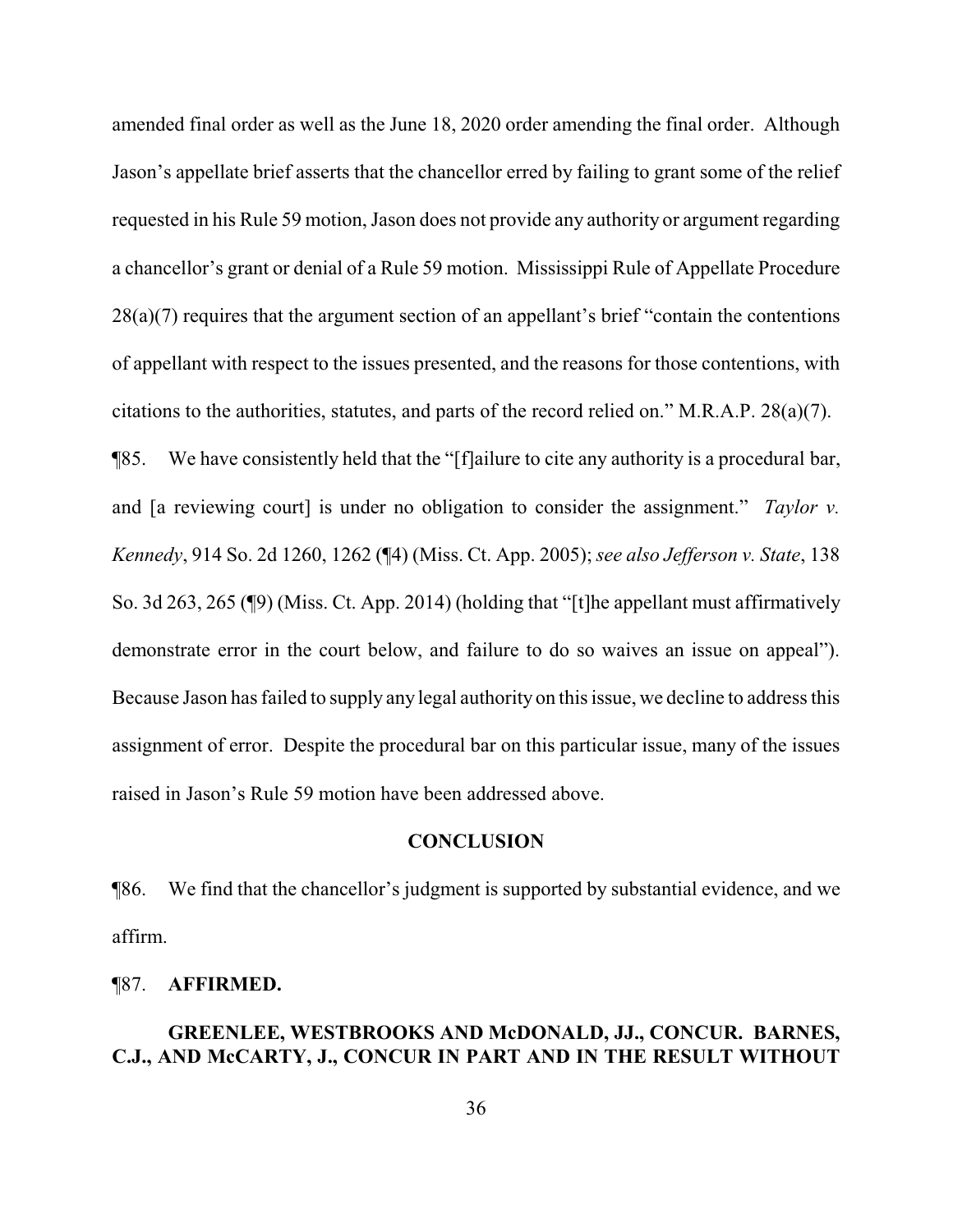# **SEPARATE WRITTEN OPINION. WILSON, P.J., CONCURS IN PART AND DISSENTS IN PART WITH SEPARATE WRITTEN OPINION, JOINED BY EMFINGER, J.; McCARTY, J., JOINS IN PART. LAWRENCE AND SMITH, JJ., NOT PARTICIPATING.**

## **WILSON, P.J., CONCURRING IN PART AND DISSENTING IN PART:**

¶88. I concur that the chancellor did not abuse her discretion in dividing the marital estate, awarding alimony, or setting child support. However, I respectfully dissent in part because the case should be reversed and remanded on the issue of custody. For the reasons explained below, the chancellor erred by refusing to allow the parties' fifteen-year-old son to testify, by excluding the testimony of the parties' ten-year-old son simply because this is a divorce case, and by refusing to allow the court reporter to be present for the in camera interview of the children. In addition, the chancellor abused her discretion by preventing Jason from cross-examining Becky about prior alleged affairs—and then penalizing Jason for allegedly having had more affairs than Becky. These errors seriously impacted Jason's ability to present his case for custody under *Albright* and require a new trial.

**I. The chancellor erred by (a) refusing to allow the parties' fifteenyear-old son to testify, (b) excluding the testimony of the parties' ten-year-old son simply because this is a divorce case, and (c) refusing to allow the court reporter to be present for the in camera interview of the children.**

¶89. In *Powell v. Powell*, 198 Miss. 301, 22 So. 2d 160 (1945), the Mississippi Supreme Court recognized that there had developed a general "rule against permitting children *of tender years* to testify in a divorce proceeding between their parents," but the Court held that general rule "ha[d] no application to a child as far advanced in years as the witness" in that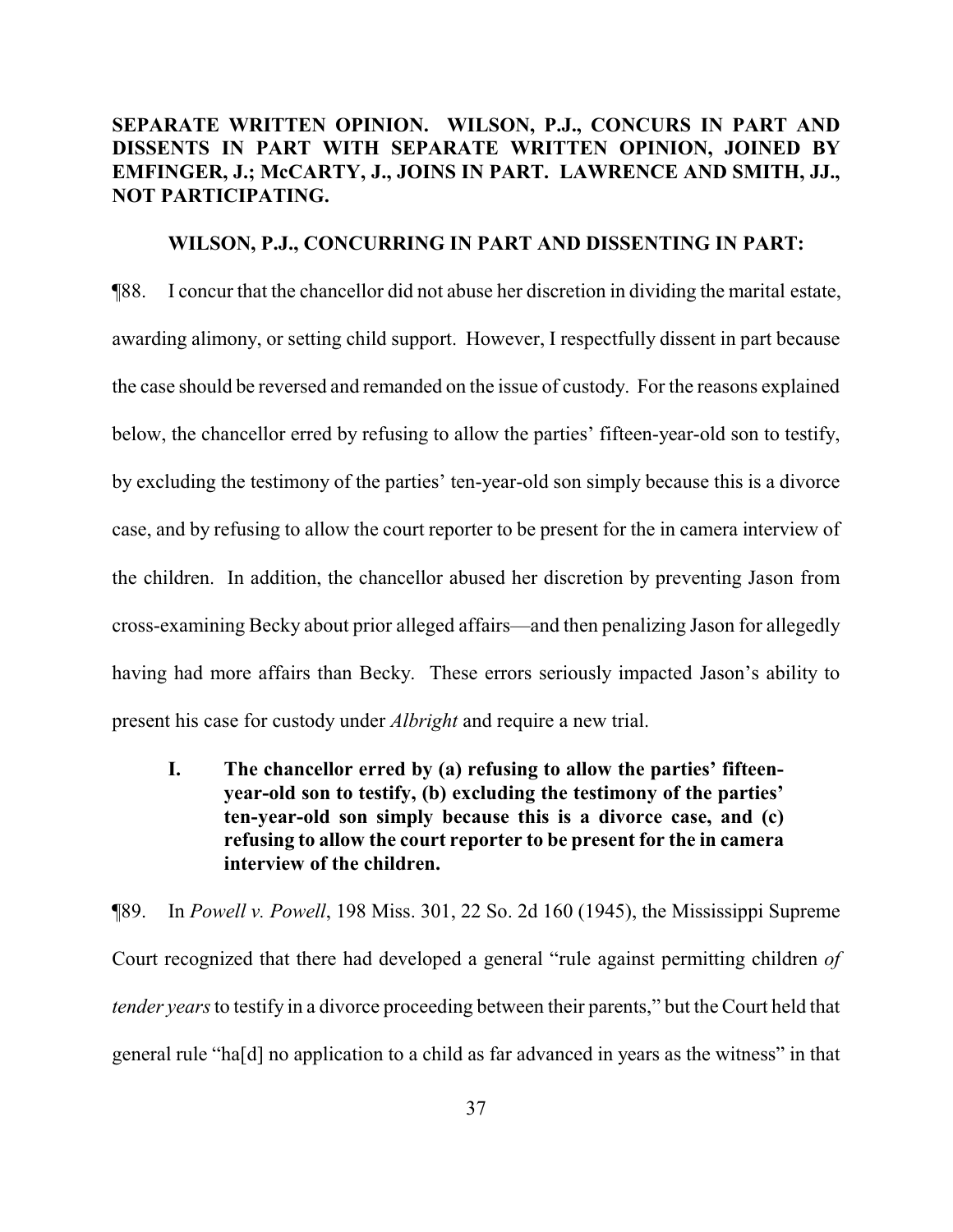case—the parties' son, who was fifteen-and-a-half years old. *Id.* at 303, 22 So. 2d at 160 (emphasis added). The Court then held that the chancellor committed reversible error by refusing to allow the witness to testify. *Id.*

¶90. In *Jethrow v. Jethrow*, 571 So. 2d 270 (Miss. 1990), the Mississippi Supreme Court stated that *Powell*'s reference to a general "rule against permitting children *of tender years* to testify in a divorce proceeding between their parents" was not based on any prior decision of the Court but rather "simply recognized a well known chancery court rule and custom in divorce cases." *Id.* at 272-73 (emphasis added). In addition, that general rule regarding "children of tender years" "had no application in the facts of [*Powell*]," which involved the testimony of a fifteen-year-old. *Id.* at 273.

¶91. In *Jethrow*, a case in which a party attempted to call her eight-year-old child as a witness, *id.* at 271, the Court held more broadly "that there can be no per se prohibition against a child witness testifying in a divorce case between his parents." *Id.* at 273. The Court explained that "[t]he right of every litigant to compulsory process for witnesses and have them testify under oath in court is so well grounded that any per se exclusion simply because he or she is a child of the divorcing parents risks offending the due process provisions of . . . the U.S. Constitution[] and . . . the Mississippi Constitution." *Id.* The Court then set forth certain "minimum" procedural requirements that a chancellor should follow "before excluding the testimony of a child witness *of tender years* in a divorce proceeding." *Id.* (emphasis added). The Court stated that while a chancellor has "a certain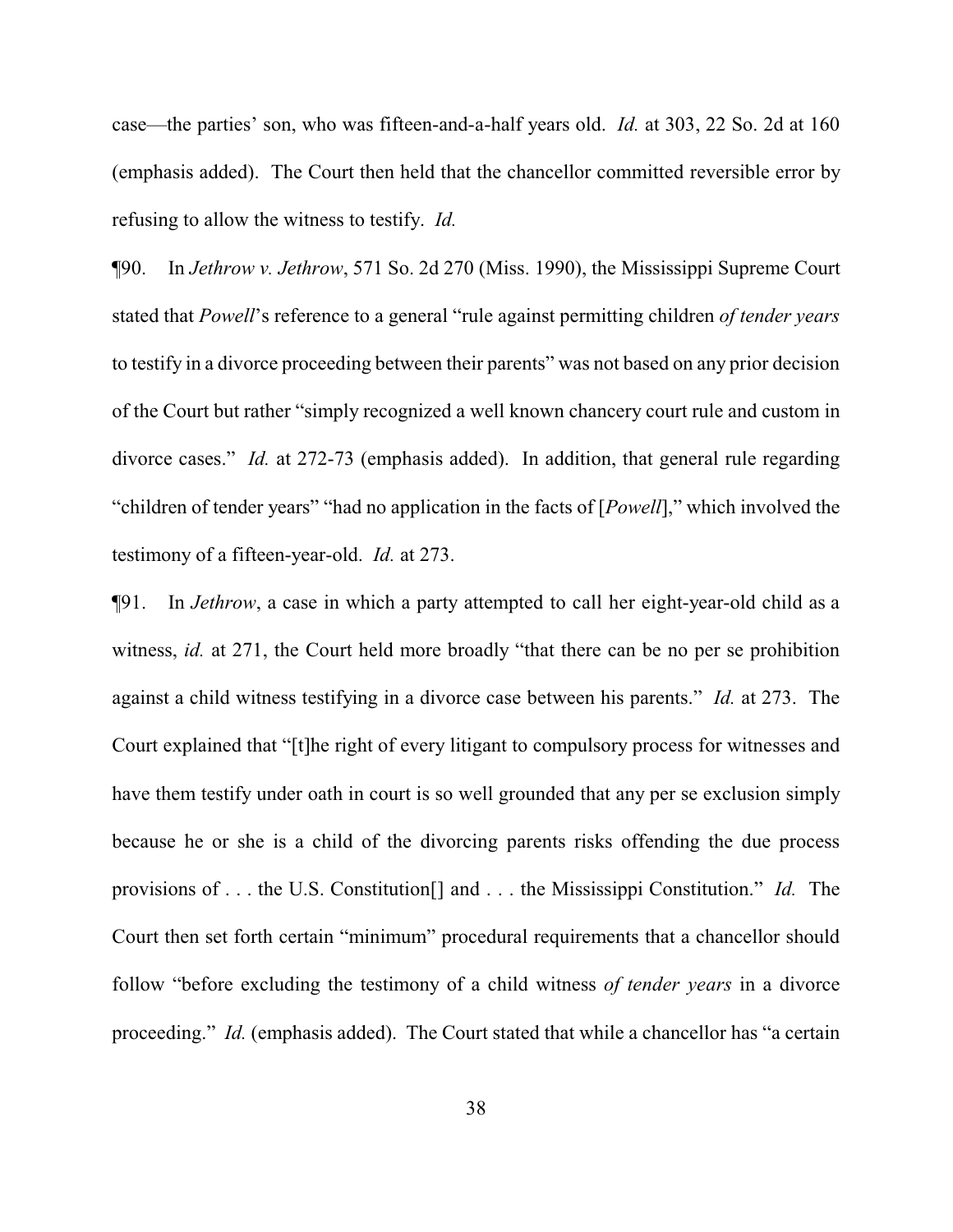amount of discretion," the chancellor "should not . . . reject outright proposed testimony of a child in custody proceedings, where the omission of such crucial testimony might be harmful to the child's bests interests." *Id.* (quoting *Crownover v. Crownover*, 337 N.E.2d 56, 59 (Ill. App. Ct. 1975)). Rather, a chancellor should, at minimum, interview the child in camera, and "the testimony of a child called as a witness in a divorce case should not be excluded for reasons other than competency or evidentiary defects or for the protection of the child." *Id.* at 274 (quoting *Crownover*, 337 N.E.2d at 59). In *Jethrow*, the Court held that the chancellor committed reversible error "in excluding [the parties'] child's testimony simply because this was a divorce proceeding." *Id.* at 271.

¶92. In *Robison v. Lanford*, 841 So. 2d 1119 (Miss. 2003), the Mississippi Supreme Court added to the *Jethrow* procedure by holding that "a record of in-chambers interviews with children [in custody cases] *must* be made and become a part of the record." *Id.* at 1125 (¶21) (emphasis added). The Court "set forth the following procedure to be employed by courts dealing with in-chambers interviews of children": "[a] record *must* be made by a court reporter physically present during the in-chambers interview." *Id.* (emphasis added). The Court recognized "that a child may be uncomfortable in an in-chambers interview with even one adult, and that discomfort might be exacerbated by the presence of a second adult with the attendant equipment of a court reporter." *Id.* But the Court stated that it was "confident that the chancellors in our state will be able provide an atmosphere in which the child is able to converse freely with the chancellor, without attention being drawn to the reporter." *Id.*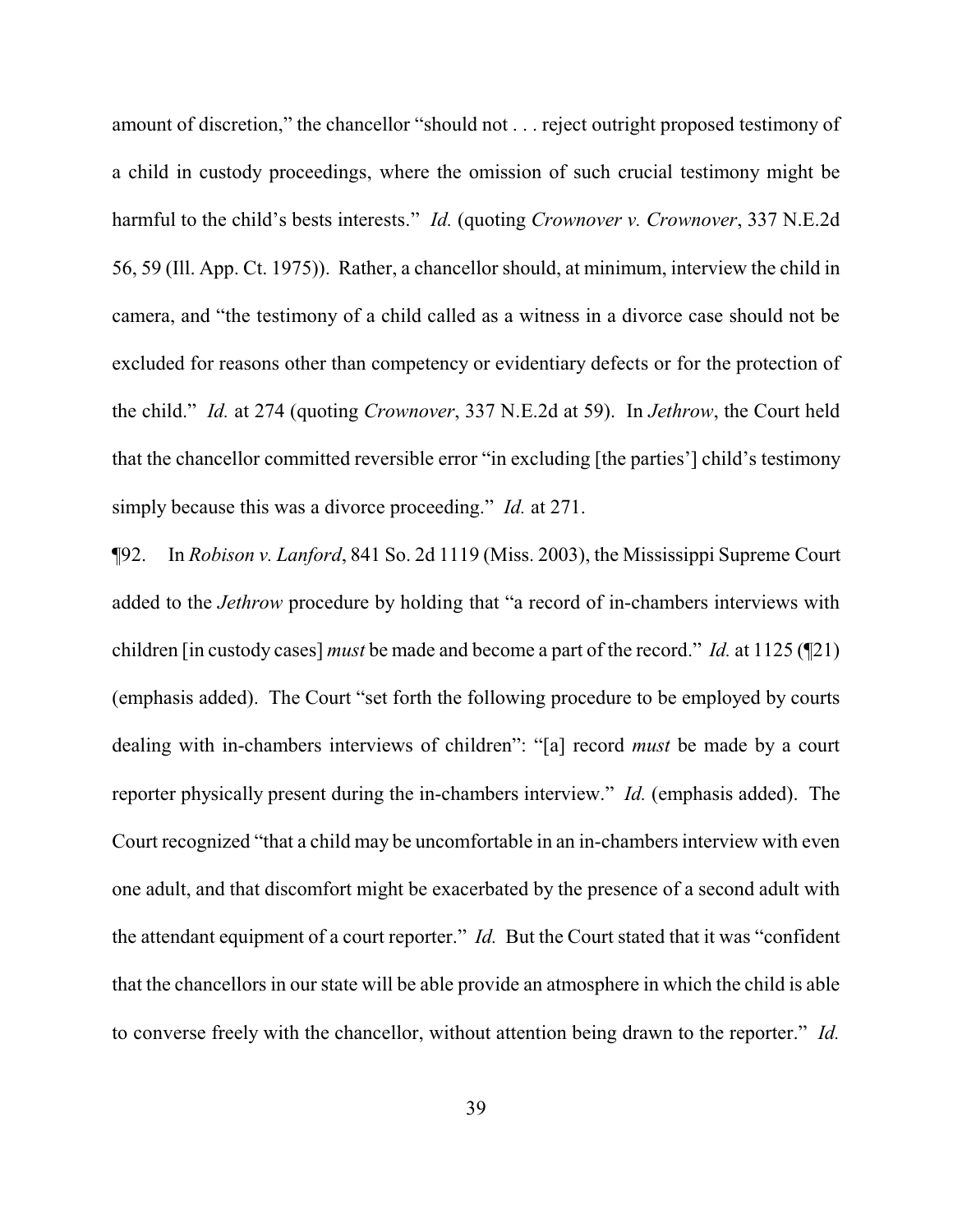In *Robison*, the Court reversed based on the chancellor's failure to have a court reporter present during her in camera interview of the parties' child, and the Court remanded with instructions that any in camera conversations with the child "must be held with a court reporter present to record the in-chambers proceedings." *Id.* at 1126 (¶25).

¶93. In this case, Jason attempted to call the parties' sons as witnesses. He asked that, at minimum, the two oldest sons—then-fifteen-year-old "P.S." and then-ten-year-old "P.J."—testify in camera and on the record. The chancellor denied Jason's request without first interviewing any of the children in camera. She simply stated that it was not in their best interest to testify. The chancellor stated that she would talk to the children in camera but that a court reporter would not be present and that the parties' attorneys would not be allowed to ask any questions. The chancellor's ruling appears to have been based on a general rule against allowing children to testify in divorce cases. The chancellor stated:

Everybody who has practiced before me knows how I interview children in divorces. You can go ahead on the record and cite your case law . . . and then I will tell you what I'm going to do and why. Because there's no way in the world that I'm going to have a record of children testifying in a divorce action that they will have access to in 15 to 20 years from now, it is not going to happen.

Jason's attorney then cited *Robison*, *supra*, but to no avail.

¶94. The chancellor's ruling in this case was inconsistent with the Supreme Court's holdings in *Powell*, *Jethrow*, and *Robison*. Under *Powell*, Jason's right to call P.S. as a witness was not subject to the chancellor's discretion. *Powell*, 198 Miss. at 303, 22 So. 2d at 160. The chancellor's discretion to exclude the testimony of "children of tender years"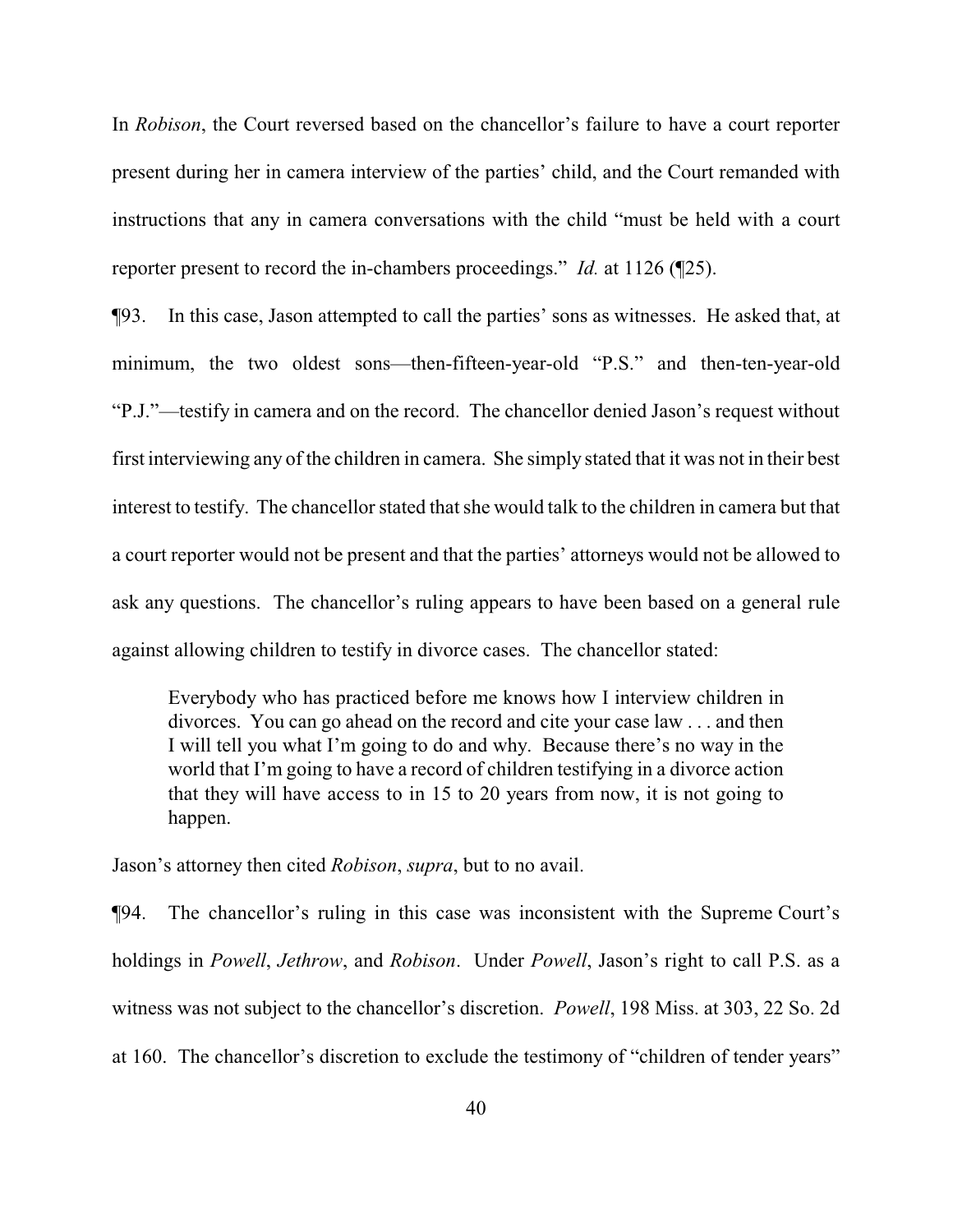simply has "no application" to fifteen-year-old P.S. *Id.*; *Jethrow*, 571 So. 2d at 272-73. In addition, under *Jethrow*, the chancellor erred by excluding ten-year-old P.J.'s testimony simply because this was a divorce case and prior to conducting an in camera interview. *Jethrow*, 571 So. 2d at 271-74. Finally, under *Robison*, the chancellor erred by refusing to make a record of her in camera interview with the children. *Robison*, 841 So. 2d at 1125 (¶21). The Supreme Court's opinion in *Robison* makes clear that a chancellor has no discretion to refuse to make a record of such an interview and that "[a] record *must* be made by a court reporter physically present during the in-chambers interview." *Id.* (emphasis added). In this case, however, the chancellor was adamant that there would be no record of the interviews.<sup>6</sup> Consistent with *Powell*, *Jethrow*, and *Robison*, these errors require reversal and remand for a new trial.

¶95. The majority argues that the chancellor did not automatically exclude the children's testimony but did so only because the divorce was "contentious." *Ante* at ¶43. However, there is nothing in the record to support this claim. As quoted above, the chancellor told Jason's attorney that she could "go ahead on the record and cite [her] case law," but there was "no way in the world that [the chancellor was] going to have a record of children testifying in a divorce action." Contrary to *Jethrow*, the chancellor ruled before she ever spoke to the children in camera and for reasons that had nothing to do with this particular

<sup>6</sup> To the extent that the chancellor was concerned about the children having "access to" their testimony in the future, the Supreme Court made clear in *Robison* that "[i]t will be at the court's discretion whether to seal the interview." *Robison*, 841 So. 2d at 1125 (¶21).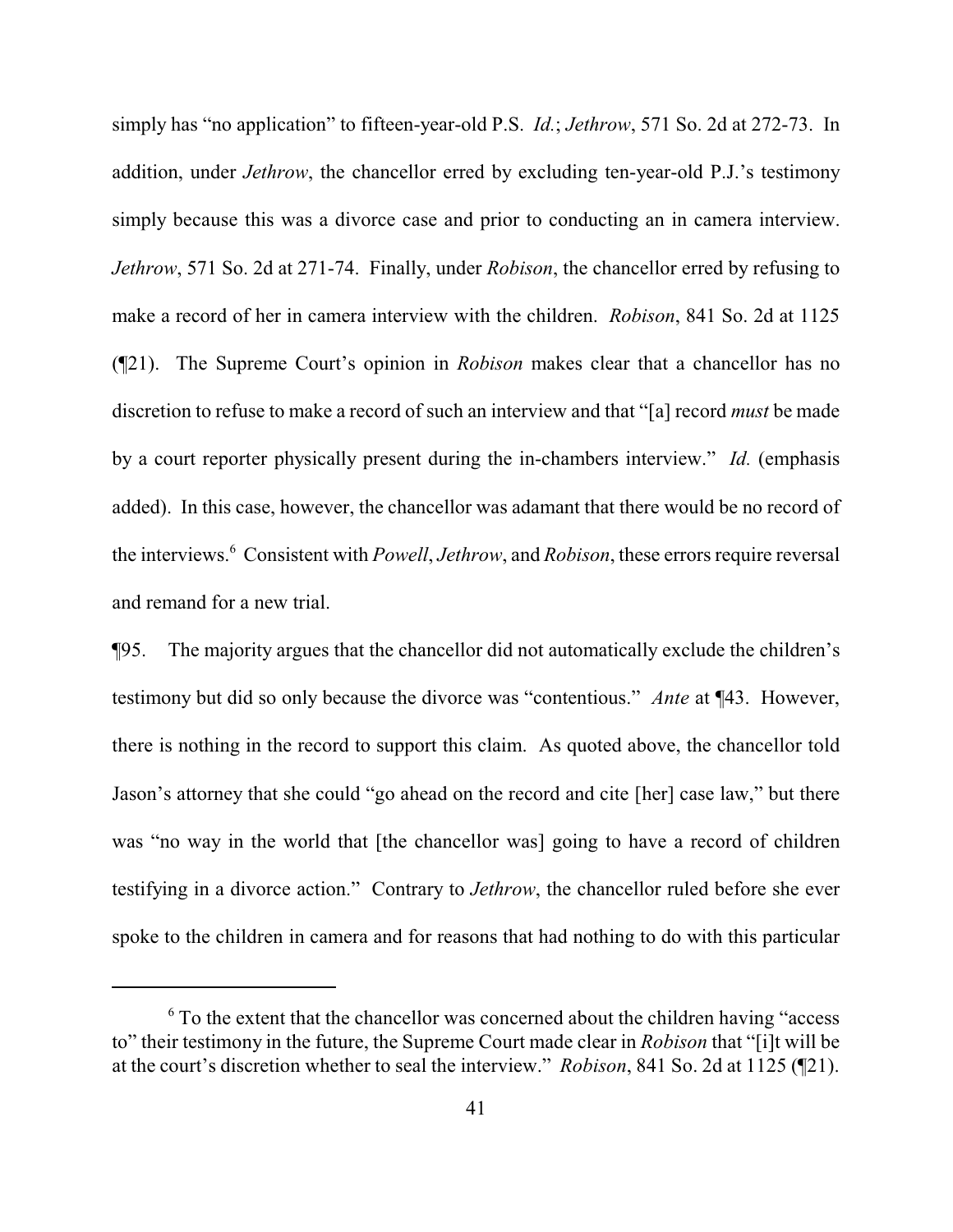case. Moreover, the Supreme Court's holdings in *Powell*, *Jethrow*, and *Robison* apply to "contentious" custody disputes too—not just amicable custody disputes.

 $\P$ 96. The majority also argues that Jason waived this issue by not making a proffer.<sup>7</sup> I disagree for at least four reasons.

¶97. *First*, the whole point of the Supreme Court's decisions in *Jethrow* and *Robison* is to *require* the chancellor, upon request, to conduct an on-the-record in camera interview before excluding the testimony of a child in a custody case. In other words, the Supreme Court has placed the obligation on *the chancellor* to make an adequate record before excluding such testimony. The reason the record in this case is woefully inadequate is not that Jason did not make a proffer but rather that the chancellor failed to comply with the clear holdings of *Jethrow* and *Robison*. Indeed, in *Robison* the Supreme Court held that the chancellor committed reversible error even though the parties had expressly agreed to allow the chancellor to interview their daughter in camera and off the record. *Robison*, 841 So. 2d at 1123 (¶13). The Supreme Court stated that while such a "stipulation would ordinarily waive any objection to the lack of a record, . . . the need for a record to enable meaningful appellate review outweigh[ed] any need to find waiver." *Id.* In this case, Jason clearly preserved the issue for appeal by specifically and timely objecting to both the exclusion of his sons' testimony and the chancellor's refusal to make a record of her interviews with them.

¶98. *Second*, the significance of the children's testimony was evident. In this contested

<sup>&</sup>lt;sup>7</sup> Becky does not make this argument.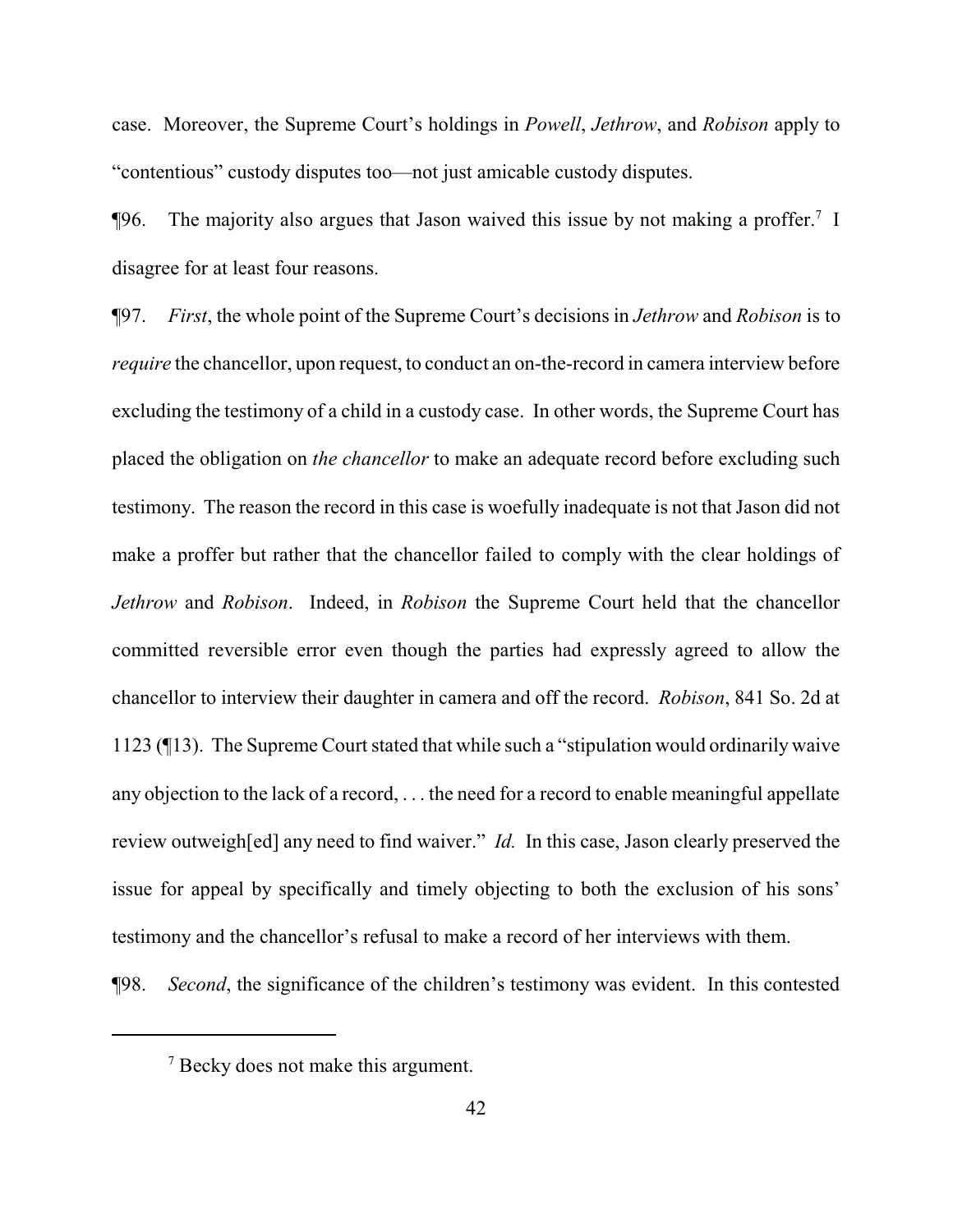custody case, fifteen-year-old P.S. had expressed a preference for his parents to share joint physical custody—as they had for a year under the court's temporary order. The reasons for P.S.'s preference are obviously relevant and important to the custody decision, and his testimony should not have been excluded automatically. Yet, because the chancellor failed to follow *Powell*, *Jethrow*, and *Robison*, there is nothing in the record on the subject.

¶99. *Third*, Jason's ability to make a proffer was limited because the chancellor had "specifically enjoined and ordered" the parties not to discuss any "issues surrounding the issues contained in the divorce, including custody, with their children." Thus, the children were not the type of witnesses whose testimony Jason could have proffered based on pretrial interviews or discovery. Jason's attorney did the best she could under the circumstances.

¶100. *Fourth*, Jason's attorney argued to the chancellor that the sons' testimony was important because the GAL's five-page report lacked detail and failed to set out sufficient facts to support or explain her custody recommendation. Counsel argued that Jason was entitled to use his sons' testimony to show that the GAL's report was flawed and that joint physical custody was in his sons' best interest.

¶101. The majoritymakes a final argument that the chancellor's failure to make a record was only "harmless error" on the "particular facts" of this case. *Ante* at ¶47. The majority thinks the error was harmless because the GAL testified about P.S.'s preference and because the chancellor conducted an unreviewable off-the-record interview of the children. In truth, the "particular facts" of this case show that the error was anything but "harmless." The GAL's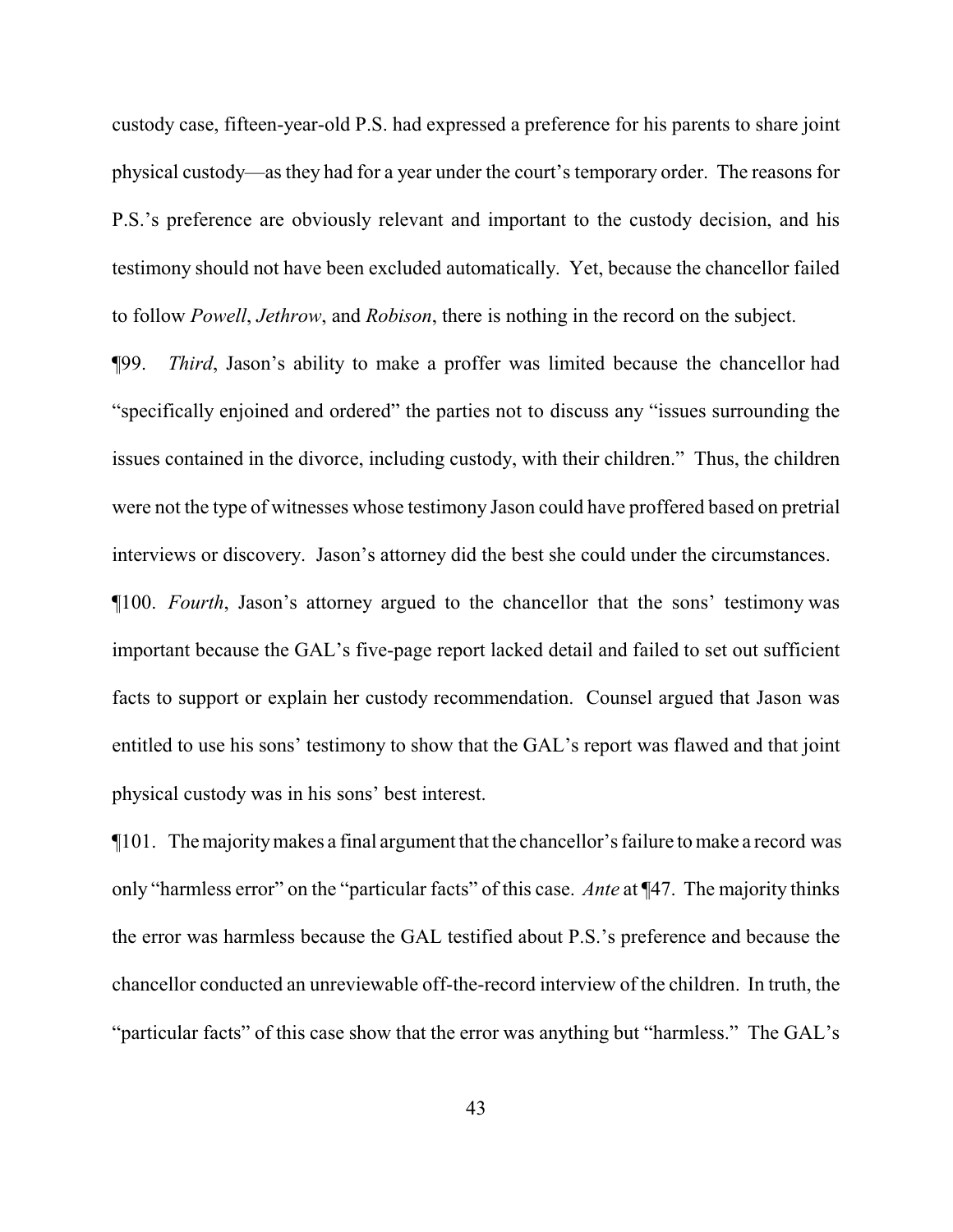report did state that P.S. expressed a preference for joint physical custody and wanted to spend alternating weeks with his mother and father, but the report did not provide any detail regarding P.S.'s reasons. In her testimony, the GAL read from a text message that P.S. had sent to Becky in which P.S. stated that he wanted Becky and Jason to share "50/50" joint physical custody of all three children because his two younger brothers "need[ed] both of their parents in their life." However, the chancellor interjected sua sponte to opine that the message did not sound like it was composed by a fifteen-year-old. The GAL testified that P.S. told her that he had indeed composed the message, but the chancellor continued to express her doubts.<sup>8</sup> In addition, Becky's attorney later suggested—without any apparent

<sup>&</sup>lt;sup>8</sup> In response to the chancellor's interjection, Jason, who was pro se at the time, stated, "I would ask that to be a question for [P.S.], Your Honor." This prompted the following exchange:

| THE COURT:  | You are not talking to me, I hope. I hope you are talking<br>to the [GAL].                                                                                                                                                                                             |
|-------------|------------------------------------------------------------------------------------------------------------------------------------------------------------------------------------------------------------------------------------------------------------------------|
| MR. DENHAM: | Well, I was talking to you on that. I mean, I would say<br>$if --$                                                                                                                                                                                                     |
| THE COURT:  | You are telling me who I need to question?                                                                                                                                                                                                                             |
| MR. DENHAM: | No. I'm just saying if that is a question, I would hope<br>that $[P.S.]$ would be the answer to it [sic] not me and not                                                                                                                                                |
| THE COURT:  | No. I think you're telling me what you think I ought to<br>do.                                                                                                                                                                                                         |
| MR. DENHAM: | I'm sorry.                                                                                                                                                                                                                                                             |
| THE COURT:  | I have been doing this for 38 years, I think I know what<br>I have to do. Let's just get this -- it is just the Court is<br>not accustomed to hearing a 15-year-old saying you-all<br>are going to do what I say you are going to do, that's like<br>an adult talking. |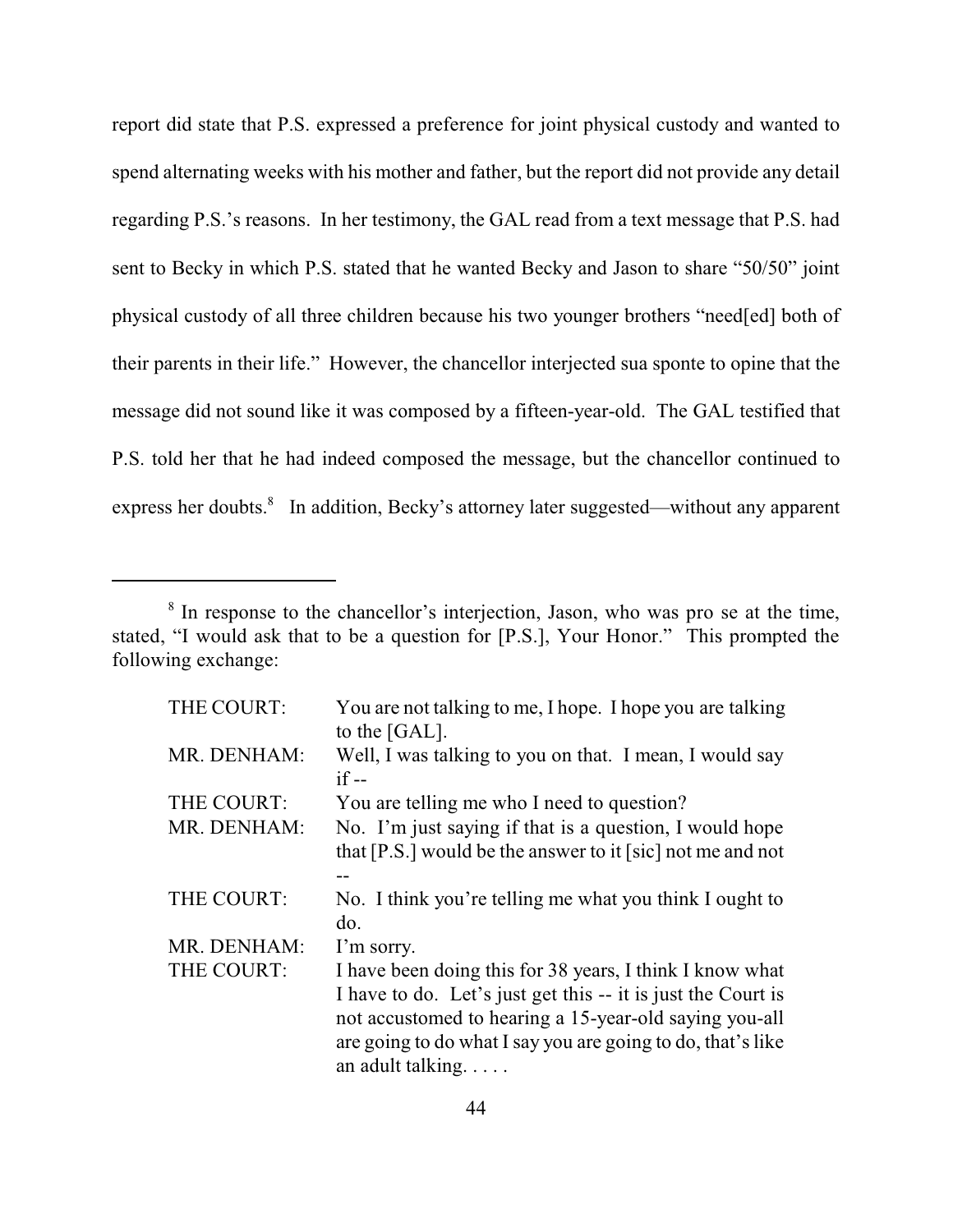support in the record—that P.S.'s preference "may have changed." And the chancellor's final *Albright* analysis completely failed to acknowledge or address P.S.'s preference for joint physical custody. Instead, the chancellor avoided the issue altogether by stating obliquely that P.S. "did not indicate a preference to live with one parent or the other." Given the chancellor's failure to address P.S.'s expressed preference for joint physical custody, the importance of the children's testimony, and our inability to review the chancellor's in camera interview, we cannot possibly say with confidence that the chancellor committed only "harmless error" by failing to follow clear Supreme Court precedent.

# **II. The chancellor abused her discretion by (a) limiting Jason's ability to present evidence relevant to** *Albright***'s "moral fitness" factor and (b) then penalizing him for failing to produce such evidence.**

¶102. In making an initial custody decision, the "chancellor[] must consider the [*Albright*] factors" and must make findings regarding "each of the *Albright* factors that is applicable to the case before her." *Blakely v. Blakely*, 88 So. 3d 798, 803 (¶¶16-17) (Miss. Ct. App. 2012). The "moral fitness of [the] parents" is one of the *Albright* factors. *Id.* at (¶16). Indeed, the "[m]oral fitness of each parent is an important factor to consider." *Jerome v. Stroud*, 689 So. 2d 755, 758 (Miss. 1997); *see also Borden v. Borden*, 167 So. 3d 238, 242 (¶6) (Miss. 2014) (stating that although "it is only one of the *Albright* factors," "moral fitness is clearly an important factor"); *Carr v. Carr*, 480 So. 2d 1120, 1123 (Miss. 1985) (stating that although "moral fitness is but one factor to be considered," "it is a factor worthy of weight in determining the best interest of the child"). The Supreme Court has also stated that although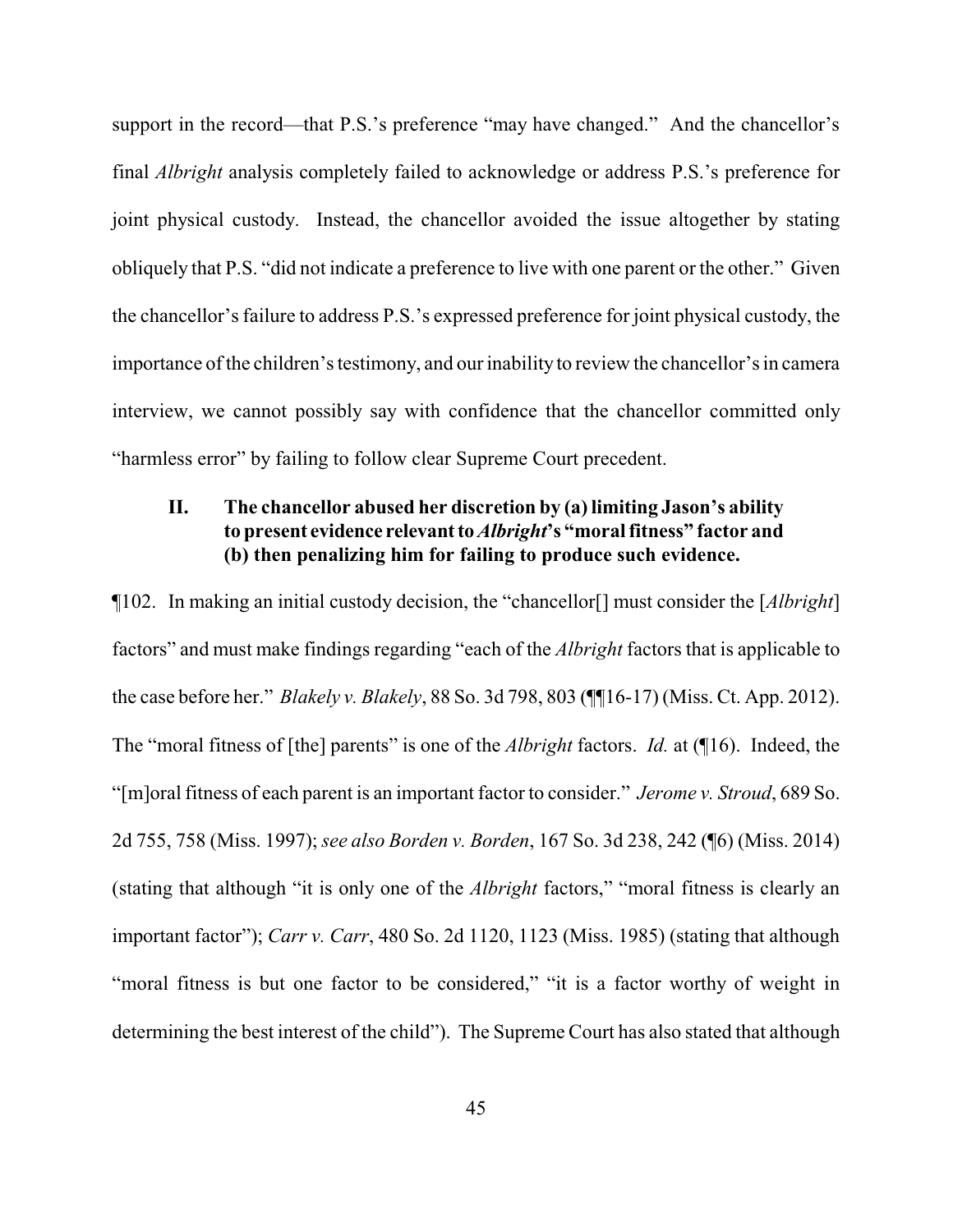"marital fault should not be used as a sanction in custody awards," *Albright*'s moral fitness factor "encompasses" a parent's adulterous conduct. *Carr*, 480 So. 2d at 1123. In other words, evidence of adultery is relevant to the *Albright* analysis.

¶103. In her final custody decision in this case, the chancellor recognized that evidence of adultery was relevant under *Albright*. In her ruling, the chancellor stated,

Although both parties admit to infidelity during the marriage, Becky's consisted of a single one-night stand several years ago, after which the parties reconciled, while Jason has been involved in numerous sexual trysts, including those that ultimately caused the demise of the marriage. The Court also heard testimony regarding Jason's use of pornography and online dating websites. This factor favors Becky.

¶104. The problem with the chancellor's ruling is that during trial she limited Jason's ability to present evidence relevant to this issue. On cross-examination, after Becky admitted that she had a "one-night stand" years earlier, Jason's attorney asked whether she "ever had more than a professional relationship with one of [her] co-workers." Becky's attorney objected on the ground that Jason had not filed any "pleadings seeking any affirmative relief on the grounds of adultery or anything else." Jason's attorney responded that the question was relevant because it went "to the question of moral fitness" under *Albright*. Jason's attorney further argued that "the guardian ad litem's report referenced Jason's affairs throughout the marriage in connection with her analysis of moral fitness" but made "no reference to any of the facts about Becky's [alleged affairs]." However, the chancellor sustained the objection. She stated that the question was not "relevant" because Jason "did not affirmatively plead condonation of his affairs or the fact that [Becky] has had affairs." The chancellor also stated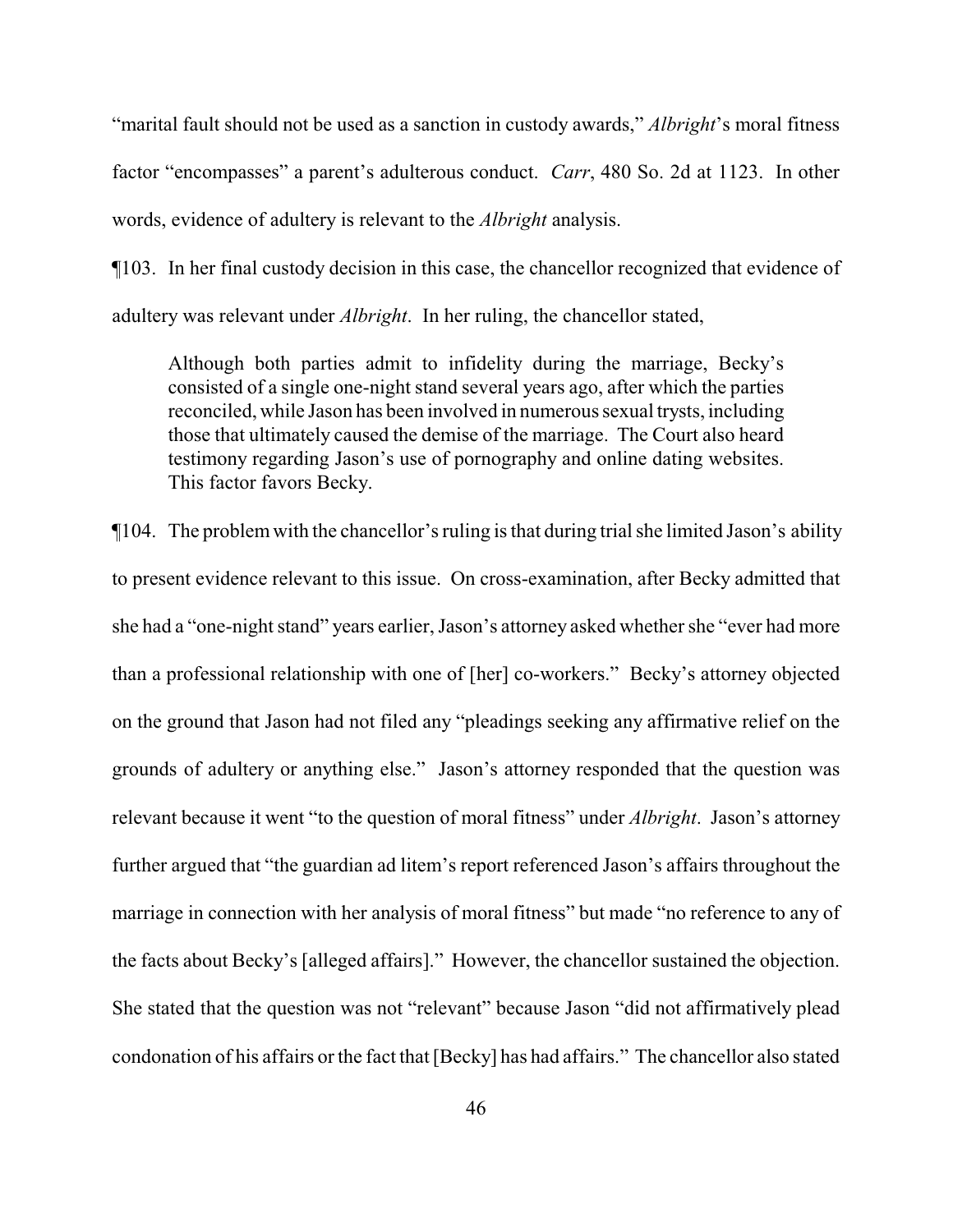that she had already heard Becky's "admission . . . regarding one affair."

¶105. The majority affirms the chancellor's ruling, holding that the question was "outside the scope of the pleadings" because "Jason did not plead the defense of condonation." However, as Jason's attorney attempted to explain at trial, Jason was not attempting to assert a "defense" of "condonation" but only wanted to develop evidence relevant to *Albright*'s moral fitness factor. A party is not required to "plead" each and every fact that may be relevant to an *Albright* analysis. Thus, the chancellor erred by sustaining Becky's objection to the question as beyond the scope of the pleadings. Moreover, after refusing to allow Jason to cross-examine Becky regarding additional alleged affairs, the chancellor compounded the error by finding that the moral fitness factor favored Becky because she had engaged in adultery fewer times than Jason.

¶106. The majority argues that Jason failed to preserve this issue because he did not make a proffer of what Becky's testimony would have been if he had been allowed a full crossexamination.<sup>9</sup> However, the Mississippi Supreme Court has "held on several . . . occasions" that when "a party is improperly denied cross-examination, he is not required to make the proffer of the witness'[s] testimony such as would otherwise be required." *Suan v. State*, 511 So. 2d 144, 147 (Miss. 1987) (collecting cases); *accord Nalls v. State*, 651 So. 2d 1074, 1076 (Miss. 1995). Indeed, the Supreme Court has stated that a proffer is not required when a party is improperly prohibited from cross-examining an adverse witness because "[a]s a

<sup>&</sup>lt;sup>9</sup> Becky does not make this argument.